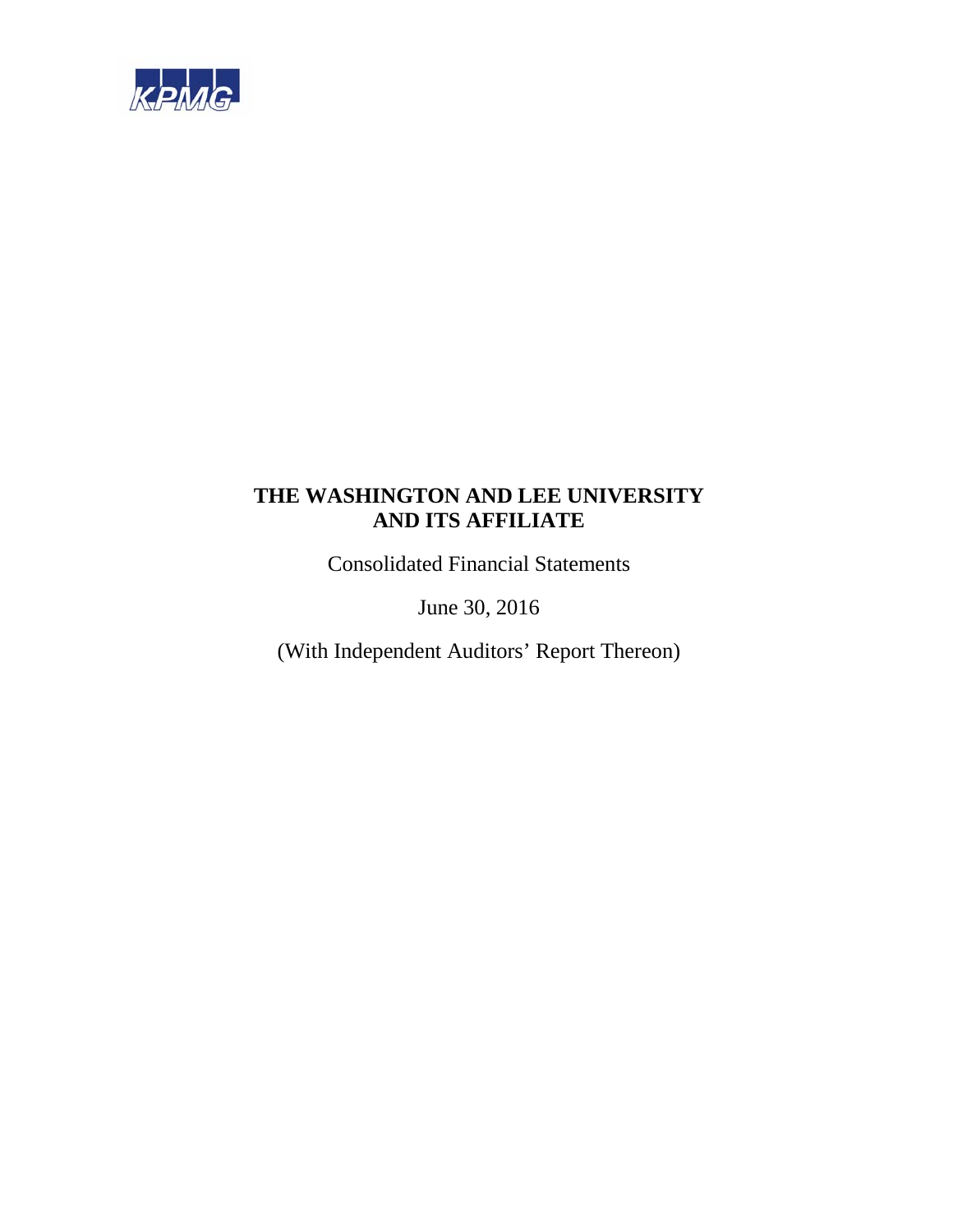# **June 30, 2016**

# **Table of Contents**

|                                                     | Page(s)   |
|-----------------------------------------------------|-----------|
| Board of Trustees and Officers (unaudited)          |           |
| Management's Discussion and Analysis (unaudited)    | $2 - 8$   |
| <b>Independent Auditors' Report</b>                 | $9 - 10$  |
| <b>Consolidated Financial Statements:</b>           |           |
| <b>Consolidated Statement of Financial Position</b> | 11        |
| <b>Consolidated Statement of Activities</b>         | 12        |
| <b>Consolidated Statement of Cash Flows</b>         | 13        |
| Notes to Consolidated Financial Statements          | $14 - 40$ |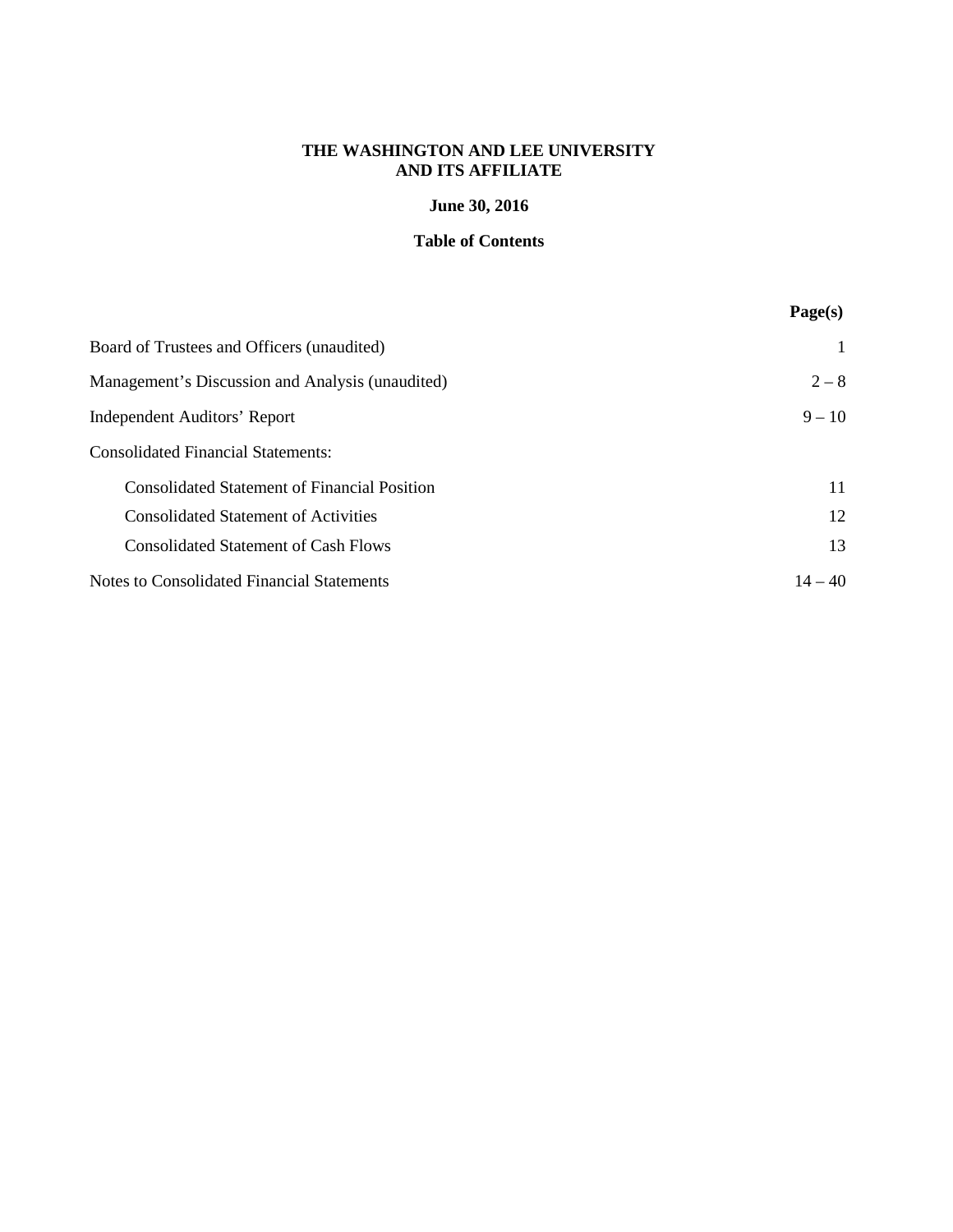# **BOARD OF TRUSTEES**

July 1, 2015 through June 30, 2016

# J. Donald Childress, Rector

| James L. Baldwin          | Michael R. McAlevey      |
|---------------------------|--------------------------|
| Dana J. Bolden            | Marshall B. Miller, Jr.  |
| John P. Case, III         | Michael J. Missal        |
| Mary C. Choksi            | Jessine A. Monaghan      |
| Frederick E. Cooper       | <b>B.</b> Craig Owens    |
| J. Lawrence Connolly      | William E. Pritchard III |
| Rogers L. Crain           | Laurie A. Rachford       |
| <b>Blair Hixson Davis</b> | <b>Bennett L. Ross</b>   |
| James E. Dunn, Jr.        | Robert E. Sadler, Jr.    |
| C. Christopher Dyson      | James R. Small           |
| Dwight H. Emanuelson, Jr. | Todd L. Sutherland       |
| C. Douglas Fuge           | Rowan G.P. Taylor        |
| J. Baker Gentry, Jr.      | <b>Lizanne Thomas</b>    |
| R. Allen Haight           | William M. Toles         |
| Clay T. Jackson           | Andrea K. Wahlquist      |
| Sally P. Lawrence         | Thomas R. Wall IV        |
| David A. Lehman           | William M. Webster IV    |
| Joseph W. Luter IV        | Christopher H. Williams  |

# PRESIDENT OF THE UNIVERSITY

# Kenneth P. Ruscio

# SECRETARY TREASURER

James D. Farrar, Jr. Steven G. McAllister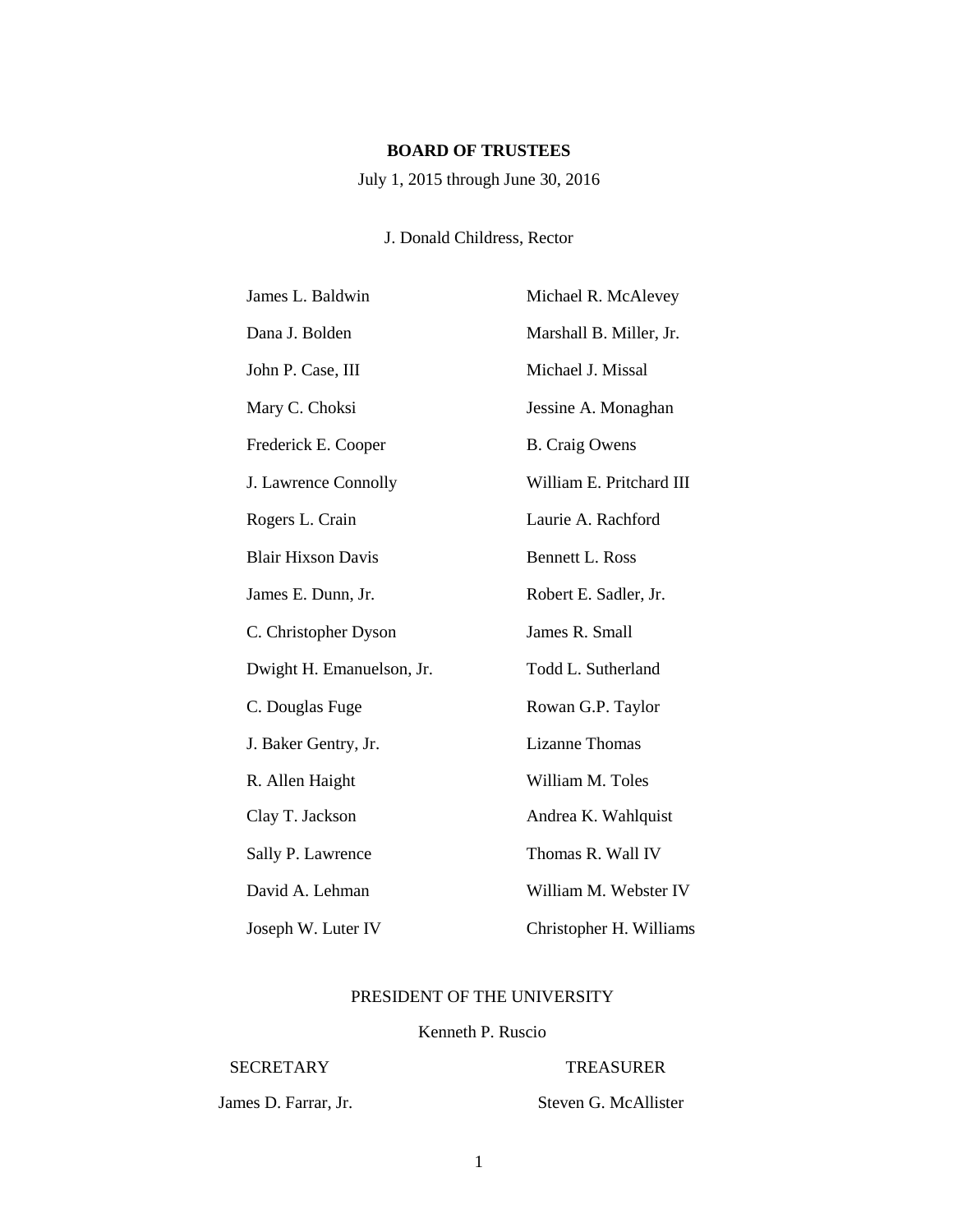#### **Management's Discussion and Analysis**

## **Highlights from 2015-16**

- University grants and scholarships were awarded to 48.6% of the undergraduates with the average institutional grant or scholarship award at \$41,340 (89% of tuition and mandatory fees). In 2006, the corresponding figures were 39.4% of undergraduates with average institutional award of \$22,250 (78% of tuition and mandatory fees).
- This past year, the University was able to offer 152 summer Lenfest Grants to faculty to pursue their research and scholarship, 16 full-year Lenfest Sabbaticals, 93 Johnson Opportunity or Enhancement grants to students for research or other experiential opportunities and 89 additional grants to students for summer research or internships.
- Endowment (including funds held in trust by others) per Student increased to approximately \$678,500. At the time Ken Ruscio became president, the endowment per student was just \$387,000. In other words, this increase in value of 75% has been captured over the past ten years.
- Completed or substantially completed: the construction of the Center for Global Learning including the renovation of duPont Hall, the Upper Division Housing Village project, the second phase of Law School renovations, the upgrade of Liberty Hall Fields including repurposing of the "Boneyard" for parking and field sports, and phase two of the Stemmons Plaza renovation. In addition, continued work on the Natatorium with scheduled completion in early 2017. All of these projects were integral elements within the University's Strategic Plan.
- Total endowment assets and funds held in trust by others ended the fiscal year at a slightly higher mark of \$1.472 billion in an investment market characterized by volatility and low or negative growth.
- Annual Fund reached a new high for funds raised at \$10.31 million with undergraduate alumni participation at 53.3%.
- 2015-16 marked the lowest tuition increase in percentage terms in the last fifty-five years at 1.79%.

# **A Year of Transition**

2015-16 was a year of transition. The University had completed the Capital Campaign on June 30, 2015, and the Strategic Plan that it had supported was moving into the final set of projects. The College and Williams School of Commerce have begun their processes for the development of their next strategic plan while the Law School worked through the

transition of the admissions market and made the decision to become a smaller sized law school. It is during such periods that revenue diversity plays a key role. The strength of philanthropy through endowment, distributions from trusts held by others and gifts allow the University the time to plan and prepare for these transitions while net student revenues continue to play a role in sustaining the institution as well. Within the higher education community, this makes Washington and Lee an enviable institution in that future planning can be deliberate and proactive rather than reactive, as is the case for many private liberal arts colleges that remain highly tuition-dependent.

Since 2007-08, the last year before the beginning of the campaign, the percentage of revenues from philanthropic sources (endowment allocation, contributions and trusts held by others distributions) has surpassed that of net tuition. In 2007-08, net tuition accounted for 43% of all revenues while philanthropic sources accounted for 41%. This most recent fiscal year showed net tuition revenues accounting for 37% of all revenues and philanthropic sources for 50% of those revenues. This transition from being primarily a tuition-driven institution to one in which philanthropy acts as the major revenue factor will also lead us to give greater consideration to policies that help minimize the impact of investment market volatility, recognize the importance of downside protection within the investment portfolio and secure reserves to help steady operations when volatility is simply too great to be managed away (the 2008-09 financial markets as an example).

This greater level of revenue diversity benefits the University in ways beyond just financial. The additions made to endowments have increased the number of students that we can reach with financial aid. In addition, we have been able to provide greater curricular and co-curricular activities for our students with expansion of summer research grants often in conjunction with a faculty member, Johnson Opportunity grants for study and research and expanded internships throughout the curriculum, but in particular the STEM areas. Faculty have also benefitted from the strengthened financial resources with 152 receiving Summer Lenfest Grant support, 16 receiving Lenfest Sabbatical Funding to make possible year-long sabbaticals and 10 Assistant Professors receiving funding for pre-tenure leaves to support their scholarship and research agendas.

Finally, it is worth noting that support of academic and student programs has also translated into improved facilities throughout the campus with the following projects either being started or completed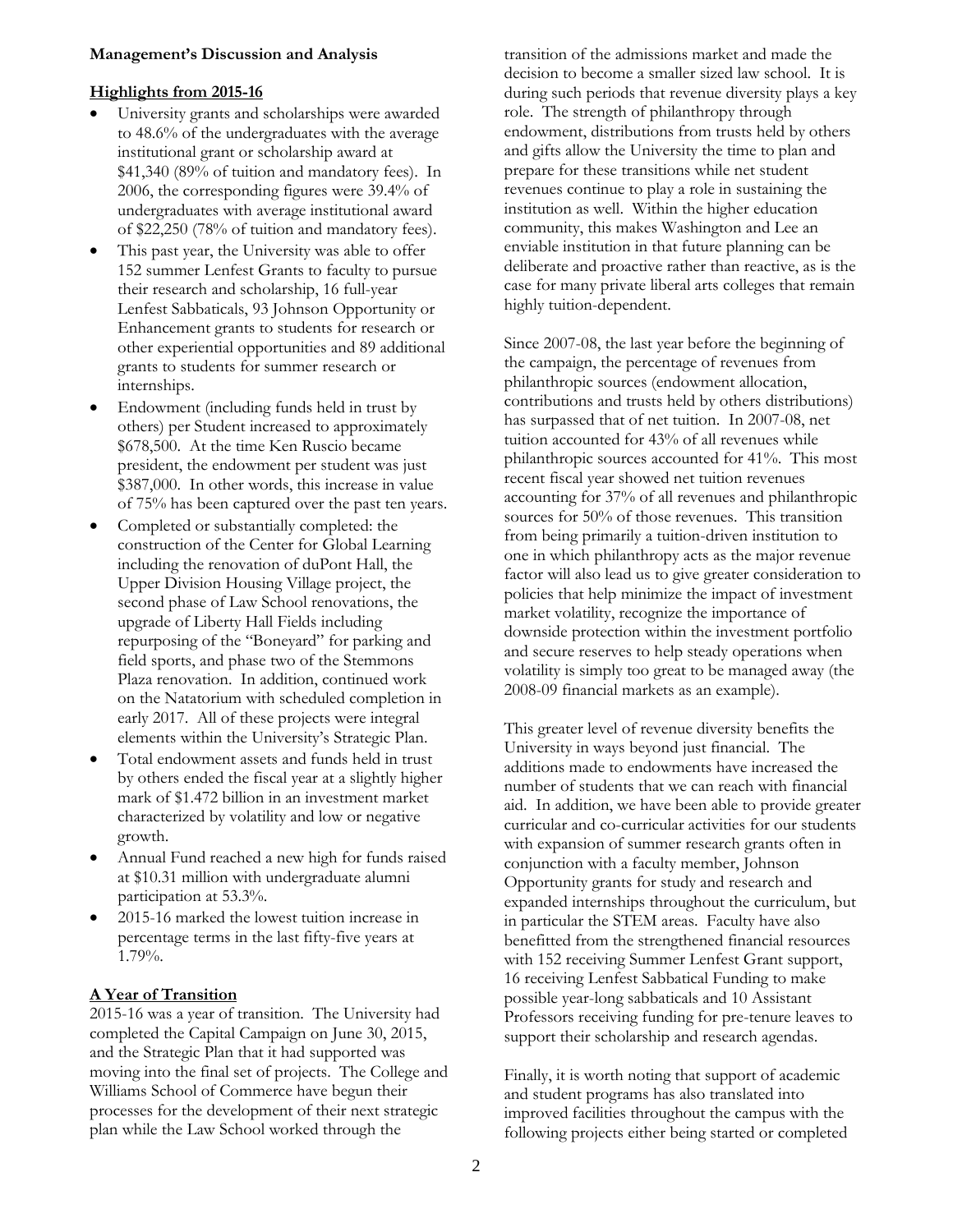during the 2015-16 year: duPont Hall/Center for Global Learning, Lewis Hall Clinical Spaces, the Natatorium, Tucker Hall and the Upper Division Housing Village. These investments in facilities and endowments to support student aid, faculty and student research, academic programs and professorships help to build a more sustainable business model.

The following discussion provides a snapshot of Washington and Lee's financial picture and outlines how fiscal resources are utilized to provide a strong, student-centered educational experience.

#### **Assets**

Washington and Lee University experienced a modest decline in total assets over the past year. From \$1.966 billion as of June 30, 2015, the University's assets declined to \$1.945 billion as of June 30, 2016. However, during Ken Ruscio's tenure as president, the University's assets have grown by \$774 million. The major asset categories for the University are presented in Figure 1 below.



**Figure 1**

**Endowment:** Our endowment comprises two elements: gifts to the University held in the investment pool and Trusts Held by Others. The University's aggregate endowment managed a very modest increase to \$1.472 billion at June 30, 2016 (See Fig. 2).



This was up slightly from \$1.471 billion as of June 30, 2015. Investment returns for the internally managed endowment were down with a -1.38% return. This negative return coupled with the allocation from endowment for operating support of \$48.6 million more than offset gifts and additions to endowment of \$17.6 million. The internally controlled endowment stood at \$995.4 million, a decrease of \$52.4 million from June 30, 2015. In contrast to the internal endowment, the market value of Trusts Held by Others increased markedly by \$53.6 million as stock of the Coca-Cola Company within the Lettie Pate Evans Restricted Fund Trust grew by 15.5% over the year. Distributions increased by \$929,000 in FY 2016 to \$13.48 million.

Returns on a nominal basis for endowment funds with external managers fell short of the University's long-term expected return (-1.4% versus 7.5%). This return, while falling short of our benchmark return target will still place us in the middle of college endowments on a one-year basis. Over the longer term, the annual return for the ten-year period ended June 30, 2016 of 5.73% places the endowment in the top forty percent of endowment performance (both statistics as measured by the Mellon Trust Endowment Universe). If one of the goals of endowment management is to achieve equity-like returns at lesser volatility, then we believe the Board of Trustees' Investment Committee has achieved this objective. Over the past year, the portfolio outperformed the All Country World Index (ACWI) by 2.3% at 70% of the volatility.

**Physical Facilities:** The University's physical facilities represent the second largest financial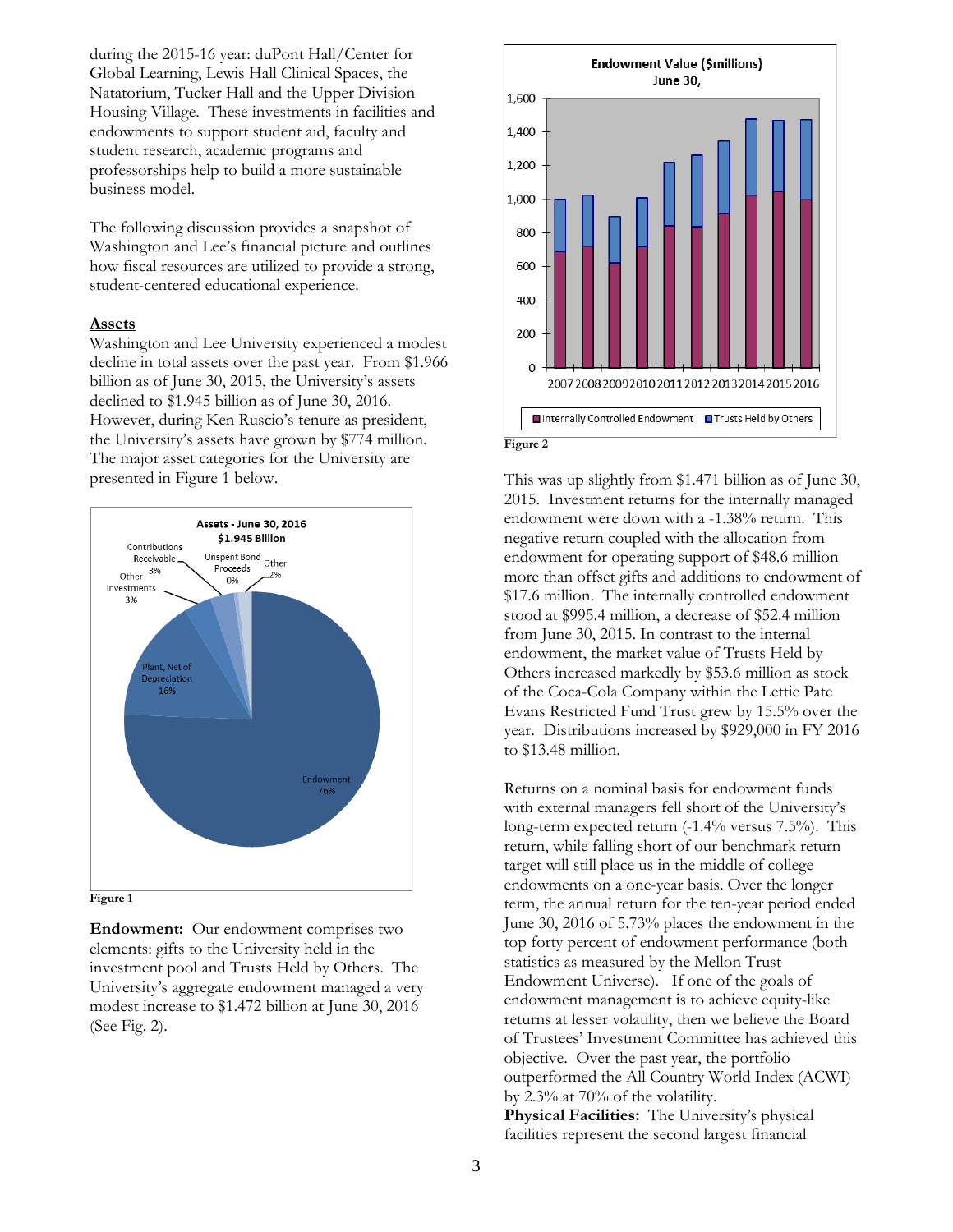investment. Unlike the endowment and trusts held by others, the University's physical plant does not appreciate over time but requires constant upkeep and preservation. At the same time, the investment in facilities is necessary to continue to create stimulating learning and social environments for our students and faculty.

During the 2015-16 year, the University completed the Upper Division Housing Village, duPont Hall/Center for Global Learning, extension of Stemmons Plaza to Washington Street, Davis Hall renovations for the Student Health Center and Information Technology Services, continued the construction for the Natatorium and started the fifth and final phase of the Colonnade project, Tucker Hall. These projects are funded through a combination of fundraising, debt and, to a much lesser extent, allocations from operations.

Moving forward, investment in facilities will continue to be structured to meet the University's strategic objectives. The Natatorium will open in the 2016-17 academic year and Tucker Hall will be completed over the summer of 2017 as will the continued renovation of Stemmons Plaza. The University has moved into more in-depth planning for the rebuild of the Warner facility, with significant improvements planned for Doremus as well, to help accommodate the additional sports teams, student populations and increases in intramural and recreational activity that have occurred on campus since Warner was constructed in the early 1970s. Fundraising efforts for this project continue with the expected construction period running from June 2018 through August 2020.

Debt also plays a role in our ability to invest in facilities. The debt issues of 2013 for \$35 million and 2015 for \$45 million of new money debt were required to fund the majority of the residential improvements and expansion on the campus. At June 30, 2016, the University held \$10.7 million in unspent bond proceeds which will be converted into physical facilities over the next year. There will be more discussion on the University's debt later in the report.

**Contributions Receivable:** As the *Honor Our Past, Build Our Future* campaign concluded there were a number of new commitments and gifts, many of them made in the form of multi-year pledges. These play a vital role in aiding our planning efforts to ensure that we can match timing of implementation of a strategic initiative with the funding that will support it. As of June 30, 2016, contributions receivable were valued at \$58.1 million. This is down from \$73.5 million at June 30, 2015, reflecting the payments made on pledges from the Campaign.

**Other Investments:** The last major asset within the University's financial structure is categorized as "Other Investments." These are primarily split interest arrangements by which a donor gives the University a sum of money to invest and manage. The donor receives an income interest from these investments for a specified period of time after which Washington and Lee receives the remainder of the invested funds to support University operations. These investments totaled \$48.1 million at the end of this most recent fiscal year, a drop from \$52.2 million at the end of fiscal year 2015. This reduction reflects the combination of distributions to beneficiaries and the challenging return environment on investments.

#### **Liabilities**

On the other side of the ledger, the University has liabilities totaling \$272.4 million. Three types of liabilities comprise 91% of this total: debt, future annuity payments and postretirement benefits. (See Fig.  $3)$ 



**Debt:** Washington and Lee University's largest liability is long-term debt that has been incurred over the years to support capital building projects. In recent years, the University has taken on more debt primarily to fund elements within the Strategic Plan that were not deemed as strong fundraising candidates (See Fig. 4). The 2015 Virginia College Building Authority issue of two series of bonds yielded \$51.9 million in proceeds. Of those proceeds, \$6.5 million were dedicated to advance refund a portion of the 2006 bonds (which are now defeased)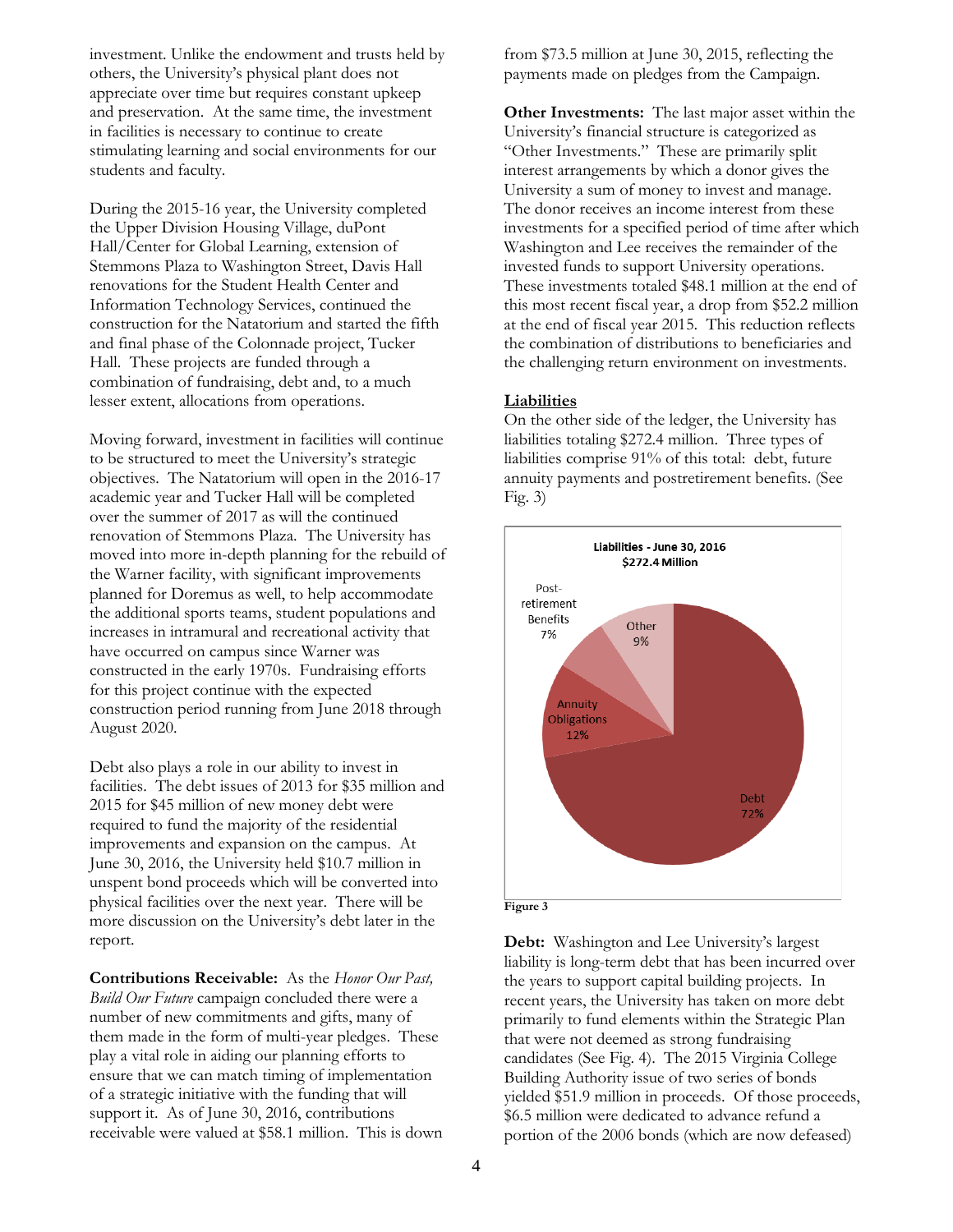while the balance has provided funding for the Upper Division Housing Village, Liberty Hall Field improvements, the renovation of Woods Creek Central apartments, renovations of Davis Hall to accommodate the Student Health Center and ITS and partial funding of the Natatorium project. This raised the outstanding long-term debt balance to \$201.2 million at June 30, 2015. Over the past year, the University made \$4.15 million of payments toward principal and \$8.37 million in interest payments. Total debt now stands at \$196.5 million and is composed of seven different instruments; all being tax-exempt issues through either the Virginia College Building Authority or the Lexington City Industrial Development Authority. Of the outstanding debt, 85% is fixed rate and 15% is variable rate debt.



As part of the debt issuance process, the University has sought and maintained credit ratings with Moody's Investor Services and S&P. Currently, the University's debt is rated Aa2 and AA by Moody's and S&P, respectively. Both of these ratings include a "Stable" outlook from the agencies. Importantly, these strong ratings reflect outside agencies' evaluations of the University's financial health and its ability to repay its obligations.

With the recent debt issues, the University is unlikely to add to its debt profile in the near-term future. While much of the recently issued debt will be supported from additional housing revenues when the Upper Division Housing is occupied in 2016-17, annual debt service will climb toward the upper limits of the range for debt service as outlined in the University's Debt Policy.

**Future Annuity Payments:** The split interest instruments mentioned above create a liability based upon expected future payments to the donor. As of June 30, 2016, this liability was recorded at \$32.1 million. It is reasonable to assume that the University would welcome an increasing liability in this area, since it would reflect a growing deferred-giving program, which would lead to greater financial support in the future.

**Postretirement Benefits:** Finally, the University has maintained a postretirement health benefits plan for those employees who serve 10 years or more and retire from the University. This commitment creates an annual expense for the program as well as a future obligation. This obligation, as actuarially calculated, now stands at \$18.3 million, up from \$16.8 million at June 30, 2015. The University altered this plan for employees hired after April 1, 2003, to shift to a defined contribution plan for employees rather than a defined benefit plan. This will lead to an elimination of this obligation over the very long-term.

# **Net Assets**

In the corporate world, assets minus liabilities reveal the enterprise's equity. Within higher education, this "equity" is referred to as net assets which are broken down into three components: Unrestricted Net Assets, Temporarily Restricted Net Assets and Permanently Restricted Net Assets.

**Unrestricted Net Assets:** These funds can be expended if necessary, and as such, they carry the greatest level of flexibility for the University to meet its long-term obligations. The build-up of these funds results from operating surpluses, the creation of quasi-endowments from large unrestricted gifts and the development of reserves over the years. The University saw this class of net assets decrease by \$1.79 million to \$332.6 million at June 30, 2016.

**Temporarily Restricted Net Assets:** These funds are fully expendable but restricted by either a purpose, time frame for use or accumulated gains of permanently restricted endowments. Examples are gift funds restricted for support of student financial aid, gifts to support specific building projects, deferred giving arrangements under which the University has an obligation to make payments to beneficiaries before receiving the remainder value to meet the donor's intent and unspent endowment allocations intended for programmatic purposes. These net assets declined this year from \$455.7 million to \$378.5 million as of June 30, 2016, as a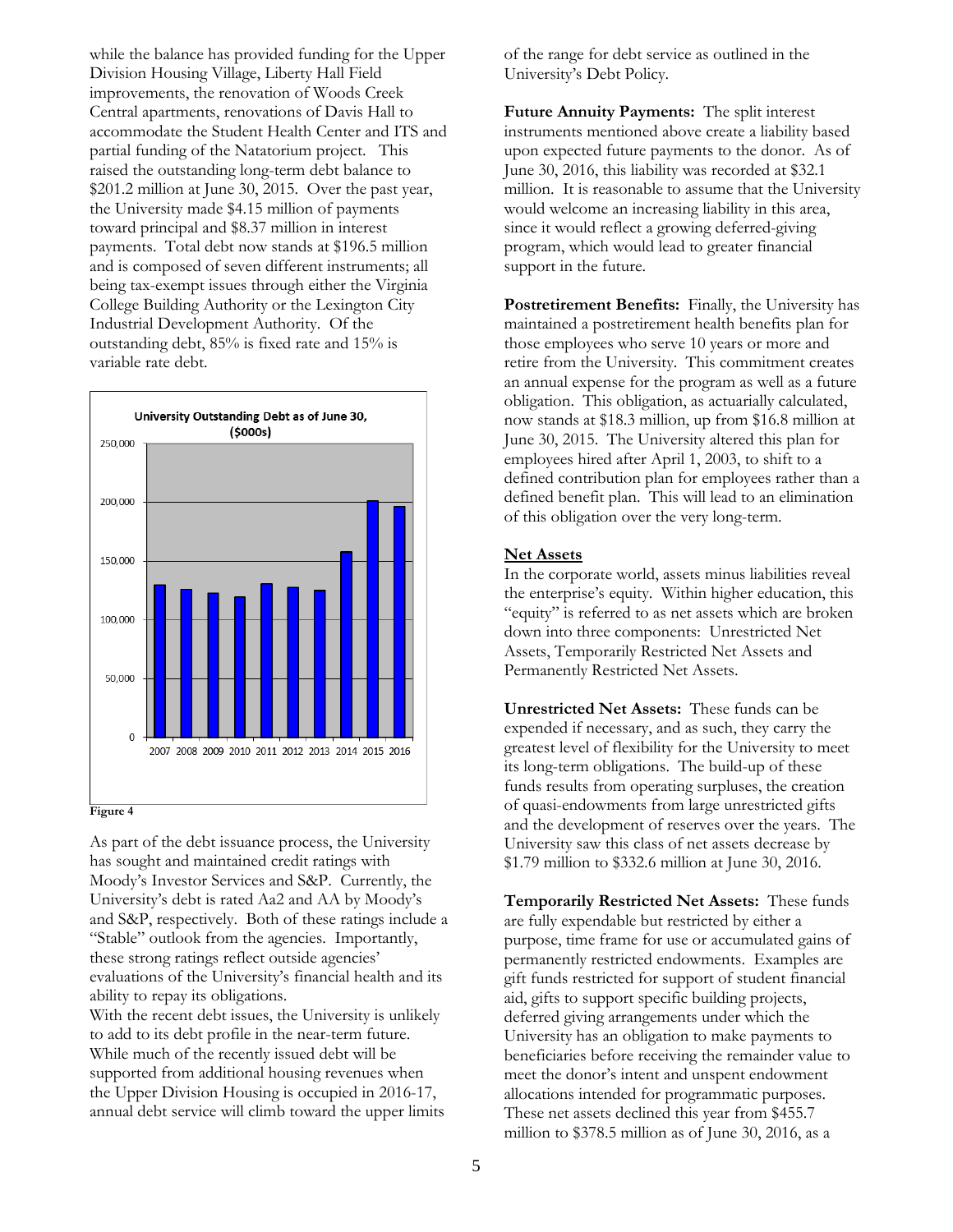result of the negative investment return environment and the use of funds for prescribed capital projects and program purposes.

**Permanently Restricted Net Assets:** These funds are given by a donor with the express condition that the original value of the gift not be expended by the University. Instead, the funds are invested and the University benefits from the investment return on the funds. At Washington and Lee, these funds are the underpinnings of the endowment and include many of the outside trusts that were established to be managed in perpetuity for the University's benefit. Over the past year, the value of this net asset component increased by \$65.5 million to \$965.0 million. This increase primarily results from the increase in the value of the Lettie Pate Evans Restricted Fund.

Table 1 summarizes the University's Statement of Financial Position.

| I |  |
|---|--|
|---|--|

| Summary                                   |    |           |  |  |
|-------------------------------------------|----|-----------|--|--|
| <b>Statement of Financial Position</b>    |    |           |  |  |
| June 30, 2016 (\$000s)                    |    |           |  |  |
| Assets:                                   |    |           |  |  |
| Cash and Cash Equivalents                 | Ś  | 13,430    |  |  |
| <b>Accounts and Notes Receivable</b>      |    | 11,972    |  |  |
| Contributions Receivable, net             |    | 58,130    |  |  |
| Inventories                               |    | 1,378     |  |  |
| Investments                               |    | 1,063,715 |  |  |
| Funds Held in Trust by Others             |    | 477,102   |  |  |
| <b>Unspent Bond Proceeds</b>              |    | 10,668    |  |  |
| Assets Restricted to Investment in Plant  |    | 5,322     |  |  |
| Land, Buildings and Equipment, net        |    | 305,544   |  |  |
| <b>Other Assets</b>                       |    | 1,287     |  |  |
| <b>Total Assets</b>                       | \$ | 1,948,548 |  |  |
| Liabilities:                              |    |           |  |  |
| <b>Accounts and Other Payables</b>        | Ś  | 14,557    |  |  |
| <b>Accrued Compensation</b>               |    | 3,585     |  |  |
| <b>Student and Other Deposits</b>         |    | 589       |  |  |
| Deferred Revenue                          |    | 2,121     |  |  |
| U.S. Government Grants Refundable         |    | 2,025     |  |  |
| <b>Annuity Obligations</b>                |    | 32,083    |  |  |
| <b>Asset Retirement Obligations</b>       |    | 1,252     |  |  |
| <b>Capital Lease Obligations</b>          |    | 1,295     |  |  |
| Long-term Debt                            |    | 196,527   |  |  |
| <b>Postretirement Benefit Obligations</b> |    | 18,329    |  |  |
| <b>Total Liabilities</b>                  |    | 272,363   |  |  |
| <b>Net Assets:</b>                        |    |           |  |  |
| Unrestricted                              |    | 332,630   |  |  |
| <b>Temporarily Restricted</b>             |    | 378,534   |  |  |
| <b>Permanently Restricted</b>             |    | 965,021   |  |  |
| <b>Total Net Assets</b>                   |    | 1,676,185 |  |  |
| <b>Total Liabilities and Net Assets</b>   | Ś  | 1.948.548 |  |  |

#### **Sources and Uses**

For Washington and Lee, this strong financial base is critical in helping faculty and staff deliver a high quality education and student experience. While endowment resources make an enormous contribution to the revenue stream of the University, they are not the only revenues available to the University as depicted in Figure 5.





Tuition remains a vital source of operational support; however, it is important to understand the context around costs, stated tuition and net tuition. In 2015- 16, the University incurred a cost on average of \$60,161 per student for educational and student services. The stated tuition and mandatory fees rate was \$46,417 and the average tuition and fees paid by families after financial aid was just \$23,467. Every student received a subsidy toward their education of at least \$13,744, and for one-half of the population, the subsidy was expanded through financial aid. This is the financial value proposition of a W&L education and has been an area of focus in the current strategic plan and the most recent Capital Campaign.

In 2015-16, net tuition revenues declined by 3.3% to \$57.4 million. This result occurred as enrollments declined. In the Law School, the number of students fell by 15% as the University adjusted to the changes in the marketplace for legal education. On the undergraduate side, we saw the number of full-time students decrease by 28 as a very large class graduated in spring 2015, and we made adjustments in the entering class size to move closer to our long-planned target first year class of 461. Financial Aid continues to be significantly funded through endowment and gifts (53.4% in 2015-16) and provides access for students who otherwise may not be able to attend, which we believe allows the University to continue to attract the very best students.

Table 2 outlines the operating results for the year.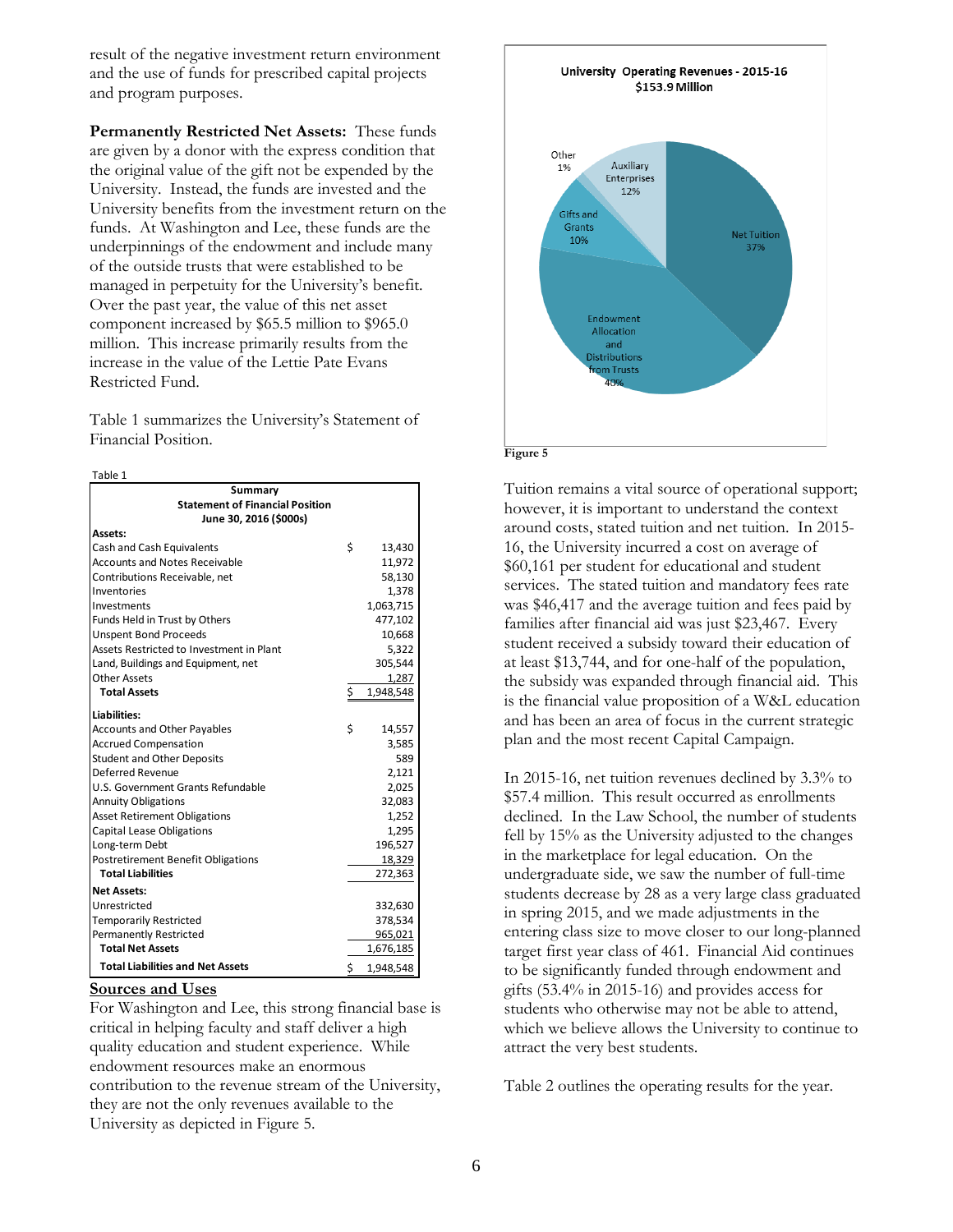Table 2

| Summary                                         |    |           |
|-------------------------------------------------|----|-----------|
| <b>Statement of Activities</b>                  |    |           |
| June 30, 2016 (\$000s)                          |    |           |
| <b>Revenues:</b>                                |    |           |
| <b>Gross Tuition</b>                            | Ś  | 97,767    |
| Less donor funded student financial aid         |    | (24, 998) |
| Less institutionally funded student aid         |    | (15, 374) |
| <b>Net Tuition</b>                              |    | 57,395    |
| <b>Endowment Return Allocated to Operations</b> |    | 48,614    |
| Income from Funds Held in Trust by Others       |    | 13,478    |
| <b>Contributions and Grants</b>                 |    | 15,207    |
| Auxiliary Enterprises (net of \$2,036 of aid)   |    | 17,451    |
| Other                                           |    | 1,797     |
| Total                                           |    | 153,942   |
| <b>Expenses:</b>                                |    |           |
| Instructional                                   |    | 71,151    |
| <b>Academic Support</b>                         |    | 18,897    |
| <b>Student Services</b>                         |    | 13,527    |
| <b>Institutional Support</b>                    |    | 19,604    |
| <b>Financial Aid</b>                            |    | 4,434     |
| <b>Auxiliary Enterprises</b>                    |    | 23,567    |
| Other                                           |    | 2,932     |
| Total                                           |    | 154,112   |
| <b>Operating Deficit</b>                        |    | (170)     |
| Decrease in Net Assets from Non-Operating       |    |           |
| <b>Activities</b>                               |    | (13, 285) |
| <b>Change in Net Assets</b>                     | \$ | (13, 455) |

In reading the University's operating results, one must look at three pieces to understand the full commitment to Financial Aid at the University. Within revenues, Financial Aid is shown as a reduction of tuition (\$40.37 million); this is also the case with Auxiliary Enterprise revenues which reflect an aid discount of \$2.04 million. Finally, within the Expenses section, there is a line item for Financial Aid that totals \$4.43 million. This amount represents awards that exceed tuition, room and board. On a combined basis, student financial aid awarded by the University in 2015-16 was \$46.8 million reaching 49% of the undergraduate student population and 90% of law students.

Endowment distributions, whether from the defined payout formula or allocations from Trusts Held by Others, accounted for 40.3% of the operating revenues in 2015-16, at \$62.1 million. This source has grown in importance as a portion of the revenue stream (See Fig. 6). As a result, diligence of management of the underlying assets and considerations of payout allocation models are as important, if not more important, than a decade ago. In 2015-16, the University followed its normal spending formula of increasing endowment spending by inflation plus one percent. This amount was supplemented by an adjustment in law school endowment payout at 7.5%. These two elements when combined translated to a spending rate of 4.65% which fell below the policy spending cap of 5%.



Current gifts and grants also play a significant role in the University's ability to provide a robust and vibrant educational program. For instance, in 2015-16, the Annual Fund exceeded \$10.3 million, a new high water mark for the fund. In addition, the University maintained a high undergraduate alumni participation with 53.3% making gifts. These unrestricted gifts underwrite all aspects of University life. In the aggregate, Washington and Lee received \$15.2 million in expendable contributions and grants in 2015-16 to underwrite operations. If the University had to rely on its endowment to generate the same level of contribution, the University would need an additional \$327 million in endowment funds.

We use these resources to fulfill our core mission – education. As demonstrated in Fig. 7, Instruction and Academic Support (libraries, information technology services, etc.) comprise nearly 60% of total expenses. Fig. 7 also demonstrates that only 13% of expenditures go toward administration, including fund-raising.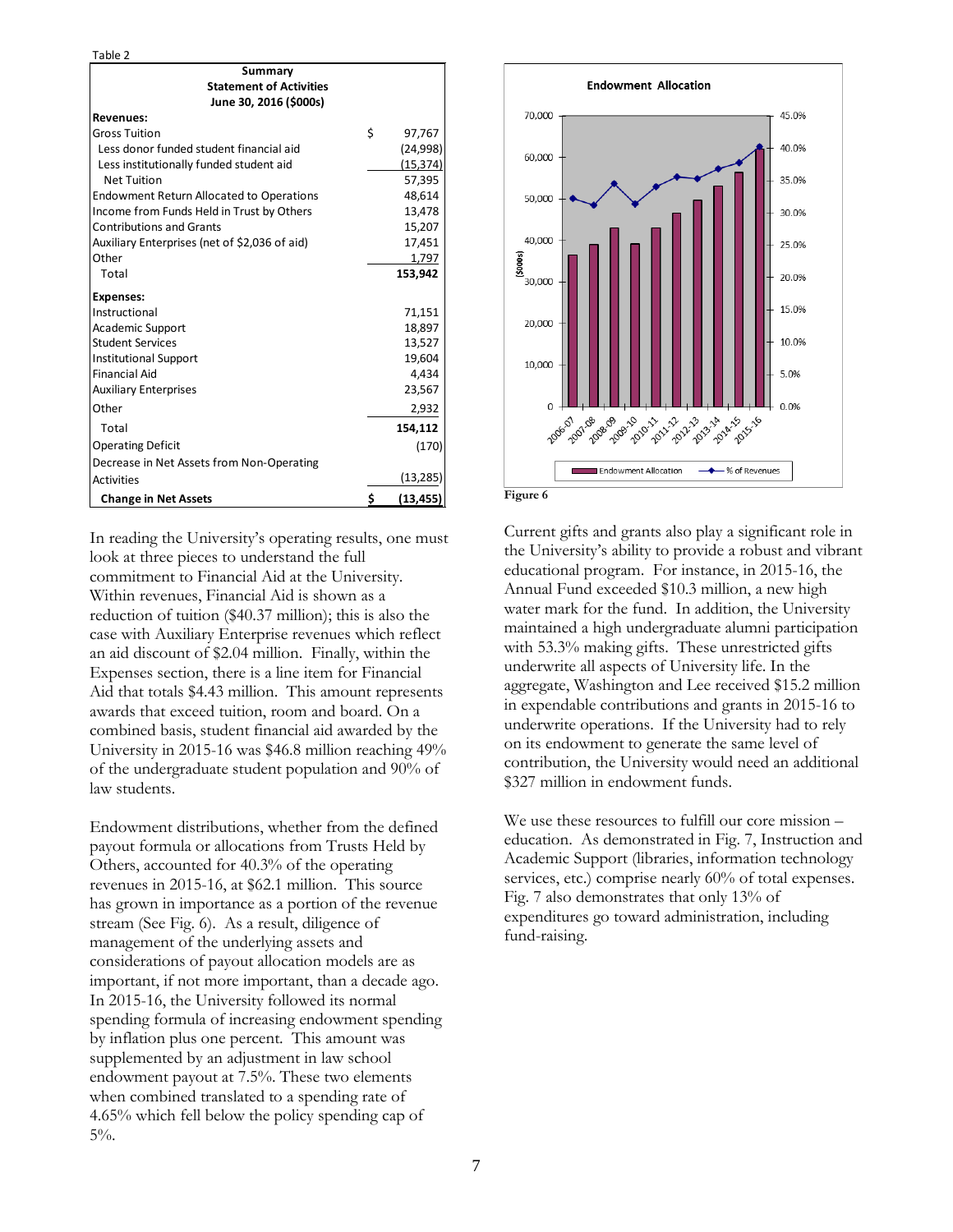



As in past years, comparisons of expenses within the "Top 25" group of liberal arts colleges, reveal that Washington and Lee consistently spends a higher percentage of its budget for educational expenses than the peer average (61.5% versus 52.1%). However, the University's aggregate expenses per student fall below the average expense per student of the peers by nearly \$9,500.

Results from Operations reflect an Unrestricted Operating deficit of \$128,000 versus an Unrestricted Operating deficit of \$1.67 million in 2015. In aggregate when looking at both unrestricted and temporarily restricted operations, the deficit grows modestly to \$170,000 reflecting a small decrease in temporarily restricted assets in support of future operations. The University's budget model reflects a modified cash flow approach in which depreciation expense (\$13.5 million in 2015-16 allocated across functional expenditures in Fig. 7)) is not captured; however, items for principal payments on debt and the annual allocation to capital projects are included within the model. Additionally, the Board of Trustees approved a change in the University's Reserves Policy in 2014 that will, over time, lead to an increase in the annual allocation to Capital Reserves which should be able to substitute for Depreciation budgeting. This is a long-term commitment and solution but will help to remedy what has been the main focus area for improvement in our financial modeling. Beyond these steps, we also pursue significant fundraising to support specific projects within the capital program as an additional source of funding. We believe that this comprehensive approach to facilities capital management is a

reasonable and thoughtful approach and strengthens our position to avoid a significant accumulation of deferred maintenance.

## **Summary and Outlook**

This past year was one of transition as we began to adjust to planned changes in enrollment partially driven by external forces (the legal education market) and partially driven by internal desire to return to an undergraduate enrollment size that is consistent with our long-term targets. In addition, we continued to benefit from the growth in endowment that had resulted from the Campaign but also experienced lower investment returns and slowing of gift growth. In many ways this is the normal ebb and flow that academic institutions have felt over the years. It is important to recognize that these are recurring trends that are necessary to ensure that gains made in programming and access are maintained while at the same time building towards the next set of initiatives that can advance the academic program and opportunities for our students.

This balance of ensuring that we continue to do what has worked well over the years while identifying and investing in the future of our faculty and students has long been a hallmark of this University. This core objective has led to an institution that understands its identity and remains committed to providing longterm value to its students and alumni. The result is reflected in the accompanying financial statements: an endowment per student that places the University in the Top 25 of all higher education institutions in America; a financial aid program that has expanded the level of accessibility to deserving students of lesser means; an academic program that strives consistently to find greater opportunities to engage students in both curricular and co-curricular activities; and an environment that prides itself on the traditions and values of the past while being diligent to ensure an even brighter future.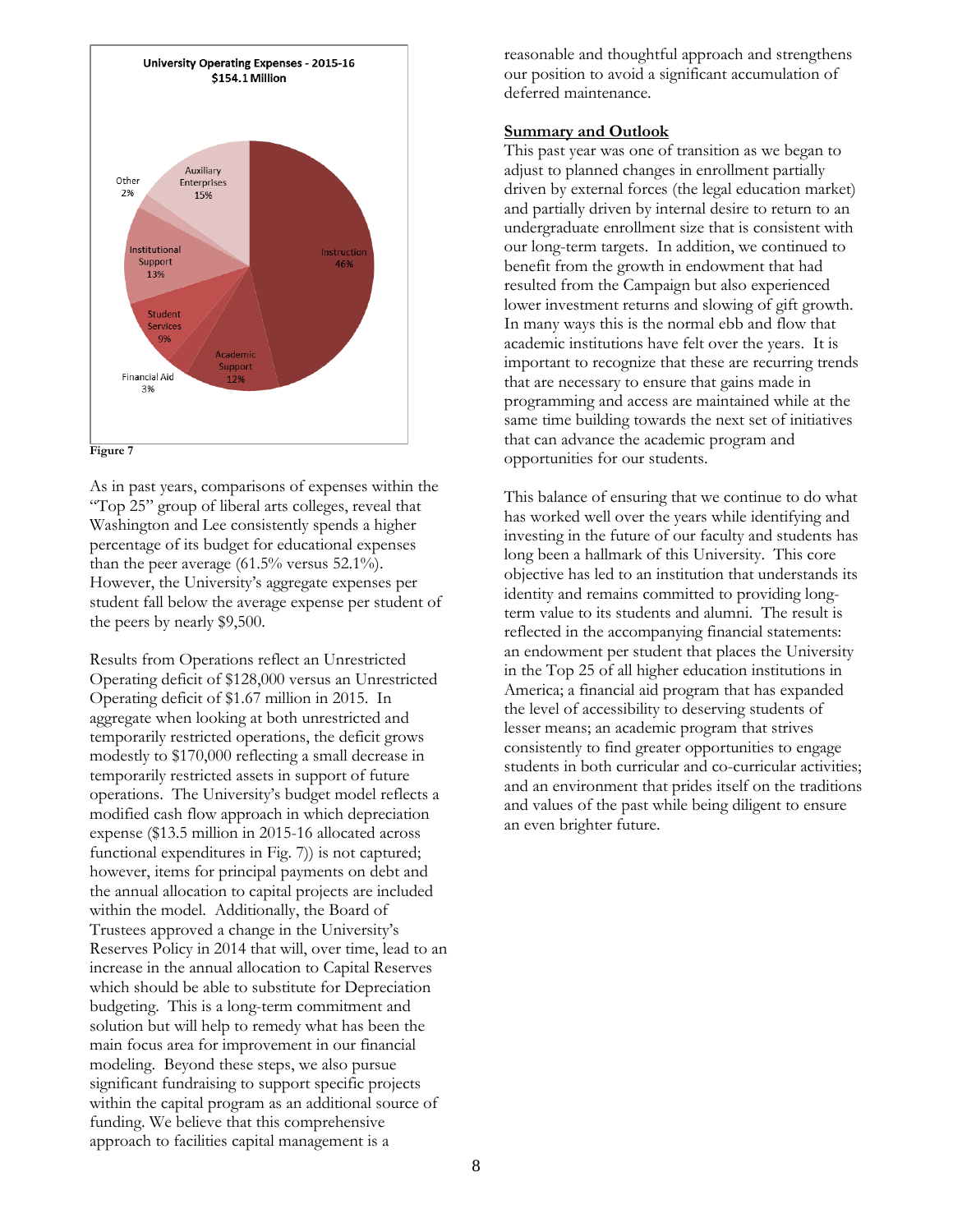

**KPMG LLP** Suite 1010 10 S. Jefferson Street Roanoke, VA 24011-1331

# **Independent Auditors' Report**

The Board of Trustees The Washington and Lee University:

We have audited the accompanying consolidated financial statements of The Washington and Lee University and its affiliate (the University), which comprise the consolidated statement of financial position as of June 30, 2016, and the related consolidated statements of activities and cash flows for the year then ended, and the related notes to the consolidated financial statements.

# *Management's Responsibility for the Financial Statements*

Management is responsible for the preparation and fair presentation of these consolidated financial statements in accordance with U.S. generally accepted accounting principles; this includes the design, implementation, and maintenance of internal control relevant to the preparation and fair presentation of consolidated financial statements that are free from material misstatement, whether due to fraud or error.

# *Auditors' Responsibility*

Our responsibility is to express an opinion on these consolidated financial statements based on our audit. We conducted our audit in accordance with auditing standards generally accepted in the United States of America. Those standards require that we plan and perform the audit to obtain reasonable assurance about whether the consolidated financial statements are free from material misstatement.

An audit involves performing procedures to obtain audit evidence about the amounts and disclosures in the consolidated financial statements. The procedures selected depend on the auditors' judgment, including the assessment of the risks of material misstatement of the consolidated financial statements, whether due to fraud or error. In making those risk assessments, the auditor considers internal control relevant to the organization's preparation and fair presentation of the consolidated financial statements in order to design audit procedures that are appropriate in the circumstances, but not for the purpose of expressing an opinion on the effectiveness of the organization's internal control. Accordingly, we express no such opinion. An audit also includes evaluating the appropriateness of accounting policies used and the reasonableness of significant accounting estimates made by management, as well as evaluating the overall presentation of the consolidated financial statements.

We believe that the audit evidence we have obtained is sufficient and appropriate to provide a basis for our audit opinion.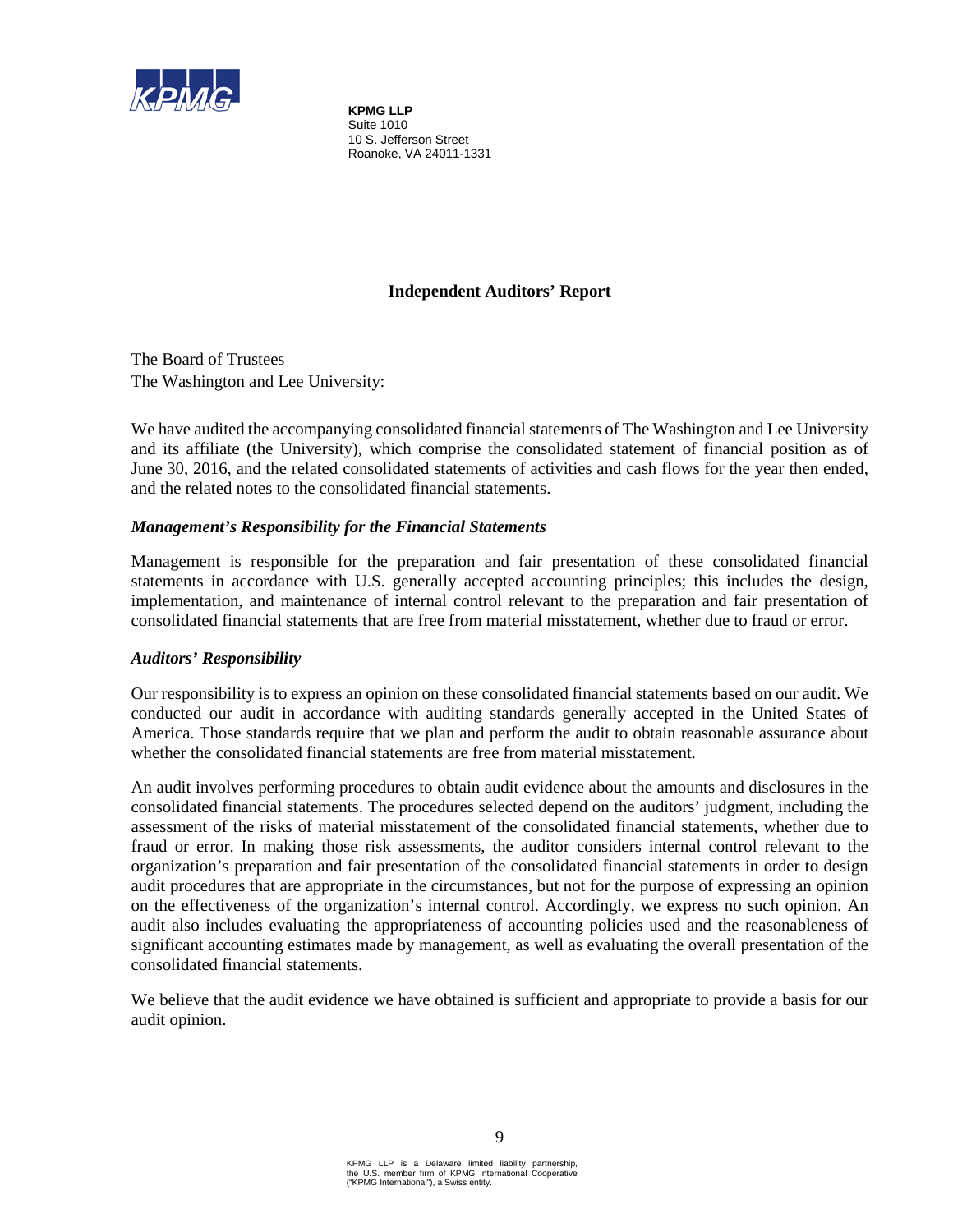

# *Opinion*

In our opinion, the consolidated financial statements referred to above present fairly, in all material respects, the financial position of The Washington and Lee University and its affiliate as of June 30, 2016, and the changes in their net assets and their cash flows for the year then ended in accordance with U.S. generally accepted accounting principles.

# *Report on Summarized Comparative Information*

We have previously audited the University's 2015 consolidated financial statements, and we expressed an unmodified audit opinion on those consolidated financial statements in our report dated October 23, 2015. In our opinion, the summarized comparative information presented herein as of and for the year ended June 30, 2015 is consistent, in all material respects, with the audited consolidated financial statements from which it has been derived.

KPMG LLP

October 25, 2016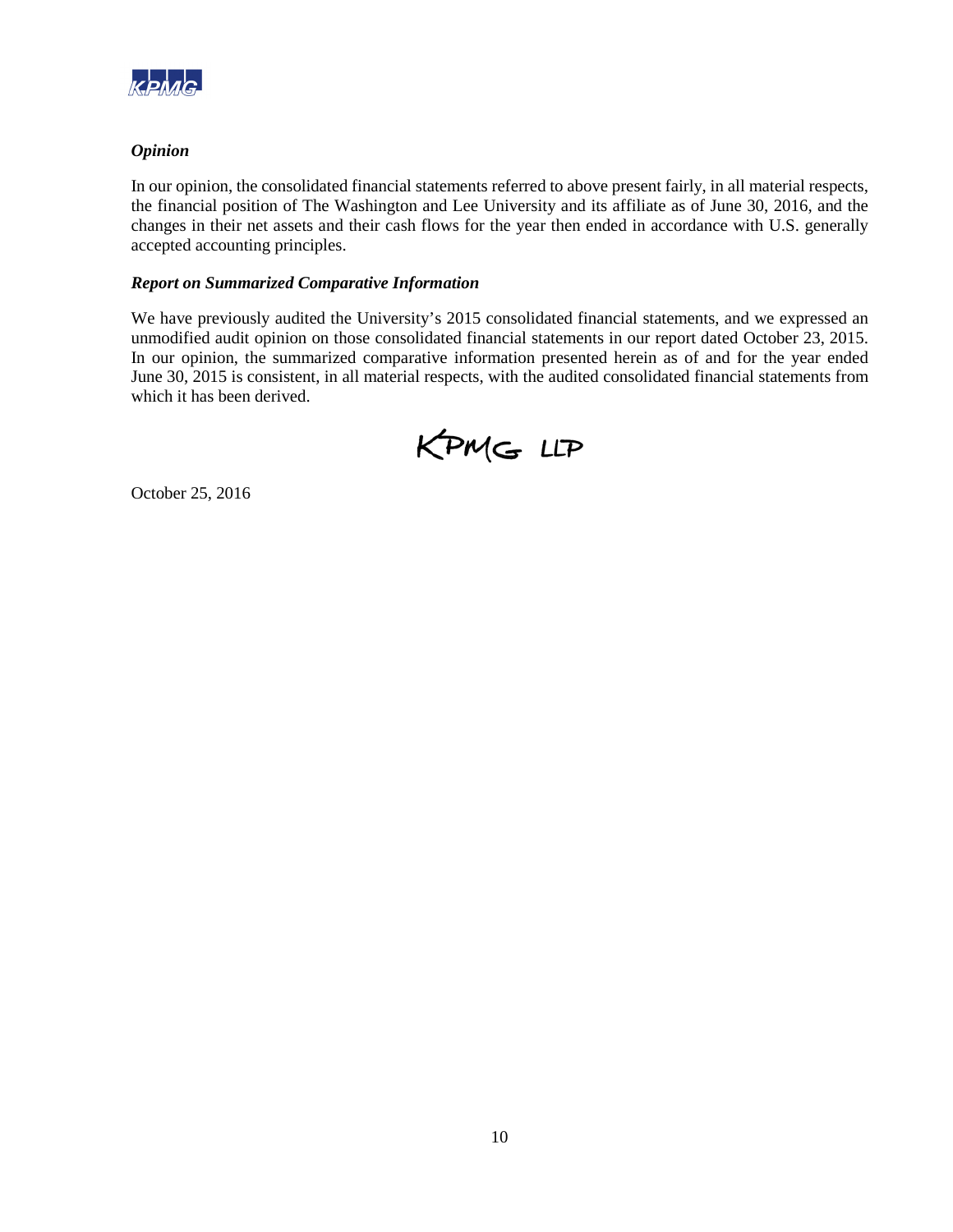# Consolidated Statement of Financial Position

#### June 30, 2016 (with comparative information as of June 30, 2015)

# (In thousands)

| <b>Assets</b>                                                     |               | 2016      | 2015      |
|-------------------------------------------------------------------|---------------|-----------|-----------|
| Cash and cash equivalents                                         | \$            | 13,430    | 9,054     |
| Accounts and other receivables                                    |               | 5,274     | 6,188     |
| Notes receivable, net                                             |               | 6,698     | 6,801     |
| Contributions receivable, net                                     |               | 58,130    | 73,471    |
| Inventories                                                       |               | 1,378     | 1,301     |
| Investments                                                       |               | 1,063,715 | 1,124,425 |
| Funds held in trust by others                                     |               | 477,102   | 423,487   |
| Unspent bond proceeds                                             |               | 10,668    | 51,117    |
| Assets restricted to investment in land, buildings, and equipment |               | 5,322     | 15,066    |
| Land, buildings, and equipment, net                               |               | 305,544   | 253,181   |
| Debt issuance costs, net                                          |               | 1,287     | 1,499     |
| <b>Total assets</b>                                               | \$            | 1,948,548 | 1,965,590 |
| <b>Liabilities and Net Assets</b>                                 |               |           |           |
| Liabilities:                                                      |               |           |           |
| Accounts and other payables                                       | $\mathcal{S}$ | 14,557    | 11,760    |
| Accrued compensation                                              |               | 3,585     | 3,860     |
| Student and other deposits                                        |               | 589       | 733       |
| Deferred revenue                                                  |               | 2,121     | 2,502     |
| U.S. government grants refundable                                 |               | 2,025     | 1,967     |
| Split interest agreement obligations                              |               | 32,083    | 34,257    |
| Asset retirement obligations                                      |               | 1,252     | 1,241     |
| Capital lease obligations                                         |               | 1,295     | 1,571     |
| Long-term debt                                                    |               | 196,527   | 201,236   |
| Postretirement benefit obligation                                 |               | 18,329    | 16,823    |
| <b>Total liabilities</b>                                          |               | 272,363   | 275,950   |
| Commitments and contingencies                                     |               |           |           |
| Net assets:                                                       |               |           |           |
| Unrestricted                                                      |               | 332,630   | 334,374   |
| Temporarily restricted                                            |               | 378,534   | 455,713   |
| Permanently restricted                                            |               | 965,021   | 899,553   |
| Total net assets                                                  |               | 1,676,185 | 1,689,640 |
| Total liabilities and net assets                                  | \$            | 1,948,548 | 1,965,590 |

See accompanying notes to consolidated financial statements.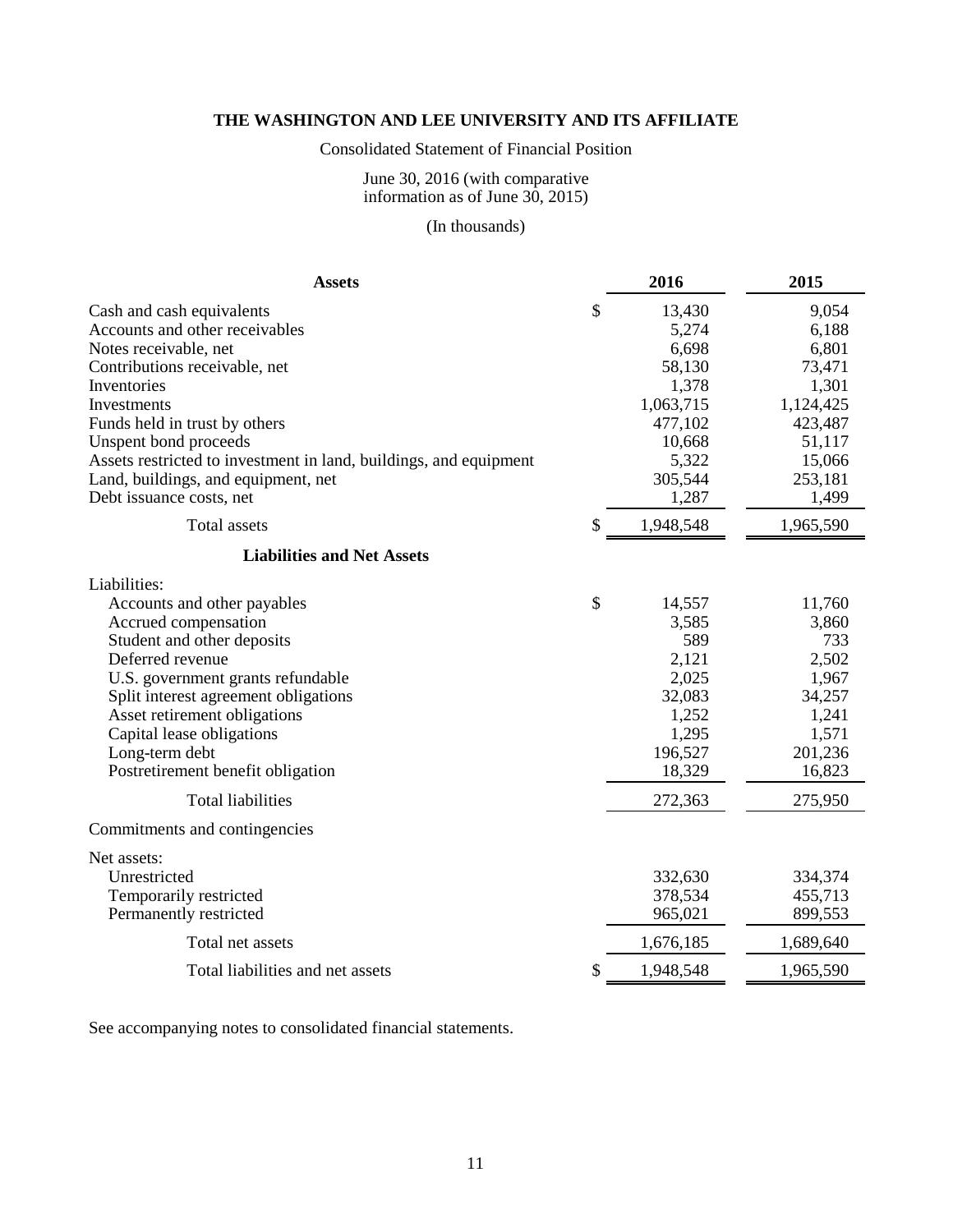Consolidated Statement of Activities

#### Year ended June 30, 2016 (with summarized comparative information for the year ended June 30, 2015)

(In thousands)

|                                                           |             |                     |                                  | 2016                      |           |                      |
|-----------------------------------------------------------|-------------|---------------------|----------------------------------|---------------------------|-----------|----------------------|
|                                                           |             | <b>Unrestricted</b> | <b>Temporarily</b><br>restricted | Permanently<br>restricted | Total     | 2015<br><b>Total</b> |
| Operating revenues and gains:                             |             |                     |                                  |                           |           |                      |
| Tuition and fees                                          | $\mathbf S$ | 97.767              |                                  |                           | 97.767    | 101.260              |
| Less donor funded student financial aid                   |             | (24,998)            |                                  |                           | (24,998)  | (22, 694)            |
| Less institutionally funded student financial aid         |             | (15, 374)           |                                  |                           | (15,374)  | (19, 231)            |
|                                                           |             |                     |                                  |                           |           |                      |
| Net tuition and fees                                      |             | 57,395              |                                  | $\overline{\phantom{0}}$  | 57,395    | 59,335               |
| Endowment return allocated to operations                  |             | 41,569              | 7.045                            |                           | 48,614    | 43,818               |
| Other investment income                                   |             | 829                 | 136                              |                           | 965       | 607                  |
| Distributions from funds held in trust by others          |             | 13,377              | 101                              |                           | 13,478    | 12,549               |
| Contributions                                             |             | 11,535              | 2,454                            |                           | 13,989    | 12,987               |
| Auxiliary enterprises (net of \$2,036 in 2016 and \$2,290 |             |                     |                                  |                           |           |                      |
| in 2015 of institutionally funded student financial aid)  |             | 17,451              |                                  |                           | 17,451    | 16,914               |
| Governmental and other grants                             |             |                     | 1,218                            |                           | 1,218     | 2,350                |
| Other                                                     |             | 609                 | 223                              |                           | 832       | 725                  |
| Net assets released from restrictions                     |             | 11,219              | (11,219)                         |                           |           |                      |
| Total operating revenues and gains                        |             | 153,984             | (42)                             |                           | 153,942   | 149,285              |
| Operating expenses:                                       |             |                     |                                  |                           |           |                      |
| Instruction                                               |             | 71.151              |                                  |                           | 71.151    | 70,822               |
| Research                                                  |             | 1,889               |                                  |                           | 1,889     | 2,053                |
| Public service                                            |             | 1,043               |                                  |                           | 1,043     | 1,033                |
| Academic support                                          |             | 18,897              |                                  |                           | 18,897    | 18,173               |
| Financial aid                                             |             | 4,434               |                                  |                           | 4,434     | 3,980                |
| Student services                                          |             | 13,527              |                                  |                           | 13,527    | 13,699               |
| Institutional support                                     |             | 19,604              |                                  |                           | 19,604    | 18,054               |
| Auxiliary enterprises                                     |             | 23,567              |                                  |                           | 23,567    | 22,016               |
| Total operating expenses                                  |             | 154,112             |                                  |                           | 154,112   | 149,830              |
|                                                           |             |                     |                                  |                           |           |                      |
| Change in net assets from operating                       |             |                     |                                  |                           |           |                      |
| activities                                                |             | (128)               | (42)                             |                           | (170)     | (545)                |
| Nonoperating activities:                                  |             |                     |                                  |                           |           |                      |
| Investment return, net of amount allocated to             |             |                     |                                  |                           |           |                      |
| operations                                                |             | (17, 848)           | (54, 725)                        | 2,321                     | (70, 252) | 8.539                |
| Change in value of funds held in trust by others          |             |                     | (965)                            | 56,735                    | 55,770    | (30,044)             |
| Split interest agreements, net                            |             | (67)                | (1,086)                          | (1,298)                   | (2,451)   | (6,766)              |
| Contributions                                             |             |                     | 99                               | 4,470                     | 4,569     | 48,782               |
| Net assets released for fixed asset acquisitions          |             | 15,828              | (15, 828)                        |                           |           |                      |
| Postretirement charge other than benefit cost             |             | (898)               |                                  |                           | (898)     | (1,088)              |
| Other, net                                                |             | 1,369               | (4,632)                          | 3,240                     | (23)      | (53)                 |
| Total nonoperating activities                             |             | (1,616)             | (77, 137)                        | 65,468                    | (13, 285) | 19,370               |
| Change in net assets                                      |             | (1,744)             | (77, 179)                        | 65,468                    | (13, 455) | 18,825               |
| Net assets:                                               |             |                     |                                  |                           |           |                      |
| Beginning of year                                         |             | 334,374             | 455,713                          | 899,553                   | 1,689,640 | 1,670,815            |
| End of year                                               | \$          | 332,630             | 378,534                          | 965.021                   | 1.676.185 | 1.689.640            |

See accompanying notes to consolidated financial statements.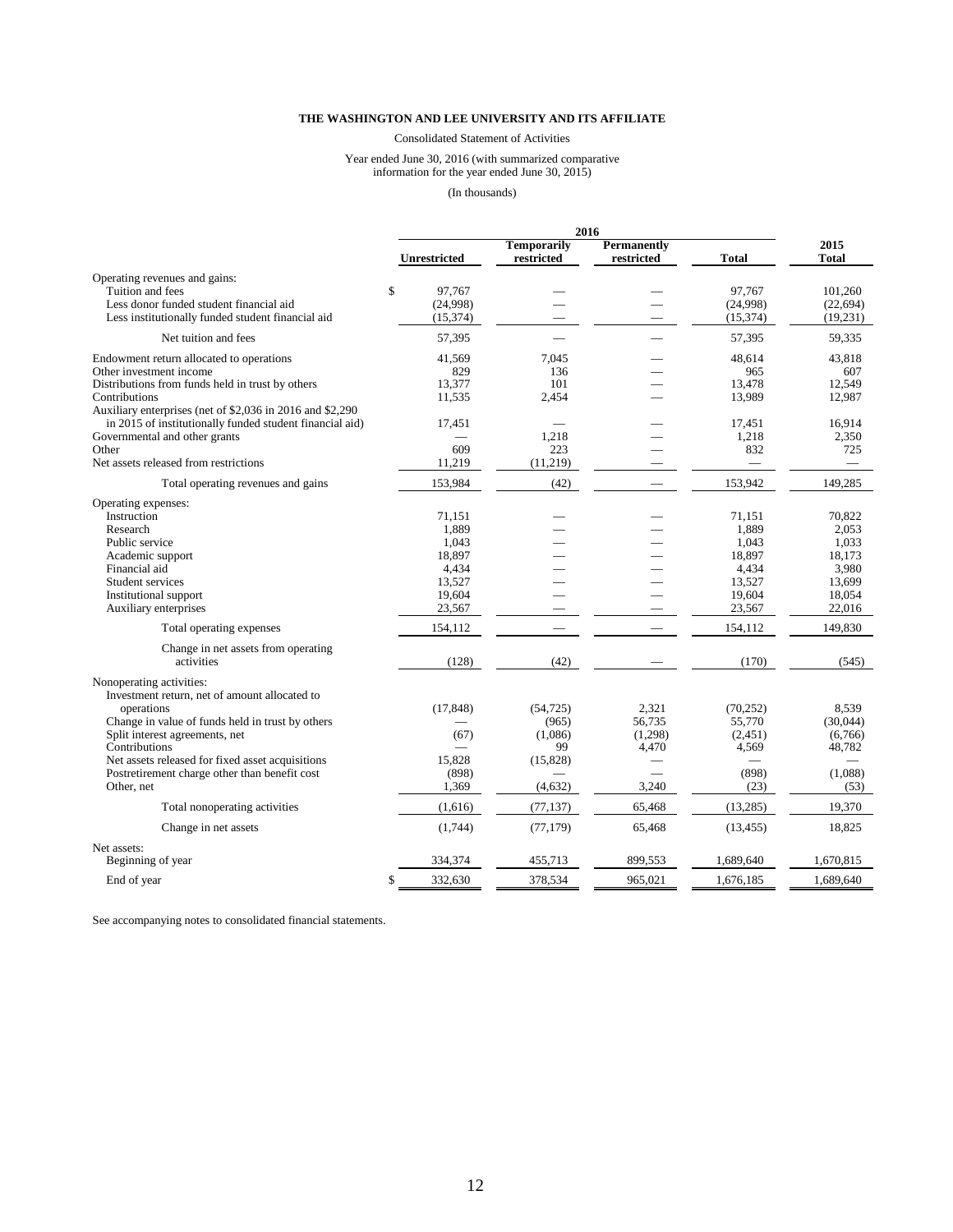Consolidated Statement of Cash Flows

Year ended June 30, 2016 (with comparative information for the year ended June 30, 2015)

(In thousands)

|                                                                                        | 2016            | 2015            |
|----------------------------------------------------------------------------------------|-----------------|-----------------|
| Cash flows from operating activities:                                                  |                 |                 |
| Change in net assets                                                                   | \$<br>(13, 455) | 18,825          |
| Adjustments to reconcile change in net assets to net cash and cash equivalents         |                 |                 |
| used in operating activities:                                                          |                 |                 |
| Net realized and unrealized losses (gains) on investments                              | 29,765          | (46,249)        |
| Depreciation and amortization                                                          | 13,493          | 10,257          |
| Contributions restricted for long-term investment in endowment and plant               | (23, 163)       | (21,800)        |
| Interest and dividends restricted for long-term investment                             | (716)           | (1,001)         |
| Changes in operating assets and liabilities:<br>Accounts and other receivables, net    |                 |                 |
| Contributions receivable, net                                                          | 1,017           | (59)            |
| Inventories                                                                            | 15,341<br>(77)  | (24, 444)<br>14 |
| Funds held in trust by others                                                          | (53, 615)       | 28,281          |
| Accounts payable and other accrued liabilities                                         | 946             | 2,273           |
| Student and other deposits                                                             | (144)           | (32)            |
| Deferred revenue                                                                       | (381)           | 461             |
| U.S. government grants refundable                                                      | 58              | (18)            |
| Split interest agreement obligations                                                   | 2,765           | 6,589           |
| Postretirement benefit obligations                                                     | 1,506           | 1,743           |
| Net cash and cash equivalents used in operating activities                             | (26,660)        | (25,160)        |
| Cash flows from investing activities:                                                  |                 |                 |
| Purchases of land, buildings, and equipment, including interest capitalized            | (64, 388)       | (30, 580)       |
| Purchases of investments restricted to land, buildings, and equipment                  | (9,321)         | (61, 668)       |
| Proceeds from sale of investments                                                      | 350,429         | 367,702         |
| Purchases of investments                                                               | (259, 785)      | (306,068)       |
|                                                                                        | 16,935          |                 |
| Net cash and cash equivalents provided by (used in) investing activities               |                 | (30,614)        |
| Cash flows from financing activities:                                                  |                 |                 |
| Principal payments on capital lease obligations                                        | (506)           | (438)           |
| Interest and dividends restricted for long-term investment                             | 716             | 1,001           |
| Proceeds from contributions restricted for long-term investment in endowment and plant | 22,898          | 19,689          |
| Payments for debt issuance costs                                                       |                 | (453)           |
| Payments on split interest agreements                                                  | (4, 859)        | (3,588)         |
| Proceeds from issuance of long-term debt                                               |                 | 51,898          |
| Principal payments on long-term debt                                                   | (4,148)         | (8,123)         |
| Net cash and cash equivalents provided by financing activities                         | 14,101          | 59,986          |
| Net increase in cash and cash equivalents                                              | 4,376           | 4,212           |
| Cash and cash equivalents:                                                             |                 |                 |
| Beginning of year                                                                      | 9,054           | 4,842           |
| End of year                                                                            | 13,430          | 9.054           |
| Supplemental disclosure of cash flow information:                                      |                 |                 |
| Cash paid during the year for interest, net of amounts capitalized                     | \$<br>8,367     | 7,710           |

Noncash investing and financing activities, in thousands:

At June 30, 2016 and 2015, \$2,816 and \$1,239, respectively, of fixed asset purchases were included in accounts payable

and other payables.

At June 30, 2016 and 2015, the University incurred capital lease obligations of \$229 and \$868, respectively, for equipment leases.

See accompanying notes to consolidated financial statements.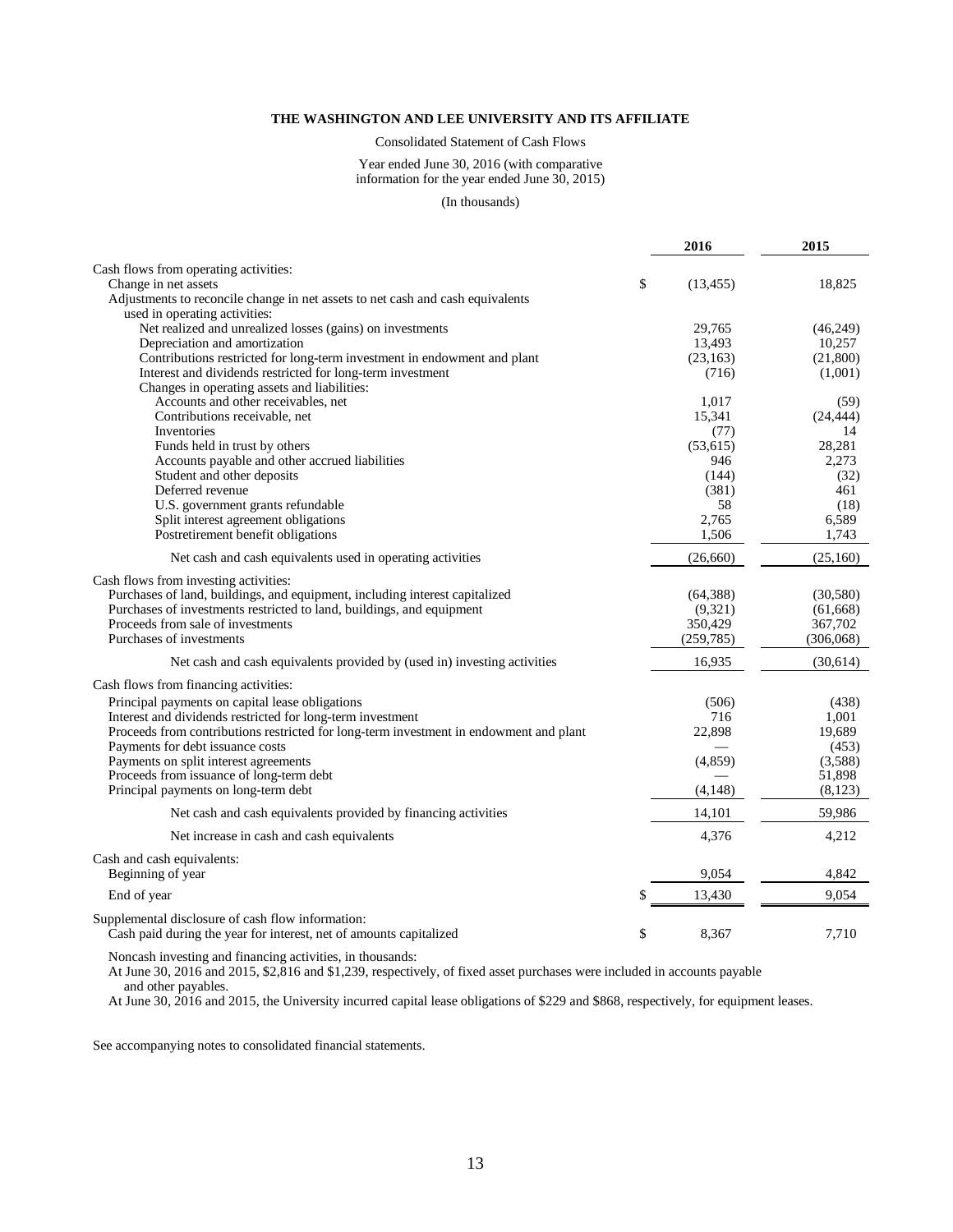Notes to Consolidated Financial Statements

June 30, 2016

#### **(1) Description of Organization**

The Washington and Lee University (W&L) is a private, liberal arts university in Lexington, Virginia. Founded in 1749; it is the ninth oldest institution of higher learning in the nation. W&L is named after George Washington, as he gave the school its first major endowment, and after General Robert E. Lee, as a result of his strong leadership as president of W&L. W&L is comprised of the College, the Ernest Williams II School of Commerce, Economics and Politics, and the School of Law. There are approximately 1,800 undergraduate students and approximately 320 law students.

On November 15, 2010, Colonnade Restoration, LLC, a Virginia limited liability company and controlled affiliate of W&L, was formed for the purpose of restoring, rehabilitating, constructing and developing the historic buildings on W&L grounds known collectively as The Colonnade. Colonnade Restoration, LLC was formed so that the renovation expenditures incurred on the rehabilitation projects designated by the Virginia Department of Historic Resources will support Virginia Historic Tax Credits certified to Colonnade Restoration, LLC for allocation to its members. W&L has no membership interest in Colonnade Restoration, LLC but rather controls the affiliate through various leasing arrangements.

#### **(2) Summary of Significant Accounting Policies**

#### *(a) Basis of Financial Statement Presentation and Consolidation*

The consolidated financial statements include the financial statements of W&L and its affiliate Colonnade Restoration, LLC (collectively, the University). The consolidated financial statements have been prepared on the accrual basis of accounting and all significant intercompany balances and transactions have been eliminated in consolidation.

# *(b) Use of Estimates*

The preparation of financial statements in conformity with U.S. generally accepted accounting principles requires management to make estimates and assumptions that affect the reported amounts of assets and liabilities and disclosure of contingent assets and liabilities at the date of the financial statements and the reported amounts of revenues and expenses during the reporting period. Items subject to such estimates and assumptions primarily include the carrying value of alternative investments, certain real estate holdings, post-retirement benefits obligations, estimated useful lives of land and building improvements, buildings and equipment, and valuation of accounts and contributions receivable. Actual results could differ from those estimates.

#### *(c) Classification of Net Assets*

Based on the existence or absence of donor-imposed restrictions, the University's net assets have been grouped into the following three classes:

*Unrestricted* – Net assets that are not subject to donor-imposed stipulations.

*Temporarily Restricted* – Net assets whose use is limited by donor-imposed stipulations that either expire by passage of time or can be fulfilled and removed by actions of the University pursuant to those stipulations.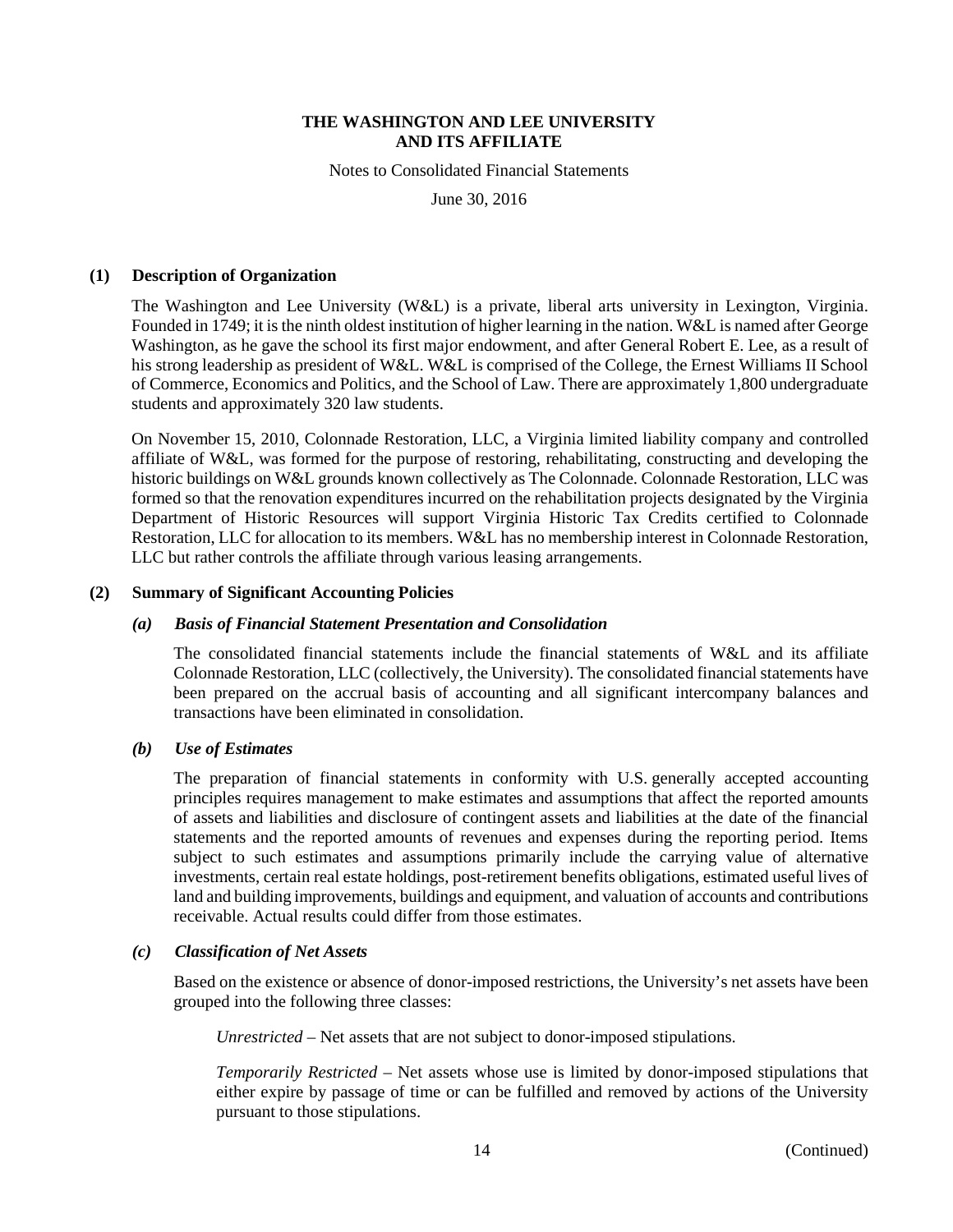Notes to Consolidated Financial Statements

June 30, 2016

*Permanently Restricted* – Net assets whose use is limited by donor-imposed stipulations that neither expire by passage of time nor can be fulfilled or otherwise removed by the University.

The University classifies the portion of donor-restricted endowment funds that is not classified as permanently restricted net assets as temporarily restricted net assets until appropriated for expenditure.

The University retains an interest in several funds held in trust by others (see note 9) which are classified as permanently restricted net assets. Annual adjustments to record the University's interest in such trusts at the current market value are also recorded as permanently restricted in the consolidated statement of activities and are, therefore, reflected as permanently restricted net assets in the consolidated statement of financial position.

# *(d) Summarized Comparative Information*

The consolidated statement of activities for the year ended June 30, 2016 is presented with certain summarized comparative information for the year ended June 30, 2015 in total but not by net asset class. Such information does not include sufficient detail to constitute a presentation in conformity with U.S. generally accepted accounting principles. Accordingly, such information should be read in conjunction with the University's consolidated financial statements for the year ended June 30, 2015 from which the summarized information was derived.

#### *(e) Cash and Cash Equivalents*

The University considers all highly liquid investments with a maturity of three months or less when purchased to be cash equivalents, except those cash equivalents held by investment managers as part of their long-term investment strategy, which are included in investments.

At times during the year, the University maintains cash balances at financial institutions in excess of Federal Deposit Insurance Corporation (FDIC) limits.

#### *(f) Inventories*

Inventories are stated at the lower of cost or market with cost determined on the first-in, first-out (FIFO) basis.

#### *(g) Investments*

Investments are reported at fair value. The fair values of marketable equity and debt securities are determined using quoted market prices at the reporting date multiplied by the quantity held. The fair value of mortgage loans to employees is determined as the present value of future contractual cash flows discounted at an interest rate that reflects the risks inherent in those cash flows. The discount rate approximates rates currently offered by local lending institutions for loans of similar terms with comparable credit risk. The fair values of other investments without a readily determinable fair value, such as hedge fund investments, private equity and venture capital, real assets (natural resource and real estate investments), are estimated based on the investment's net asset value of shares or units held by the University at the reporting date as a practical expedient. The various net asset values are based on valuations provided by external investment managers, which are reviewed by the University for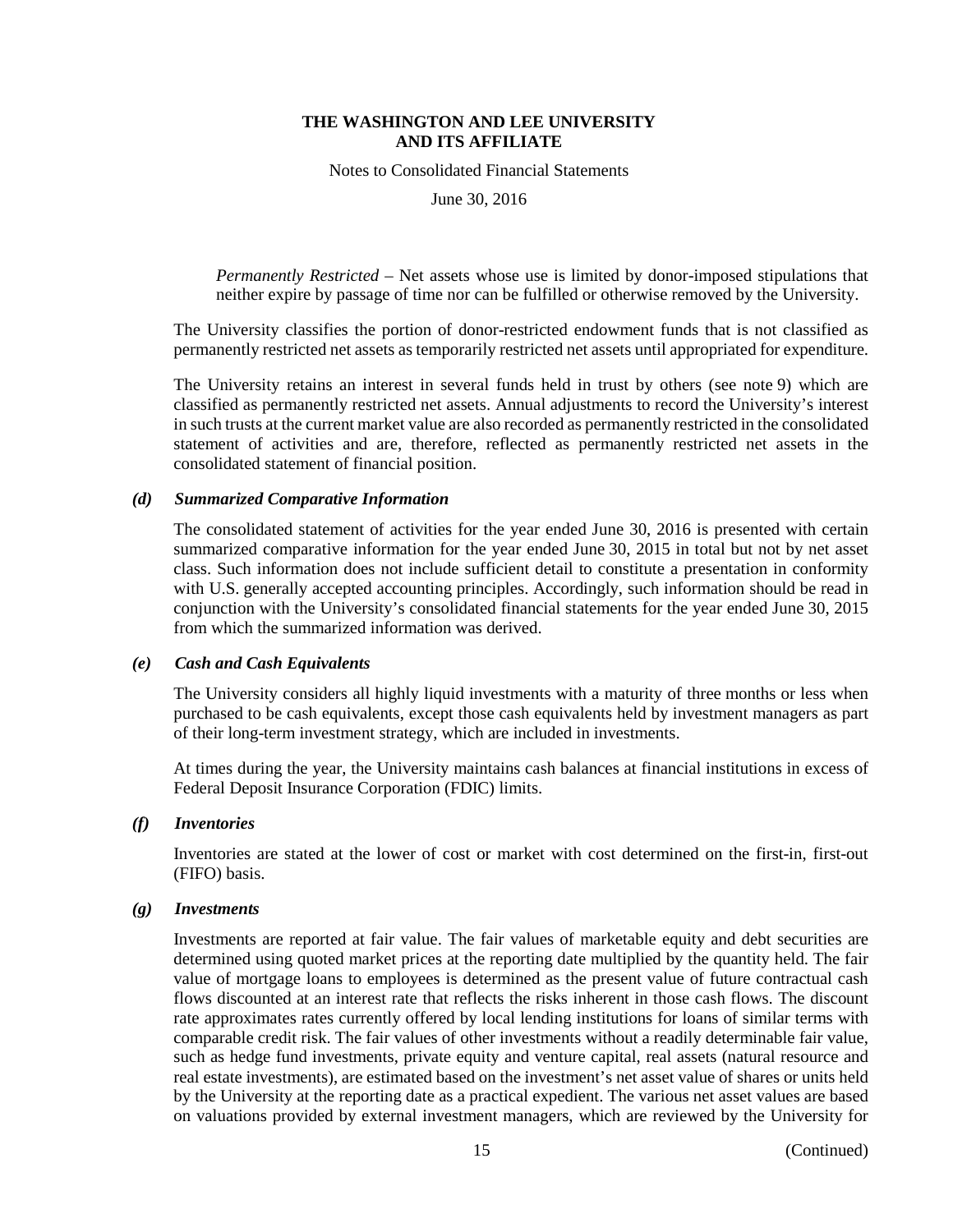Notes to Consolidated Financial Statements

June 30, 2016

reasonableness. Short-term investments are comprised of short-term fixed income securities valued at fair value determined from public quotations.

Purchases and sales of investments are recorded on the trade date. All investment income is reported in the period earned as unrestricted revenues, temporarily restricted revenues, or permanently restricted revenues depending on donor restrictions or law. The amount of investment income necessary to satisfy the Board of Trustees (the Board) approved spending policy for the endowment fund is included in the endowment returns allocated to operations in the consolidated statement of activities. Any excess of income earned over the approved spending amount is retained in the endowment pool.

Except for investments where donors specifically provide otherwise, investments are maintained in a pool. Gifts that are invested in the pool are assigned units of participation in the pool based upon their fair market value on the date of gift and the most recently determined unit market value for the existing units of participation. Subsequent distributions of annual income, based on the spending formula authorized by the Board, of the investment pool are based upon the number of units of participation. Withdrawals are based upon the most recently determined market value of the respective units of participation, which includes both realized and unrealized net gains or losses. The market value of the units of participation is calculated monthly.

Investments are exposed to several risks, such as interest rate, currency, market and credit risks. Due to the level of risk associated with certain investment securities, it is at least reasonably possible that changes in the values of investment securities will occur in the near term and that such changes could materially affect the amounts reported in the University's consolidated financial statements.

#### *(h) Funds Held in Trust by Others*

Funds held in trust by others represent resources neither in the possession nor under the control of the University, but held and administered by outside fiscal agents, with the University deriving income from such funds. Funds held in trust by others are reported at fair value. The fair values of the assets of funds held in trust by others are based upon quoted market prices of the underlying assets held in trust at year end. The fair value of the University's share of the assets is reflected in the consolidated statement of financial position and the income (including unrealized appreciation and depreciation) is recorded in the consolidated statement of activities.

#### *(i) Split Interest Agreements*

The University is a participating beneficiary in a number of split interest agreements such as charitable remainder trusts and charitable lead trusts. Donors establish and fund a trust with specified distributions to be made to a designated beneficiary or beneficiaries over the trust's term. If applicable, liabilities to beneficiaries associated with these split interest agreements are calculated using the appropriate discount rate at the time they are established. If applicable under generally accepted accounting principles, liabilities for these split interest agreements are adjusted annually for changes in actuarial assumptions and amortization of the discount to reflect the current market conditions. Upon termination of the trust, the University receives the portion of assets remaining in the trust as specified by the donor.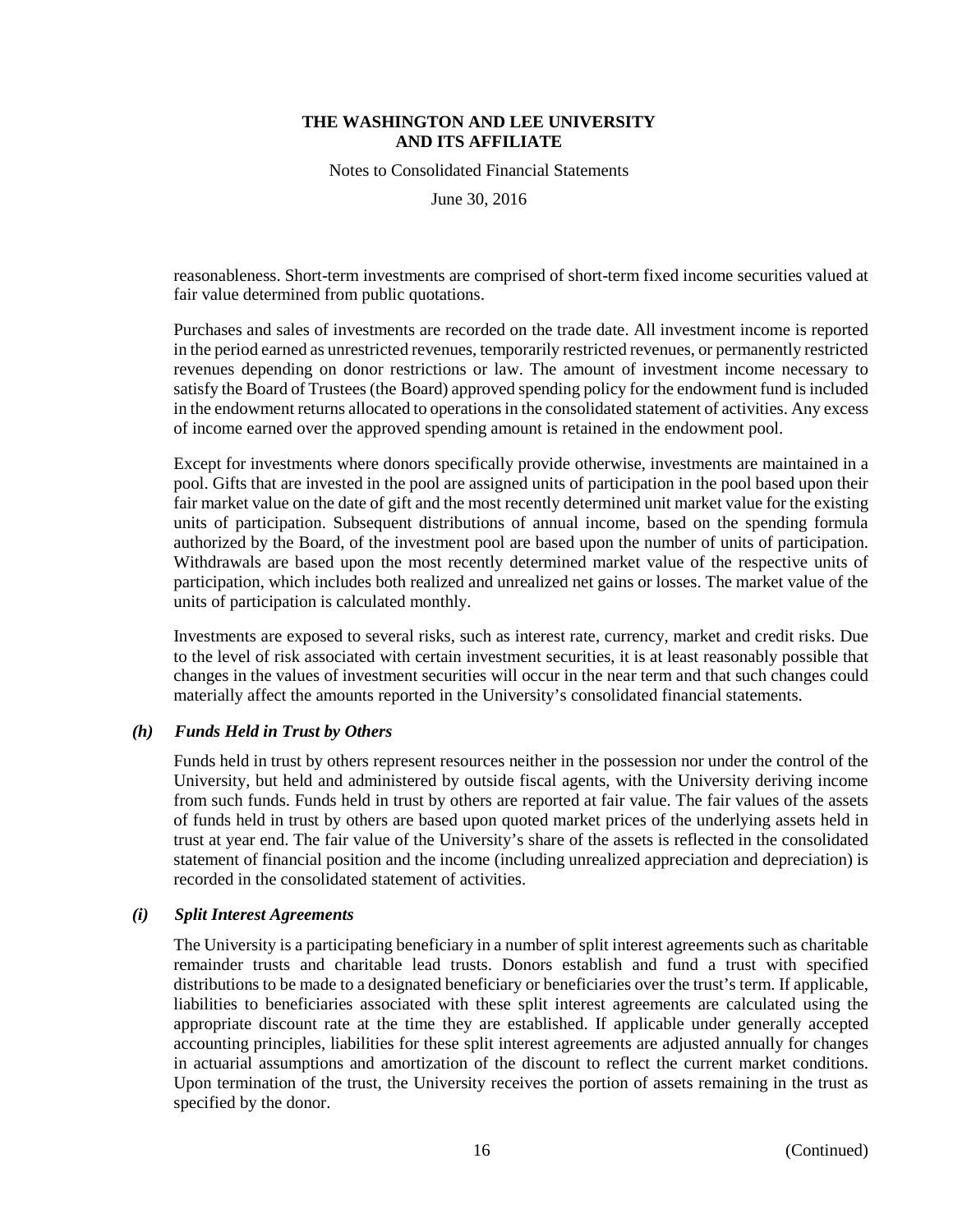Notes to Consolidated Financial Statements

June 30, 2016

Charitable remainder trusts, for which the University is not the trustee, are recorded at the fair value of their beneficial interest. The University records revenue for charitable lead trusts, for which the University is the trustee, based on the present value of future cash flows expected to be received by the University. The fair value of the assets held in trust by the University are included in investments and the associated liability, representing the present value of the liability to the donor's estate, is included in split interest agreement obligations in the consolidated statement of financial position.

The University also manages gift annuities, which consist of nontrust assets donated to the University in exchange for a fixed payment for a specified period of time. The gift annuities are recognized at fair value when received, and included in investments in the consolidated statement of financial position. The associated liability is initially calculated at the present value of future cash flows and adjusted in subsequent periods to reflect changes in actuarial assumptions. Liabilities associated with gift annuities are included in split interest agreement obligations in the consolidated statement of financial position.

Pooled life income funds are donated funds received by the University and are assigned a specific number of units in the pool. The donor is paid the amount of income earned on the donor's assigned units. Pooled life income funds are recorded at their fair value and are included in investments in the consolidated statement of financial position. The University's interest is recognized as contribution revenue in the period in which the assets are received by the donor. The difference between the fair value of the assets when received and the revenue recognized is recorded as a liability and included in split interest agreement obligations in the consolidated statement of financial position.

#### *(j) Land, Buildings, and Equipment*

Land, buildings, and equipment, including art properties, are stated at cost at the date of acquisition or fair value at the date of gift, less accumulated depreciation, computed on a straight-line basis over the estimated useful lives of land and building improvements (10-30 years), buildings (30-50 years), and equipment (5- 10 years). Equipment held under capital leases is stated at the present value of minimum lease payments and amortized over the shorter of the lease term or estimated useful life of the asset. The University does not recognize depreciation on its art properties because a decrease in economic benefit is not anticipated since the University expects to take the necessary steps to maintain their condition. Interest on borrowings is capitalized from the date of the borrowing until the specified qualifying assets acquired with those borrowings are ready for their intended use or the borrowing is retired, whichever occurs first. Capitalized interest is amortized over the useful life of the qualifying asset.

# *(k) Recognition and Classification of Gifts*

Contributions of cash and other assets, including unconditional promises to give, are recognized as revenue when the gifts are received by the University. Gifts are reported in the appropriate category of net assets in the consolidated statement of activities, except contributions that contain donor-imposed restrictions that are met in the same fiscal year. Gifts whose restrictions are met in the same fiscal year as their receipt are reported as unrestricted contribution revenue.

The University records gifts of cash and other assets as restricted support if they are received with donor-imposed restrictions or stipulations that limit their use. When a donor restriction expires, that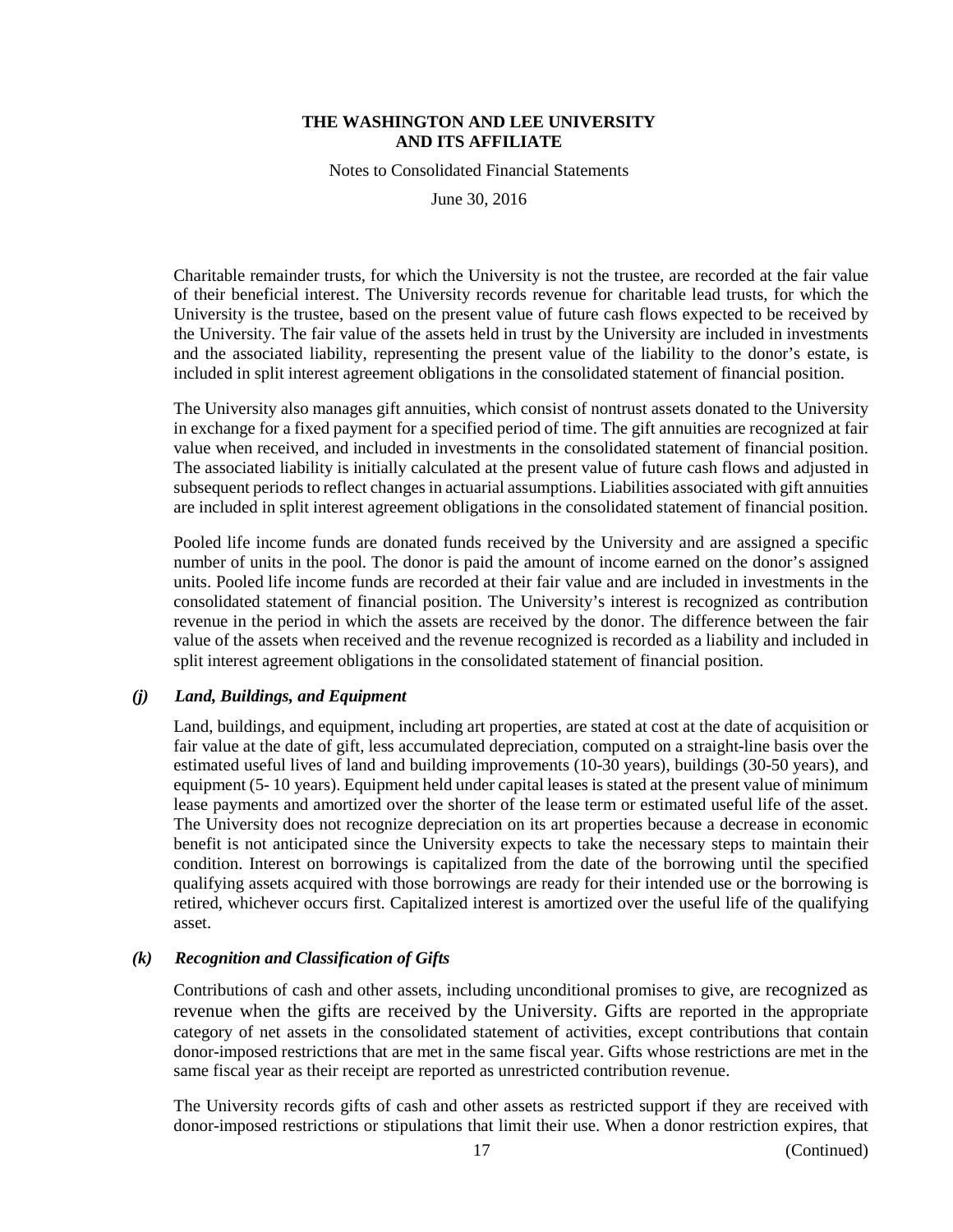Notes to Consolidated Financial Statements

June 30, 2016

is, when a stipulated time restriction ends or purpose restriction is accomplished, temporarily restricted net assets are reclassified to unrestricted net assets and reported in the consolidated statement of activities as net assets released from restrictions.

The University reports gifts of land, buildings, and equipment as unrestricted support unless explicit donor stipulations specify how the donated assets must be used. Gifts of long-lived assets with explicit restrictions that specify how the assets are to be used and gifts of cash or other assets that must be used to acquire long-lived assets are reported as restricted support.

In the event a donor makes changes to the nature of a restricted gift which affects its classification among the net asset categories, such amounts are reflected as "redesignated funds" in the consolidated statement of activities.

Unconditional promises to give that are expected to be collected within one year are recorded on the date of gift at net realizable values, which approximates fair value. The University uses present value techniques to measure the fair value on the date of gift of unconditional promises to give that are expected to be collected in future years. The discount rates used to compute the discounts on those amounts are determined at the time the unconditional pledges are initially recognized and are not revised subsequently. Amortization of the discounts is recorded as additional contribution revenues in accordance with the donor-imposed restrictions on the contributions. Subsequently, an allowance is made for uncollectible contributions based upon management's judgment after analysis of creditworthiness of the donors, past collection experience, and other relevant factors.

Conditional promises to give are not recognized as revenues until such time as the conditions are substantially met.

#### *(l) Asset Retirement Obligations*

The University has asset retirement obligations arising from regulatory requirements to perform certain asset retirement activities associated with the cost of removal and disposal of asbestos and fuel tanks. The liability was initially measured at fair value and subsequently is adjusted for accretion expense and changes in the amount or timing of the estimated cash flows. The corresponding asset retirement costs are capitalized as part of the carrying amount of the related long-lived asset and depreciated over the asset's remaining useful life.

#### *(m) Tuition and Fees and Auxiliary Revenue*

Student tuition and fees and auxiliary revenue are recognized as revenue during the fiscal year in which the related academic services are rendered. Student tuition and fees and auxiliary revenue received in advance of services to be rendered are reported as deferred revenue in the consolidated statement of financial position. Student tuition and fees and auxiliary revenue are recorded in the consolidated statement of activities net of student financial aid provided to the student by the University. Student financial aid is provided from earnings on restricted funds and certain board-designated endowments, along with gifts and grants dedicated to providing student financial aid.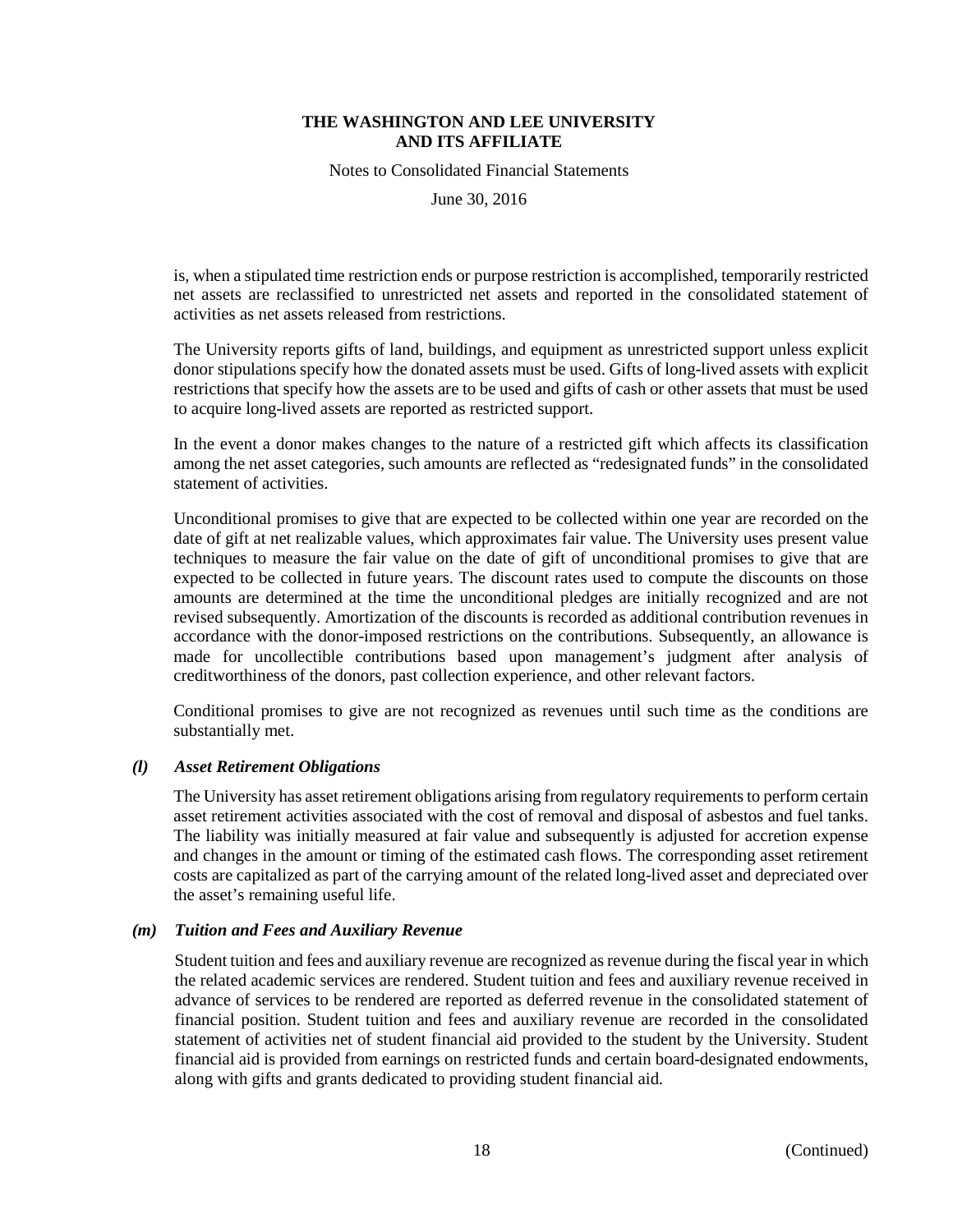Notes to Consolidated Financial Statements

June 30, 2016

## *(n) Functional Expenses*

The University has developed and implemented a system of allocating expenses related to more than one function. These expenses are depreciation, interest and operations and maintenance of plant. Depreciation is allocated by individual fixed assets to the function utilizing that asset. Interest is allocated based on the use of borrowed money in the individual functional category. Allocation of operations and maintenance of plant expenses was determined through a study of departmental uses of the operations and maintenance budget within each functional category.

# *(o) Operations*

The University classifies revenues earned and expenses incurred related to its core missions of teaching, research and scholarship, and investment returns made available for current use as operating revenues or expenses in the consolidated statement of activities. All other activities, including contributions restricted by donors or designated for longer term use by the Board, are shown as a component of nonoperating activities.

# *(p) Derivative Instruments*

All derivative instruments are recognized as either assets, included in accounts and other receivables, or liabilities, included in accounts and other payables, in the consolidated statement of financial position at their respective fair values. Changes in the fair value of derivative instruments are recorded as other non-operating activities on the consolidated statement of activities. Using derivative financial instruments may increase the University's exposure to credit risk and market risk. The University minimizes the credit (or repayment) risk in derivative instruments by (1) entering into transactions with high-quality counterparties, (2) limiting the amount of exposure to each counterparty, and (3) monitoring the financial condition of its counterparties. Market risk is the adverse effect on the value of a derivative financial instrument that results from a change in interest rates.

#### *(q) Income Taxes*

The Washington and Lee University has been classified as an organization described under Section  $501(c)(3)$  of the Internal Revenue Code and thus exempt from federal income taxes on activities related to its exempt purpose. The University does not believe that there are any unrecognized tax benefits or costs that should be recorded in the consolidated financial statements. Accordingly, no provision for income taxes has been reflected in the consolidated financial statements.

The Internal Revenue Service has held that a Virginia limited liability company, treated as a partnership for state income tax purposes, would also be treated as a partnership for federal income tax purposes. Therefore, income taxes are not provided with respect to the operations of Colonnade Restoration, LLC since each member is responsible for the income tax consequences associated with its proportionate share of such operations.

#### *(r) Fair Value Measurements*

Certain assets and liabilities are reported or disclosed at fair value in the consolidated financial statements. Fair value is defined as the price that would be received to sell an asset or paid to transfer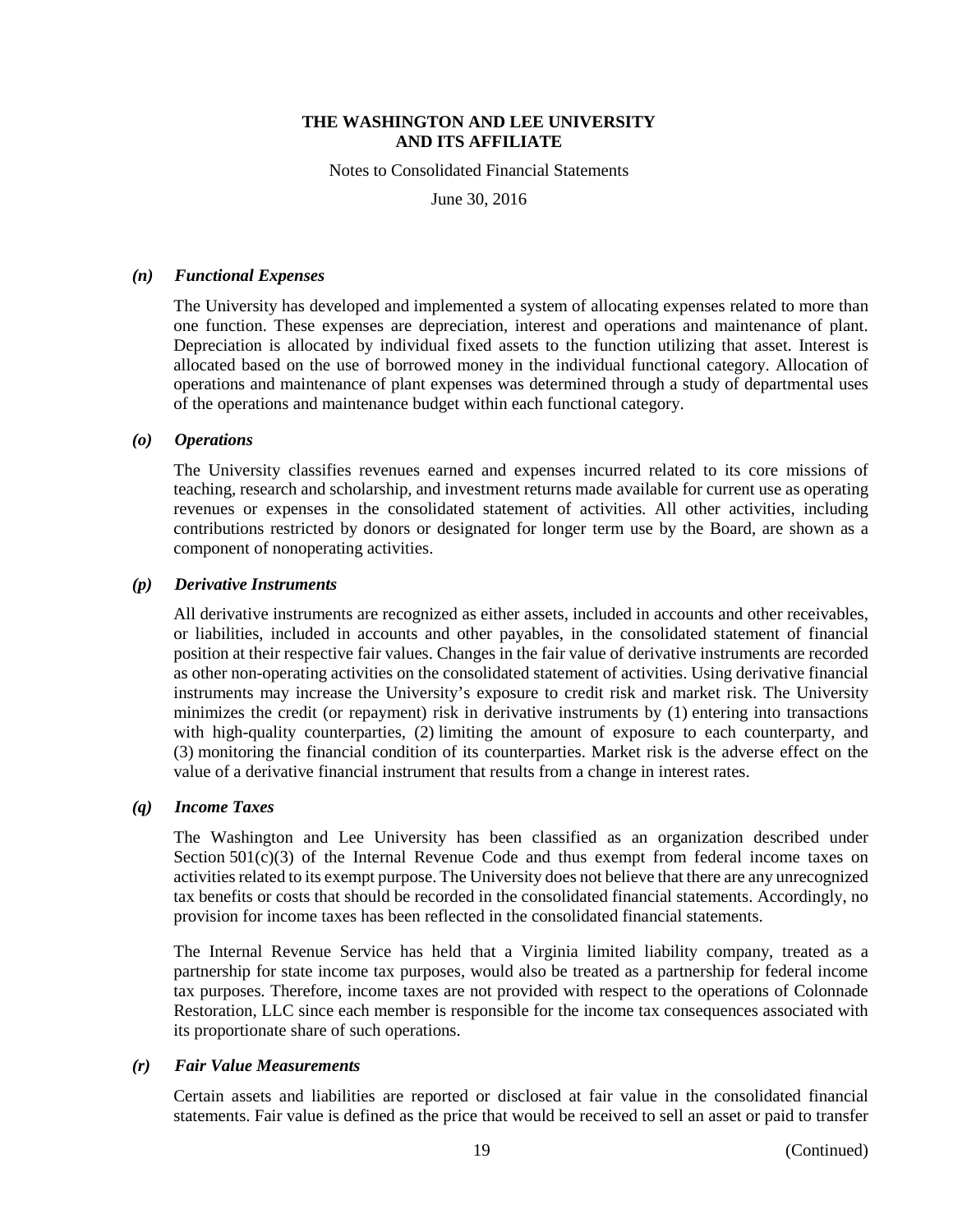Notes to Consolidated Financial Statements

June 30, 2016

a liability in an orderly transaction between market participants at the measurement date. The University utilizes valuation techniques that maximize the use of observable inputs and minimize the use of unobservable inputs to the extent possible. The University determines fair value based on assumptions that market participants would use in pricing an asset or liability in the principal or most advantageous market. When considering market participant assumptions in fair value measurements, the following fair value hierarchy distinguishes between observable and unobservable inputs, which are categorized in one of the following levels:

- Level 1 Inputs: Unadjusted quoted prices in active markets for identical assets or liabilities accessible to the reporting entity at the measurement date.
- Level 2 Inputs: Other than quoted prices included in Level 1 inputs that are observable for the asset or liability, either directly or indirectly, for substantially the full term of the asset or liability.
- Level 3 Inputs: Unobservable inputs for the asset or liability used to measure fair value to the extent that observable inputs are not available, thereby allowing for situations in which there is little, if any, market activity for the asset or liability at measurement date.

See note 7 for additional information with respect to fair value measurements.

#### *(s) Future Accounting Pronouncements*

In May 2014, the Financial Accounting Standards Board (FASB) issued Accounting Standards Update (ASU) No. 2015-14 defers the effective date of ASU 2014-09, *Revenue from Contract with Customers (Topic 606)*, for public entities, which includes not-for-profit entities with public debt, from annual reporting periods beginning after December 15, 2016, to annual reporting periods beginning after December 15, 2017, for Washington and Lee University the requirement will be applied beginning with the 2018-2019 fiscal year. ASU 2014-09 requires an entity to recognize the amount of revenue to which it expects to be entitled for the transfer of promised goods or services to customers. The University is currently assessing the impact that ASU 2014-09 will have on its consolidated financial statements and disclosures.

In April 2015, the FASB issued ASU No. 2015-03, *Simplifying the Presentation of Debt Issuance Costs*, which requires the debt issuance costs related to a recognized debt liability be presented in the balance sheet as a direct deduction from the carrying amount of that debt liability, consistent with debt discounts. ASU 2015-03 requires retrospective adoption and will be effective for the University beginning July 1, 2016.

In February 2016, the FASB issued ASU No. 2016-02, *Leases (Topic 824)*, will replace most existing lease guidance in U.S. generally accepted accounting principles when it becomes effective for public entities, which includes not-for-profit entities with public debt, for annual reporting periods beginning after December 15, 2018, with early adoption permitted. The University is currently assessing the impact that ASU 2016-02 will have on its consolidated financial statements and disclosures.

20 (Continued) In August 2016, the FASB issued ASU No. 2016-14, *Not-for-Profit Entities (Topic 958) - Presentation of Financial Statements for Not-for-Profit Entities*. The amendments in ASU 2016-14 make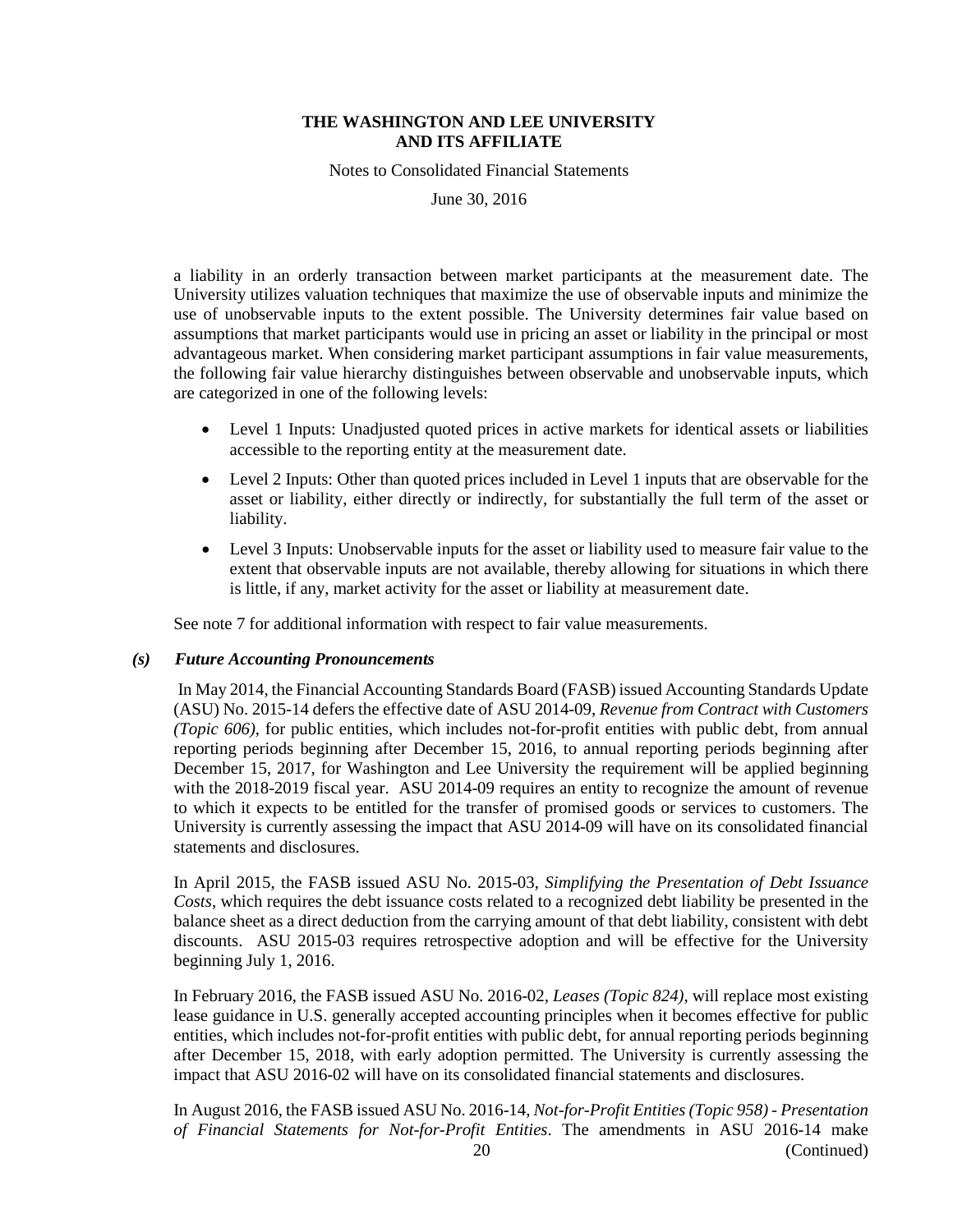Notes to Consolidated Financial Statements

June 30, 2016

improvements to the information provided in financial statements and accompanying notes of not-forprofit entities. The amendments in ASU 2016-14 set forth the FASB's improvements to net asset classification requirements and the information presented about a not-for-profit entity's liquidity, financial performance, and cash flows. The amendments in ASU 2016-14 are effective for annual financial statements issued for fiscal years beginning after December 15, 2017. Early application of the amendments in ASU 2016-14 is permitted.

The amendments in ASU 2016-14 should be applied on a retrospective basis in the year that it is first applied. However, if presenting comparative financial statements, a not-for-profit entity has the option to omit certain specified information for any periods presented before the period of adoption. The University is currently assessing the impact that ASU 2016-14 will have on its consolidated financial statements and disclosures.

In August 2016, the FASB issued ASU No. 2016-15, *Statement of Cash Flows (Topic 230) - Classification of Certain Cash Receipts and Cash Payments*. ASU 2016-15 addresses the following eight specific cash flow issues: debt prepayment or debt extinguishment costs; settlement of zerocoupon debt instruments or other debt instruments with coupon interest rates that are insignificant in relation to the effective interest rate of the borrowing; contingent consideration payments made after a business combination; proceeds from the settlement of insurance claims; proceeds from the settlement of corporate-owned life insurance policies (COLIs) (including bank-owned life insurance policies (BOLIs)); distributions received from equity method investees; beneficial interests in securitization transactions; and separately identifiable cash flows and application of the predominance principle.

The amendments in ASU 2016-15 apply to all entities, including both business entities and not-forprofit entities that are required to present a statement of cash flows under Topic 230. The amendments in ASU 2016-15 are effective for not-for-profit entities for fiscal years beginning after December 15, 2018; early adoption is permitted. An entity that elects early adoption must adopt all of the amendments in the same period. The amendments in ASU 2016-15 should be applied using a retrospective transition method to each period presented. If it is impracticable to apply the amendments retrospectively for some of the issues, the amendments for those issues would be applied prospectively as of the earliest date practicable. The University is currently assessing the impact that ASU 2016-15 will have on its consolidated financial statements and disclosures.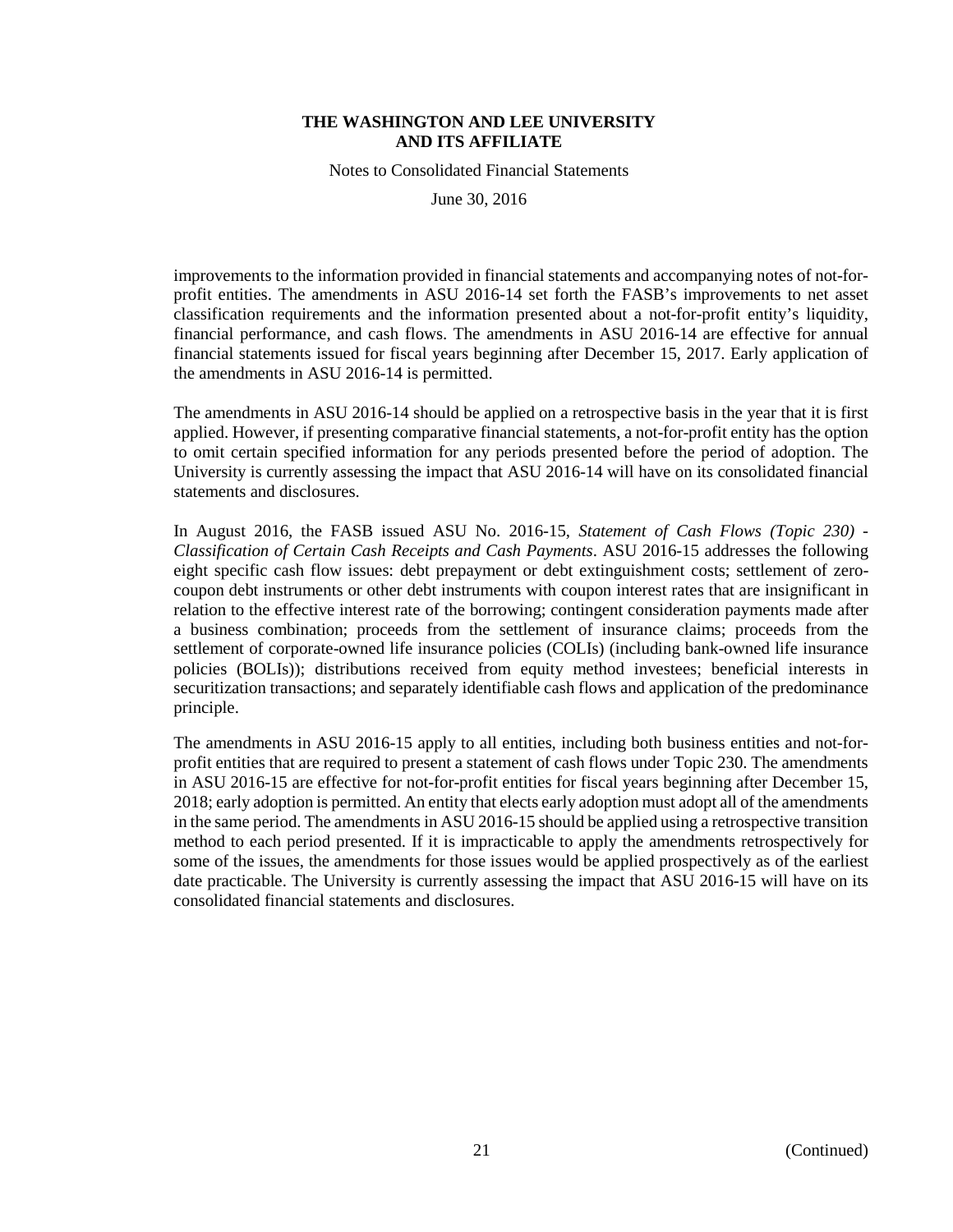Notes to Consolidated Financial Statements

June 30, 2016

#### **(3) Notes Receivable**

Notes receivable are carried at unpaid principal balance, less an allowance for doubtful accounts, and consist of the following at June 30, 2016 and 2015 (in thousands):

|                                  |                 | <b>Interest</b> |    |       |       |
|----------------------------------|-----------------|-----------------|----|-------|-------|
|                                  | <b>Maturity</b> | rates           |    | 2016  | 2015  |
| Student financial aid:           |                 |                 |    |       |       |
| Federally funded aid, net of     |                 |                 |    |       |       |
| allowance for doubtful accounts  |                 |                 |    |       |       |
| of \$266 and \$304, respectively | up to 10 years  | $3\% - 5\%$     | -S | 1,503 | 1,808 |
| University funded aid, net of    |                 |                 |    |       |       |
| allowance for doubtful accounts  |                 |                 |    |       |       |
| of \$406 and \$342, respectively | up to 10 years  | $3\% - 9\%$     |    | 3,653 | 3,446 |
| Other notes:                     |                 |                 |    |       |       |
| Note receivable from sale of     |                 |                 |    |       |       |
| property                         | 10/31/2020      | 5%              |    | 1.501 | 1,501 |
| Miscellaneous notes              | various         | various         |    | 41    | 46    |
|                                  |                 |                 | \$ | 6.698 | 6.801 |

# **(4) Contributions Receivable**

Contributions receivable, which are reported net of an allowance for uncollectible amounts and a present value discount, are expected to be collected as follows at June 30, 2016 and 2015 (in thousands):

|                                                                 |  | 2016                    | 2015                      |
|-----------------------------------------------------------------|--|-------------------------|---------------------------|
| Less than one year<br>One year to five years<br>Over five years |  | 33,021<br>25,566<br>865 | 39,842<br>33,924<br>1,646 |
| Total contributions receivable, gross                           |  | 59,452                  | 75,412                    |
| Less allowance for uncollectible contributions                  |  | (587)                   | (741)                     |
| Total contributions receivable, net of allowance                |  | 58,865                  | 74,671                    |
| Discount (rates ranging from $-0.44\%$ to 6.54%)                |  | (735)                   | (1,200)                   |
| Total                                                           |  | 58,130                  | 73,471                    |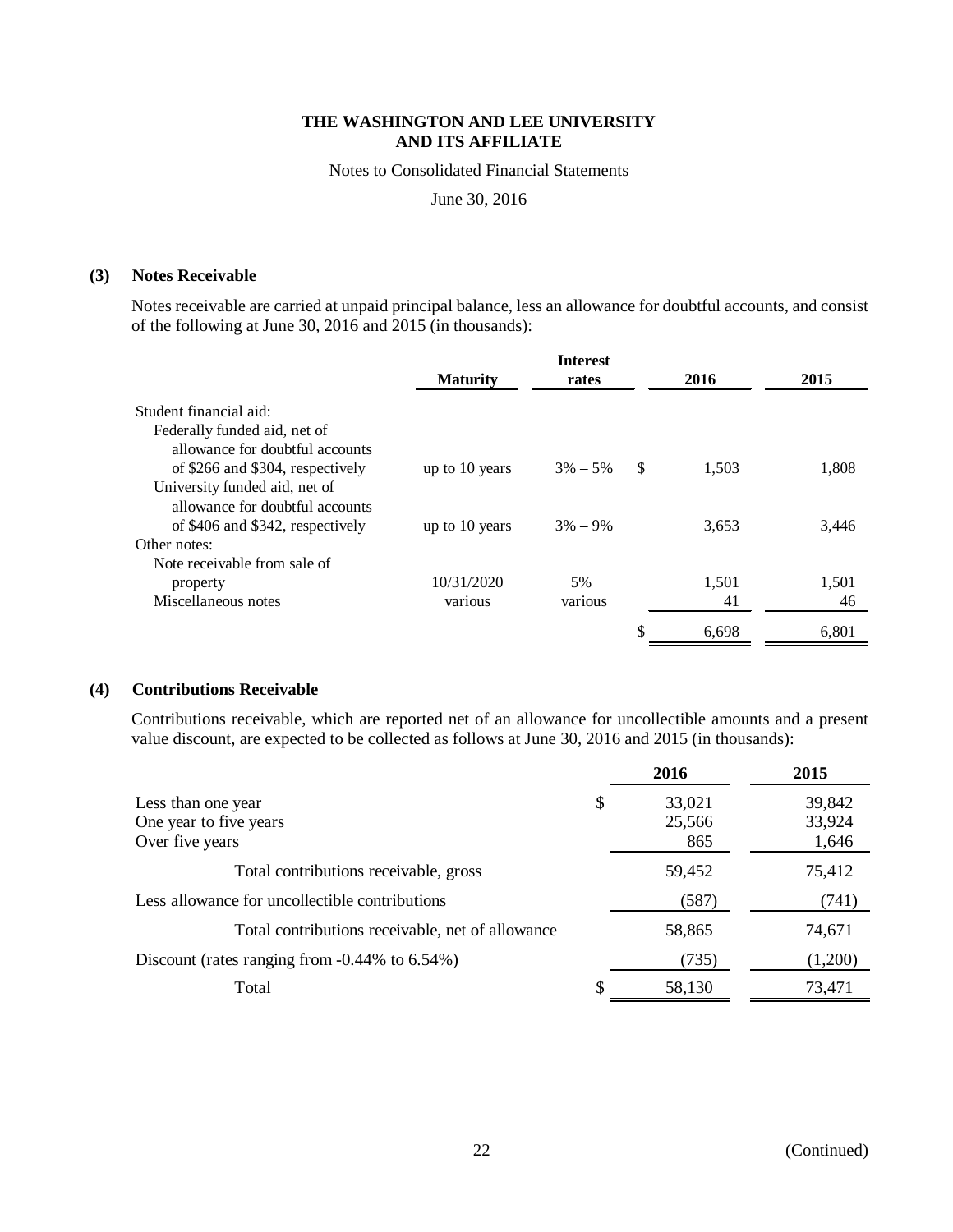Notes to Consolidated Financial Statements

June 30, 2016

# **(5) Land, Buildings, and Equipment**

Land, buildings, and equipment at June 30, 2016 and 2015 consist of the following (in thousands):

|                                                | 2016          | 2015       |
|------------------------------------------------|---------------|------------|
| Land                                           | \$<br>6,124   | 5,898      |
| Land improvements                              | 16,005        | 10,509     |
| Buildings and improvements                     | 403,010       | 334,978    |
| Equipment                                      | 56,905        | 52,025     |
| Art properties                                 | 4,111         | 3,918      |
|                                                | 486,155       | 407,328    |
| Less accumulated depreciation and amortization | (198, 133)    | (183, 965) |
|                                                | 288,022       | 223,363    |
| Construction in progress                       | 17,522        | 29,818     |
| Total                                          | \$<br>305,544 | 253,181    |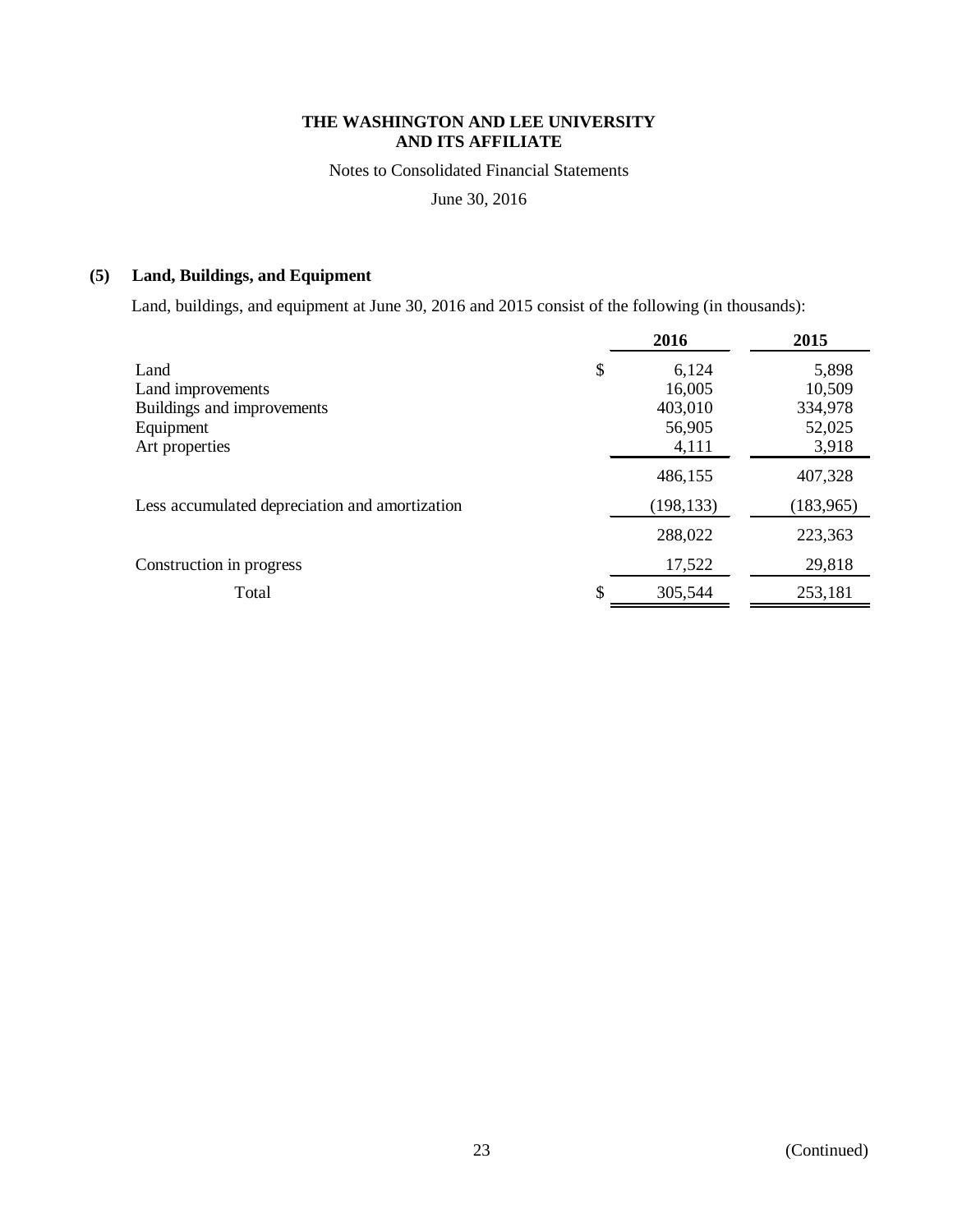Notes to Consolidated Financial Statements

June 30, 2016

#### **(6) Investments**

Most of the University's long-term investments are held in an investment pool. Annuity and life income trusts and certain other investments are maintained separately from the investment pool.

The participation in the pool and ownership of the other investments at June 30, 2016 and 2015 for each class of net asset is as follows (in thousands):

|                        | <b>Investment</b><br>pool | <b>Annuity and</b><br>life income | <b>Other</b> | <b>Total</b> |
|------------------------|---------------------------|-----------------------------------|--------------|--------------|
| 2016:                  |                           |                                   |              |              |
| Net assets:            |                           |                                   |              |              |
| Unrestricted           | \$<br>232,440             |                                   | 16,831       | 249,271      |
| Temporarily restricted | 298,159                   | 21,408                            |              | 319,567      |
| Permanently restricted | 468,177                   | 26,700                            |              | 494,877      |
| Investments as of      |                           |                                   |              |              |
| June 30, 2016          | \$<br>998,776             | 48,108                            | 16,831       | 1,063,715    |
| 2015:                  |                           |                                   |              |              |
| Net assets:            |                           |                                   |              |              |
| Unrestricted           | \$<br>241,291             |                                   | 20,860       | 262,151      |
| Temporarily restricted | 353,197                   | 24,488                            |              | 377,685      |
| Permanently restricted | 456,898                   | 27,691                            |              | 484,589      |
| Investments as of      |                           |                                   |              |              |
| June 30, 2015          | \$<br>1,051,386           | 52,179                            | 20,860       | 1,124,425    |

Investments are comprised of the following at June 30, 2016 and 2015 (in thousands):

|                                          | 2016         | 2015      |
|------------------------------------------|--------------|-----------|
| Short-term investments                   | \$<br>38,726 | 45,281    |
| Equities                                 | 174,145      | 180,192   |
| Fixed income                             | 62,277       | 67,250    |
| Real assets                              | 33,386       | 41,076    |
| Hedge funds                              | 3,477        | 3,056     |
| Mortgage loans to staff and fraternities | 50,238       | 46,817    |
| Multi-Asset Class (see below) *          | 675,724      | 710,847   |
| Private equity/venture capital           | 25,742       | 29,906    |
| Total                                    | 1,063,715    | 1,124,425 |

\* This represents the University's investments in Makena Capital Management, LLC (Makena). Makena's Multi-Asset Class portfolio is diversified across geographies, strategies, and over 150 investment managers.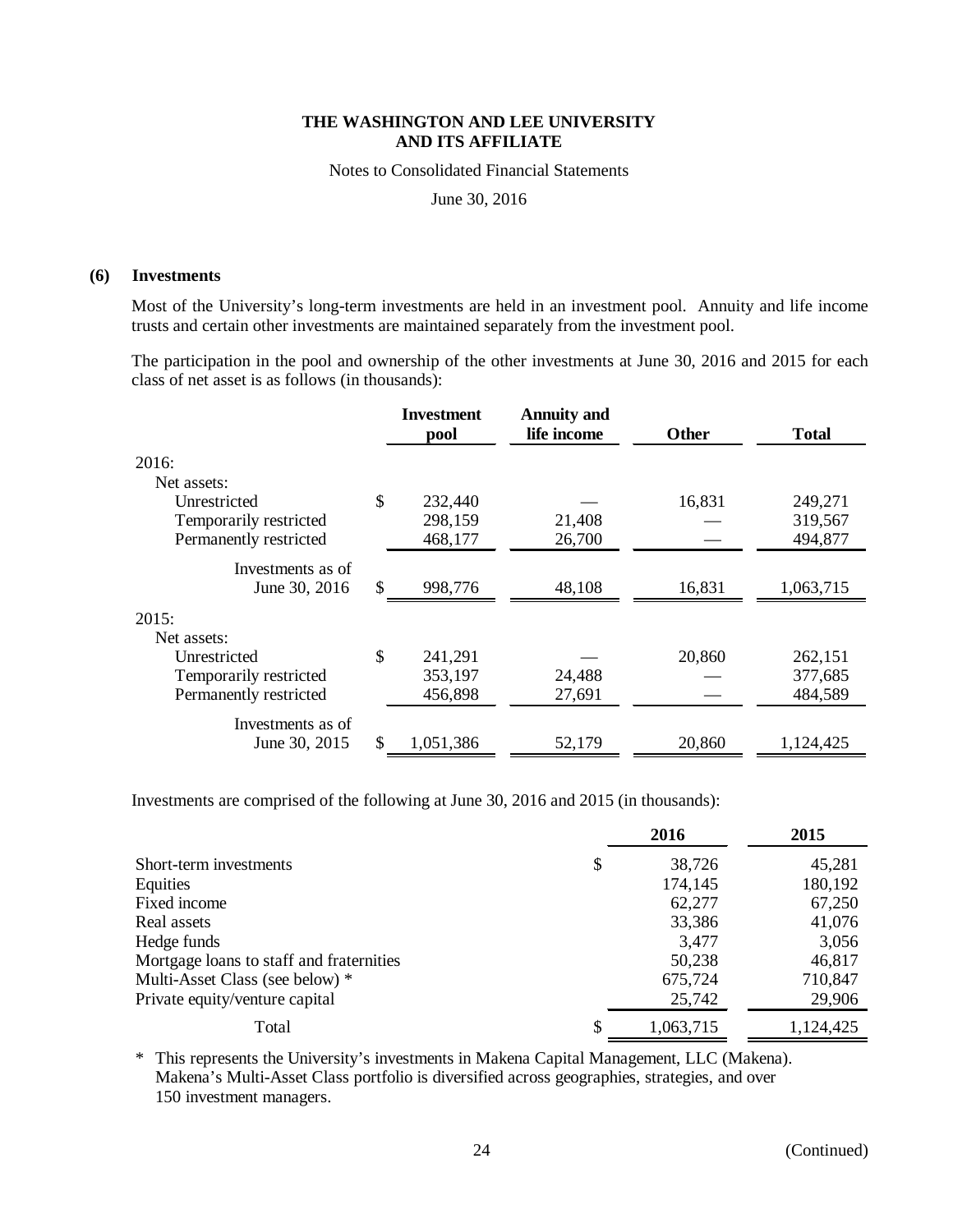Notes to Consolidated Financial Statements

June 30, 2016

The following table summarizes the investment return and its classification in the consolidated statement of activities (in thousands):

|                                                                                                                                                                                                                                                      | 2016            | 2015     |
|------------------------------------------------------------------------------------------------------------------------------------------------------------------------------------------------------------------------------------------------------|-----------------|----------|
| Interest and dividend income<br>Net appreciation in fair value of investments, including investment<br>(depreciation) appreciation of \$1,832 and \$1,392 in 2016                                                                                    | \$<br>9,092     | 6,715    |
| and 2015, respectively                                                                                                                                                                                                                               | (29,765)        | 46,249   |
| Total investment return                                                                                                                                                                                                                              | (20,673)        | 52,964   |
| Less investment return available under spending policy,<br>including unrestricted amounts of \$41,569 and \$37,211<br>in 2016 and 2015, respectively, and temporarily<br>restricted amounts of \$7,045 and \$6,607 in 2016 and<br>2015, respectively | (49, 579)       | (44,425) |
|                                                                                                                                                                                                                                                      |                 |          |
| Investment return in excess of amount<br>available under spending policy                                                                                                                                                                             | \$<br>(70, 252) | 8,539    |

The University maintains a statement of investment policies and objectives which is approved by the Investment Committee and the Board of Trustees. The policy, which is reviewed no less than every two years, provides guidance on investment objectives, appropriate investment vehicles, asset allocation and spending policy for the endowment investments. In December 2007, the University employed Makena to manage the majority of the University's endowment funds. In so doing, the University has delegated the authority for asset allocation and manager selection to Makena, and in the period since the selection of Makena, the University has redeemed holdings from other managers (legacy investments) and placed those funds with Makena. As of June 30, 2016, approximately 68% of the University's endowment funds were held at Makena.

Makena utilizes both traditional and nontraditional investment strategies for the implementation of asset allocation. The single investment pooled fund is invested in approximately 150 individual managers across 7 asset classes and over 48 sub-asset class investment strategies. The portfolio is structured across the asset and sub-asset classes to generate performance in excess of relevant benchmarks while realizing substantially lower volatility than equity markets.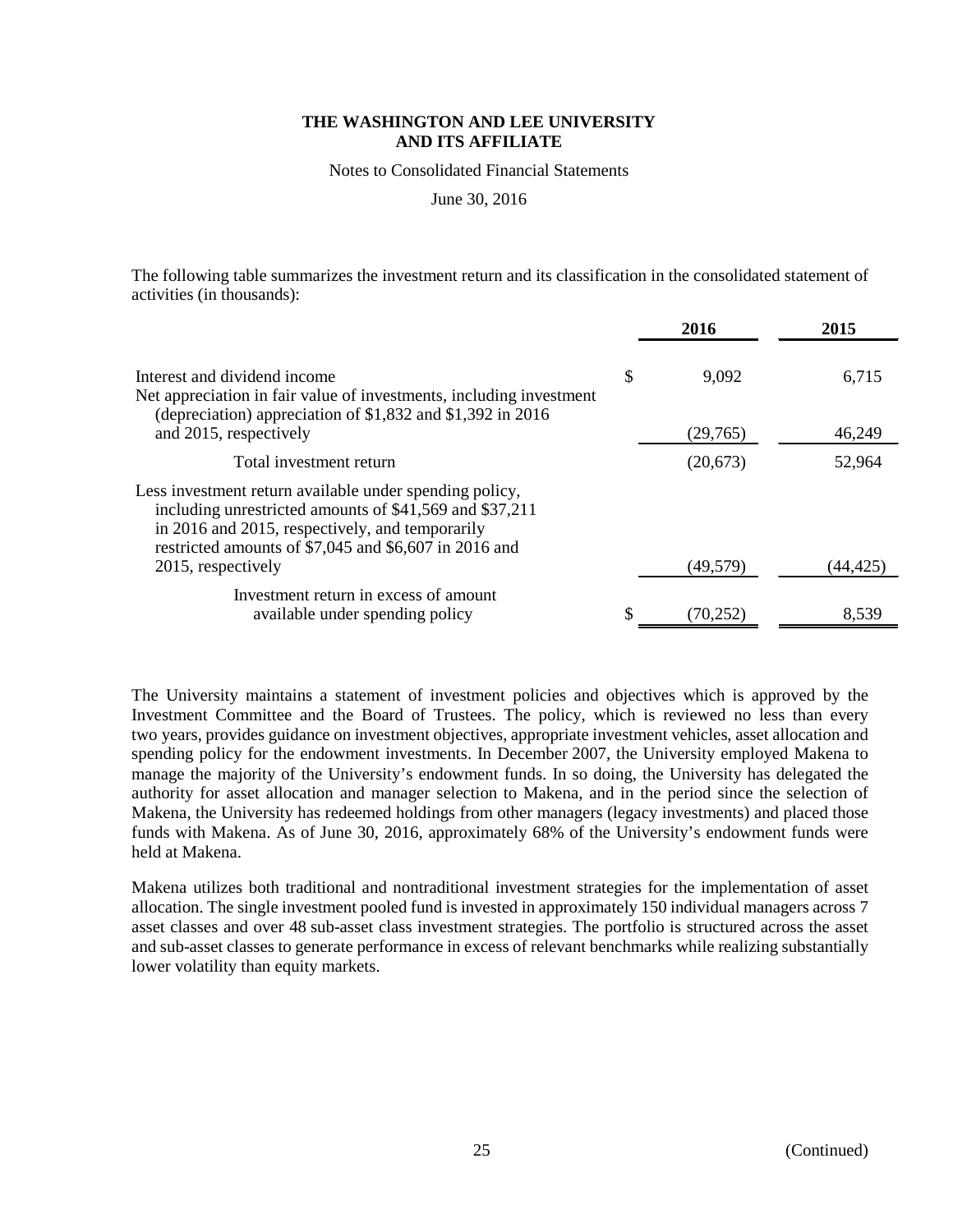Notes to Consolidated Financial Statements

June 30, 2016

The portfolio as of June 30, 2016 and 2015 was allocated across the following asset classes as follows:

|                        | 2016 | 2015  |
|------------------------|------|-------|
| Equity                 | 16%  | 17%   |
| Tactical hedged equity | 10%  | 10%   |
| Real estate            | 12%  | 11%   |
| Private equity         | 20%  | 20%   |
| Natural resources      | 10%  | 10%   |
| Absolute return        | 20%  | 23%   |
| Fixed income           | 8%   | 9%    |
| Cash                   | 4%   | $-$ % |

The University has within its investments, those investments held by the University as trustee that provide payout to named beneficiaries but will ultimately be passed to the University. These funds are held at BNY Mellon and are invested primarily across a range of equity indexed products and fixed income indexed products in a more traditional investment approach. The majority of the funds are held in mutual fund products.

The following table summarizes the University's investments reported using net asset value per share, or its equivalent, as a practical expedient to estimate fair value as of June 30, 2016, as well as liquidity and funding commitments for those investments (in thousands):

|                                | 2016          |                                |                                                               |                                       |  |  |
|--------------------------------|---------------|--------------------------------|---------------------------------------------------------------|---------------------------------------|--|--|
|                                | Fair<br>value | <b>Unfunded</b><br>commitments | <b>Redemption</b><br>frequency<br>(if currently<br>available) | <b>Redemption</b><br>notice<br>period |  |  |
| Real assets                    | \$<br>30,680  |                                | ∗                                                             | $\ast$                                |  |  |
| <b>Multi-Asset Class</b>       | 675,724       |                                | Annual                                                        | l year                                |  |  |
| Private equity/venture capital | 25,742        | 34,350                         | $\ast$                                                        | $\ast$                                |  |  |

\* These are primarily limited partnerships where distributions are made to investors through the liquidation of the underlying assets. It is expected to take 10-12 years to fully distribute these assets.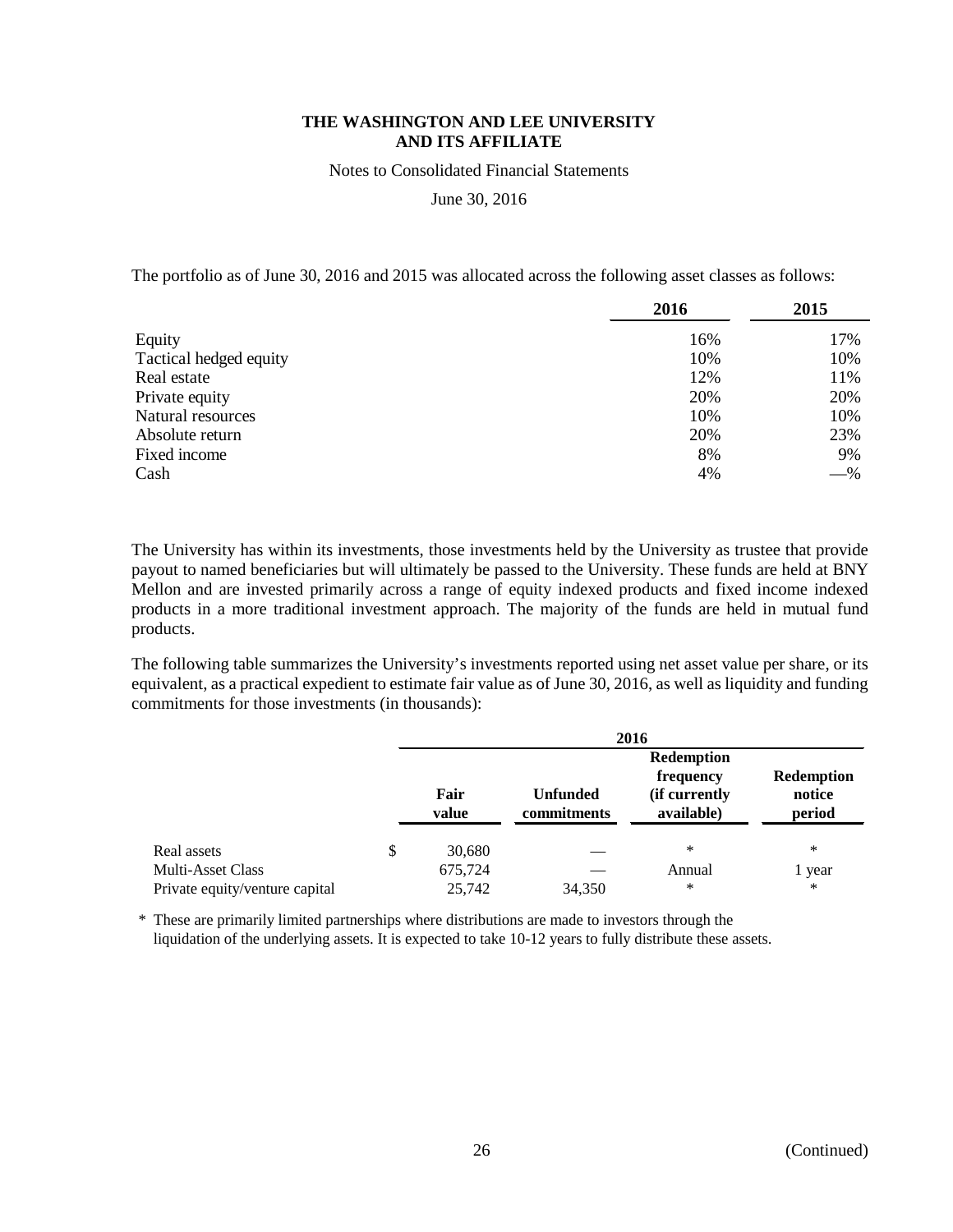Notes to Consolidated Financial Statements

June 30, 2016

#### **(7) Fair Value Measurements**

# *(a) Fair Value of Financial Instruments*

The following methods and assumptions were used to estimate the fair value of each class of the University's financial instruments.

- **Contributions receivable and split interest agreement obligations:** The University has estimated the net realizable value of contributions receivable and split interest agreement obligations, and has concluded the carrying amounts approximate fair value. The discount rates used in calculation of split interest agreement obligations ranged from 1.2% to 10.6% at June 30, 2016 and 2015.
- **Investments and funds held in trust by others:** The fair values of marketable equity and debt securities are determined using quoted market prices at the reporting date multiplied by the quantity held. The fair value of mortgage loans to employees is determined as the present value of future contractual cash flows discounted at an interest rate that reflects the risks inherent in those cash flows. The discount rate approximates rates currently offered by local lending institutions for loans of similar terms with comparable credit risk. The fair values of other investments without a readily determinable fair value, such as hedge fund investments, private equity and venture capital, natural resource and real estate investments, are estimated based on the investment's net asset value of shares or units held by the University at the reporting date as a practical expedient. The various net asset values are based on valuations provided by external investment managers, which are reviewed by the University for reasonableness. Short-term investments are comprised of short-term fixed income securities valued at fair value determined from public quotations.

Although the fair values of the assets of funds held in trust by others are based upon quoted prices at year-end, funds held in trust by others are categorized as Level 3 assets in the fair value hierarchy due to the University's lack of control over the trusts.

- **Interest rate swaps:** The fair value of interest rate swaps is determined using pricing models developed based on the LIBOR swap rate and other observable market data, adjusted to reflect nonperformance risk of both the counterparty and the University.
- **Long-term debt:** The estimated fair value of the University's long-term debt was \$232,771,000 and \$220,390,000 as of June 30, 2016 and 2015, respectively. Fair values for 2016 and 2015 were estimated based on an average interest rate of 1.85% and 2.47%, respectively, the bond buyer municipal index rate for June 30, 2016 and 2015. Using the remaining principal amortization structure of each series of bonds and interest rates, a calculation was performed to get a bond yield and then a discount rate for each existing series of bonds. Each discount rate was then used to calculate the present value of debt service, reflecting average interest rates that are slightly above current rates for similar indebtedness. These inputs are considered Level 2 in the fair value hierarchy.

The methods described above may produce a fair value calculation that may not be indicative of net realizable value or reflective of future fair values. Furthermore, while the University believes its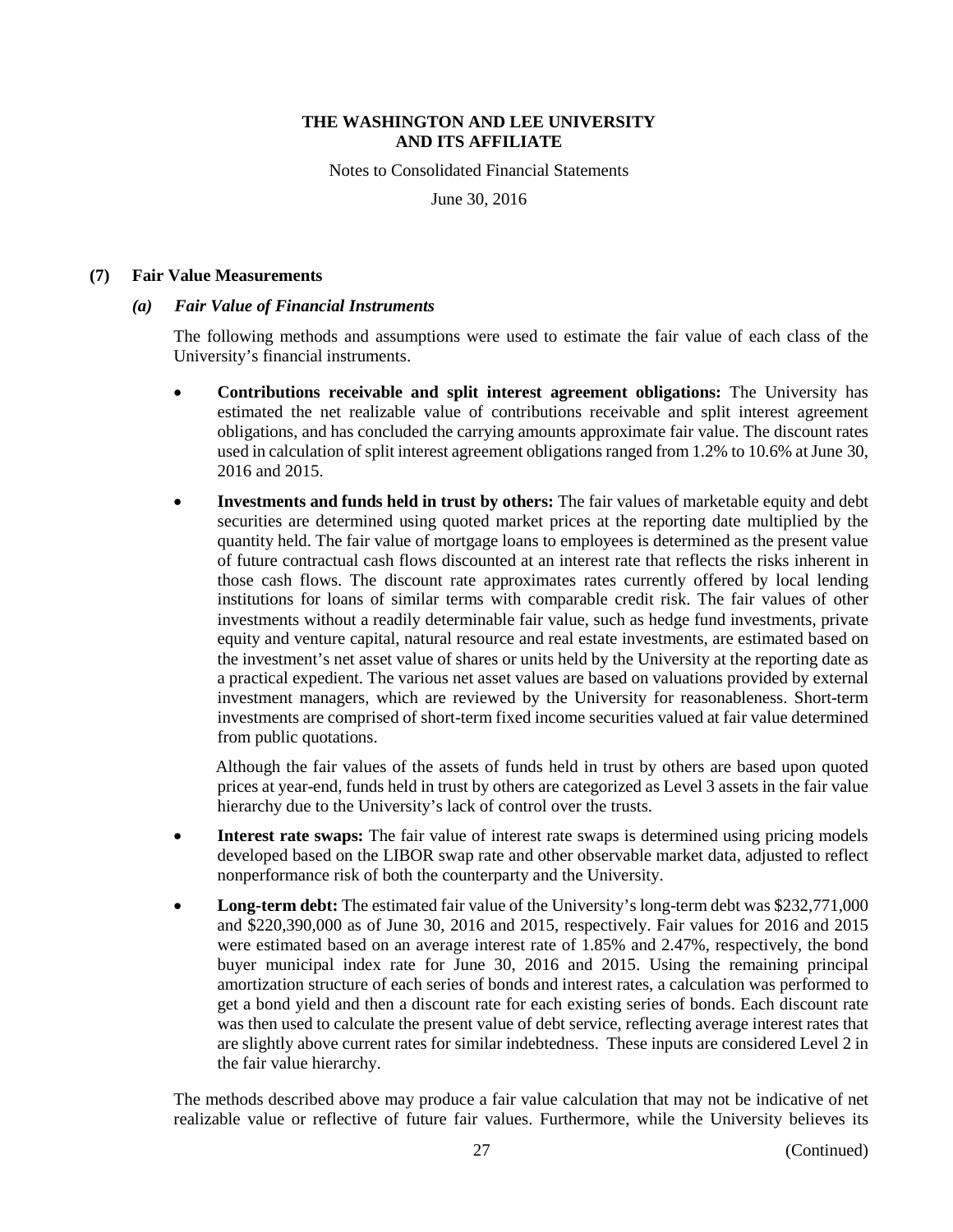Notes to Consolidated Financial Statements

June 30, 2016

valuation methods are appropriate and consistent with other market participants, the use of different methodologies or assumptions to determine the fair value of certain financial instruments could result in a different fair value measurement at the reporting date.

# *(b) Fair Value Hierarchy*

The following table presents assets and liabilities that are measured at fair value on a recurring basis at June 30, 2016 (in thousands):

|                                | <b>Total</b><br><b>June 30,</b> |         |         |                                 |                  |
|--------------------------------|---------------------------------|---------|---------|---------------------------------|------------------|
|                                | 2016                            | Level 1 | Level 2 | reporting date using<br>Level 3 | NAV <sup>T</sup> |
| Assets:                        |                                 |         |         |                                 |                  |
| Investments:                   |                                 |         |         |                                 |                  |
| Short-term                     |                                 |         |         |                                 |                  |
| investments                    | \$<br>38,726                    | 30,405  | 8,321   |                                 |                  |
| Equities                       | 174,144                         | 174,124 |         | 20                              |                  |
| Fixed income                   | 62,277                          | 61,888  | 20      | 369                             |                  |
| Real assets                    | 33,387                          |         | 2,707   |                                 | 30,680           |
| Hedge funds                    | 3,477                           | 3,477   |         |                                 |                  |
| Mortgage loans to<br>staff and |                                 |         |         |                                 |                  |
| fraternities                   | 50,238                          |         | 50,238  |                                 |                  |
| <b>Multi-Asset Class</b>       | 675,724                         |         |         |                                 | 675,724          |
| Private equity/                |                                 |         |         |                                 |                  |
| ventture capital               | 25,742                          |         |         |                                 | 25,742           |
| Total                          |                                 |         |         |                                 |                  |
| investments                    | 1,063,715                       | 269,894 | 61,286  | 389                             | 732,146          |
| Funds held in trust            |                                 |         |         |                                 |                  |
| by others                      | 477,102                         |         |         | 477,102                         |                  |
| <b>Total</b> assets            | \$<br>1,540,817                 | 269,894 | 61,286  | 477,491                         | 732,146          |
| Liabilities:                   |                                 |         |         |                                 |                  |
| Interest rate swaps            | \$<br>15                        |         | 15      |                                 |                  |

<sup>1</sup>Certain investments that are measured at fair value using net asset value per share (or its equivalent) as a practical expedient have not *been categorized in the fair value hierarchy. The fair value amounts presented in this table are intended to permit reconciliation of the fair value hierarchy to the amounts presented in the consolidated financial statements.*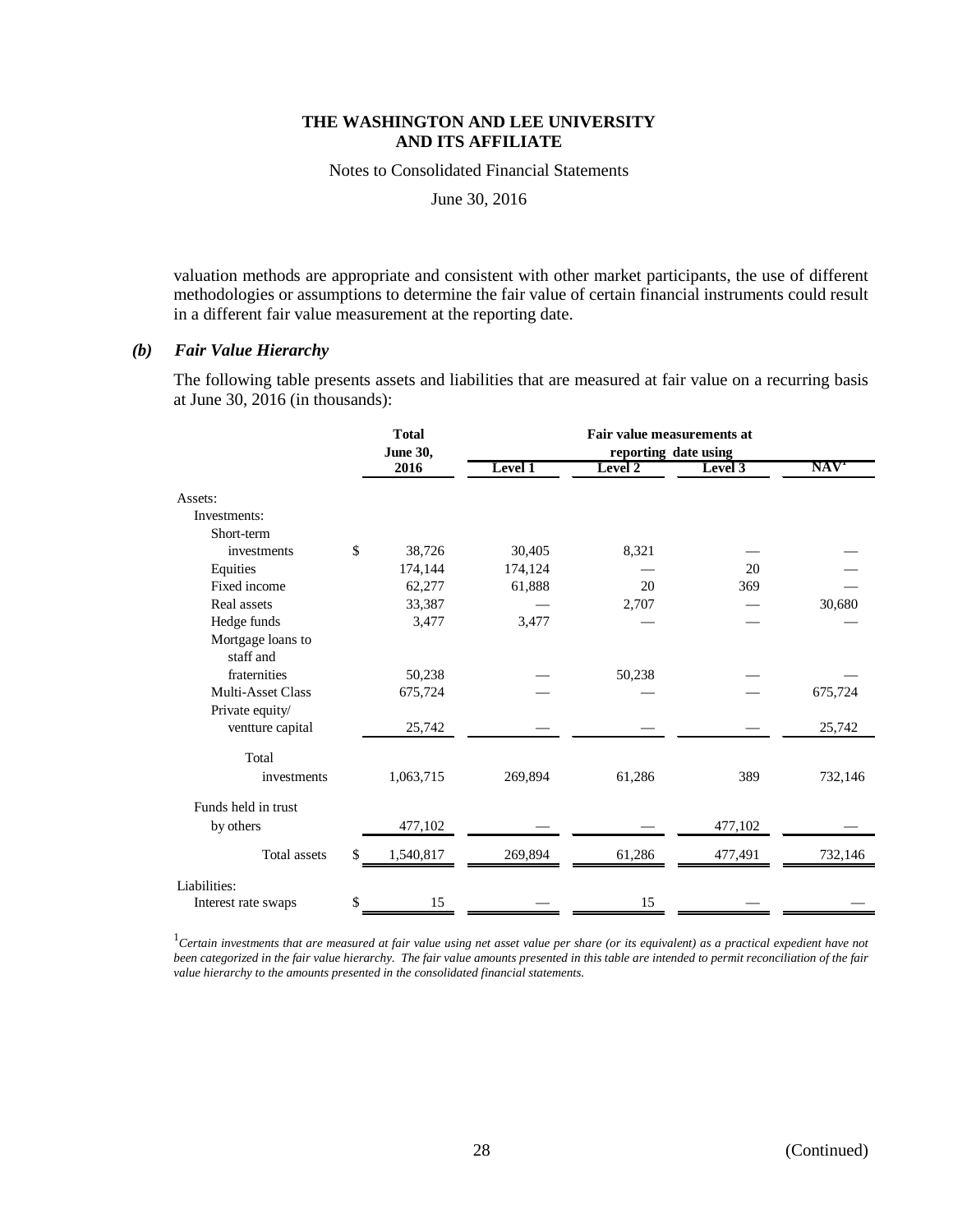Notes to Consolidated Financial Statements

June 30, 2016

There were no significant transfers between investment levels for the year ended June 30, 2016.The following table presents assets and liabilities that are measured at fair value on a recurring basis at June 30, 2015 (in thousands):

|                                | <b>Total</b><br>June 30, |         | Fair value measurements at<br>reporting date using |         |                  |  |  |
|--------------------------------|--------------------------|---------|----------------------------------------------------|---------|------------------|--|--|
|                                | 2015                     | Level 1 | Level 2                                            | Level 3 | NAV <sup>T</sup> |  |  |
| Assets:                        |                          |         |                                                    |         |                  |  |  |
| Investments:                   |                          |         |                                                    |         |                  |  |  |
| Short-term                     |                          |         |                                                    |         |                  |  |  |
| investments                    | \$<br>45,281             | 37,986  | 7,295                                              |         |                  |  |  |
| Equities                       | 180,192                  | 180,149 |                                                    | 43      |                  |  |  |
| Fixed income                   | 67,250                   | 66,861  | 20                                                 | 369     |                  |  |  |
| Real assets                    | 41,076                   |         | 2,899                                              |         | 38,177           |  |  |
| Hedge funds                    | 3,056                    | 3,056   |                                                    |         |                  |  |  |
| Mortgage loans to<br>staff and |                          |         |                                                    |         |                  |  |  |
| fraternities                   | 46,817                   |         | 46,817                                             |         |                  |  |  |
| <b>Multi-Asset Class</b>       | 710,847                  |         |                                                    |         | 710,847          |  |  |
| Private equity/                |                          |         |                                                    |         |                  |  |  |
| ventture capital               | 29,906                   |         |                                                    |         | 29,906           |  |  |
| Total                          |                          |         |                                                    |         |                  |  |  |
| investments                    | 1,124,425                | 288,052 | 57,031                                             | 412     | 778,930          |  |  |
| Funds held in trust            |                          |         |                                                    |         |                  |  |  |
| by others                      | 423,487                  |         |                                                    | 423,487 |                  |  |  |
| <b>Total assets</b>            | \$<br>1,547,912          | 288,052 | 57,031                                             | 423,899 | 778,930          |  |  |
| Liabilities:                   |                          |         |                                                    |         |                  |  |  |
| Interest rate swaps            | \$<br>32                 |         | 32                                                 |         |                  |  |  |

<sup>1</sup>Certain investments that are measured at fair value using net asset value per share (or its equivalent) as a practical expedient have not *been categorized in the fair value hierarchy. The fair value amounts presented in this table are intended to permit reconciliation of the fair value hierarchy to the amounts presented in the consolidated financial statements.*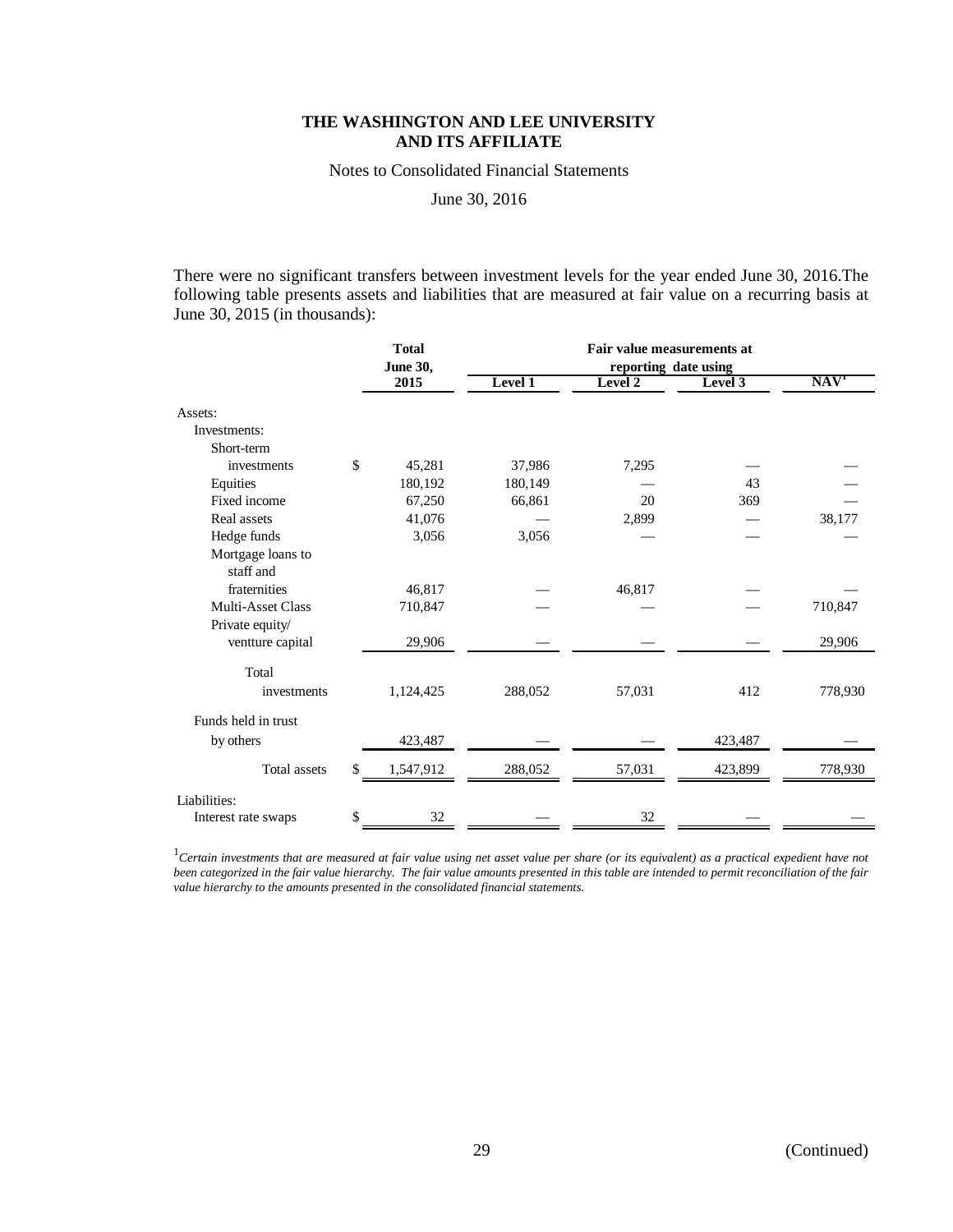Notes to Consolidated Financial Statements

June 30, 2016

There were no significant transfers between investment levels for the year ended June 30, 2015.

The following table presents the University's activity for assets measured at fair value on a recurring basis using significant unobservable inputs (Level 3) for the years ended June 30, 2016 and 2015 (in thousands):

|                                                                                                                   |   | <b>Investments</b> | <b>Funds held in</b><br>trust by<br>others | <b>Total</b>                              |
|-------------------------------------------------------------------------------------------------------------------|---|--------------------|--------------------------------------------|-------------------------------------------|
| Ending balance at June 30, 2014                                                                                   | S | 167                | 451,768                                    | 451,935                                   |
| Net realized and unrealized gains (losses)<br>Net purchases (maturities)<br>Contributions<br><b>Distributions</b> |   | 2<br>243           | (16, 401)<br>(1,754)<br>2,547<br>(12, 673) | (16,399)<br>(1,754)<br>2,790<br>(12, 673) |
| Ending balance at June 30, 2015                                                                                   |   | 412                | 423,487                                    | 423,899                                   |
| Net realized and unrealized gains (losses)<br>Net purchases (maturities)<br>Contributions<br><b>Distributions</b> |   | (6)<br>(17)        | 64,238<br>2,898<br>(13,521)                | 64,232<br>2,898<br>(13, 538)              |
| Ending balance at June 30, 2016                                                                                   | S | 389                | 477,102                                    | 477,491                                   |

#### **(8) Endowment**

Endowment is a term used commonly to refer to the resources that have been restricted by donors or designated by the Board of Trustees that will be invested to provide future revenue to support the University's activities. As of June 30, 2016, the University holds 1,340 endowment funds, of which 1,244 are true endowments (restricted by the donor) and 96 are quasi-endowments (designated by the Board).

#### *(a) Interpretation of Relevant Law*

Based on the interpretation of Virginia's legislation, which incorporates the provisions of the Uniform Prudent Management of Institutional Funds Act (the Act or UPMIFA), by the Board of Trustees of the University, and absent explicit donor stipulations to the contrary, the University classifies the original value of gifts donated to the permanent endowment, as well as accumulations to the permanent endowment made at the direction of the donor, as permanently restricted net assets.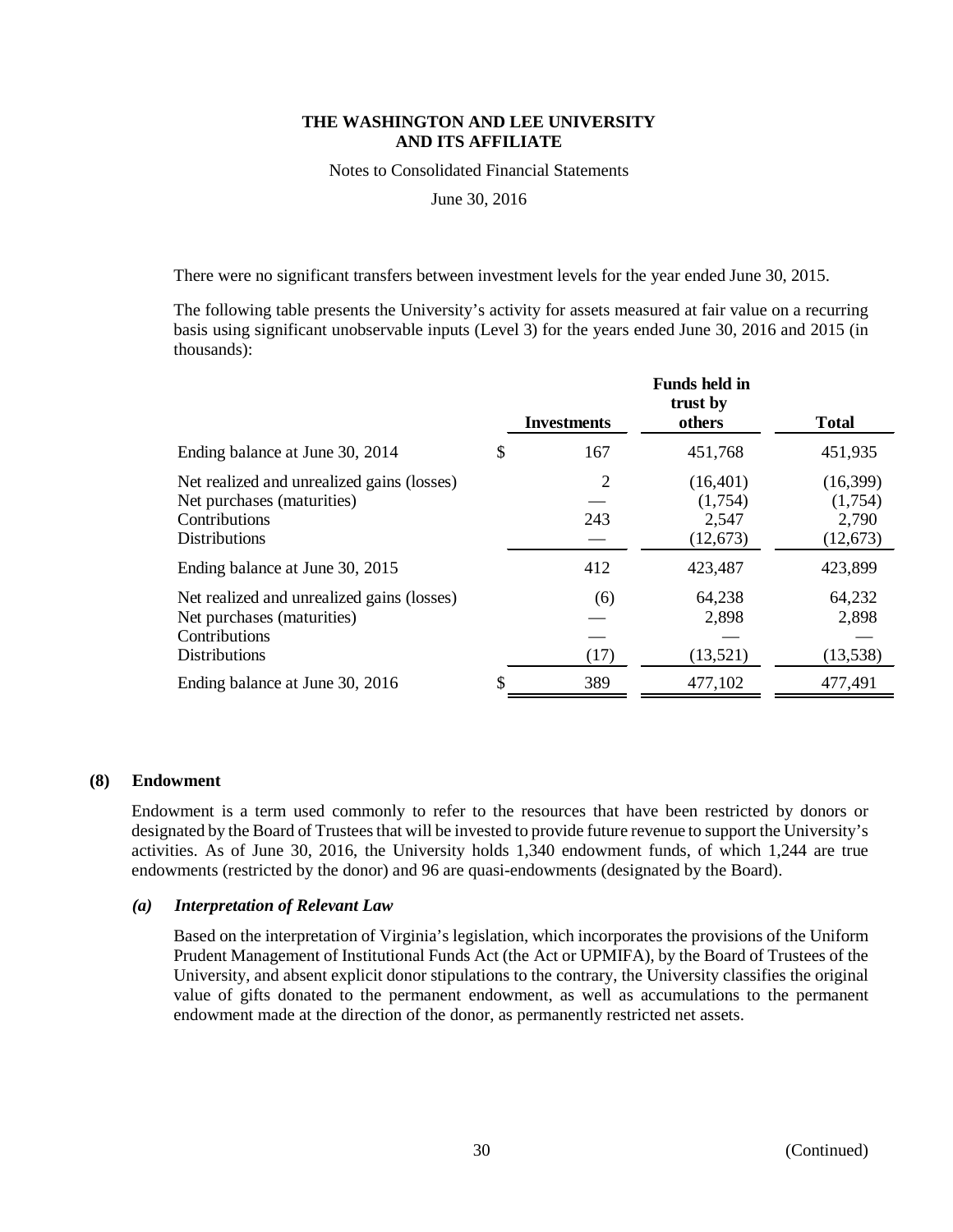Notes to Consolidated Financial Statements

June 30, 2016

The remaining portion of the donor-restricted endowment fund that is not classified in permanently restricted net assets is classified as temporarily restricted net assets until those amounts are appropriated for expenditure by the Board of Trustees in a manner consistent with the standard of prudence prescribed by the Act. In accordance with the Act, the University considers the following factors in making a determination to appropriate or accumulate donor-restricted endowment funds: the duration and preservation of the fund; the purposes of the University and the donor-restricted endowment fund; general economic conditions; the possible effect of inflation or deflation; the expected total return from income and the appreciation of investments; other resources of the University; and the investment policies of the University.

Endowment net assets consist of the following at June 30, 2016 (in thousands):

|                                  |   | <b>Unrestricted</b> | <b>Temporarily</b><br>restricted | <b>Permanently</b><br>restricted | <b>Total</b> |
|----------------------------------|---|---------------------|----------------------------------|----------------------------------|--------------|
| Donor-restricted endowment funds | S | (813)               | 295.261                          | 468,177                          | 762,625      |
| Board-designated endowment funds |   | 232,758             |                                  |                                  | 232,758      |
| Total endowed net<br>assets      |   | 231.945             | 295.261                          | 468.177                          | 995,383      |

Endowment net assets consist of the following at June 30, 2015 (in thousands):

|                                  |   | <b>Unrestricted</b> | <b>Temporarily</b><br>restricted | <b>Permanently</b><br>restricted | Total     |
|----------------------------------|---|---------------------|----------------------------------|----------------------------------|-----------|
| Donor-restricted endowment funds | S | (10)                | 349.459                          | 452.335                          | 801,784   |
| Board-designated endowment funds |   | 246,003             |                                  |                                  | 246,003   |
| Total endowed net<br>assets      |   | 245,993             | 349,459                          | 452,335                          | 1,047,787 |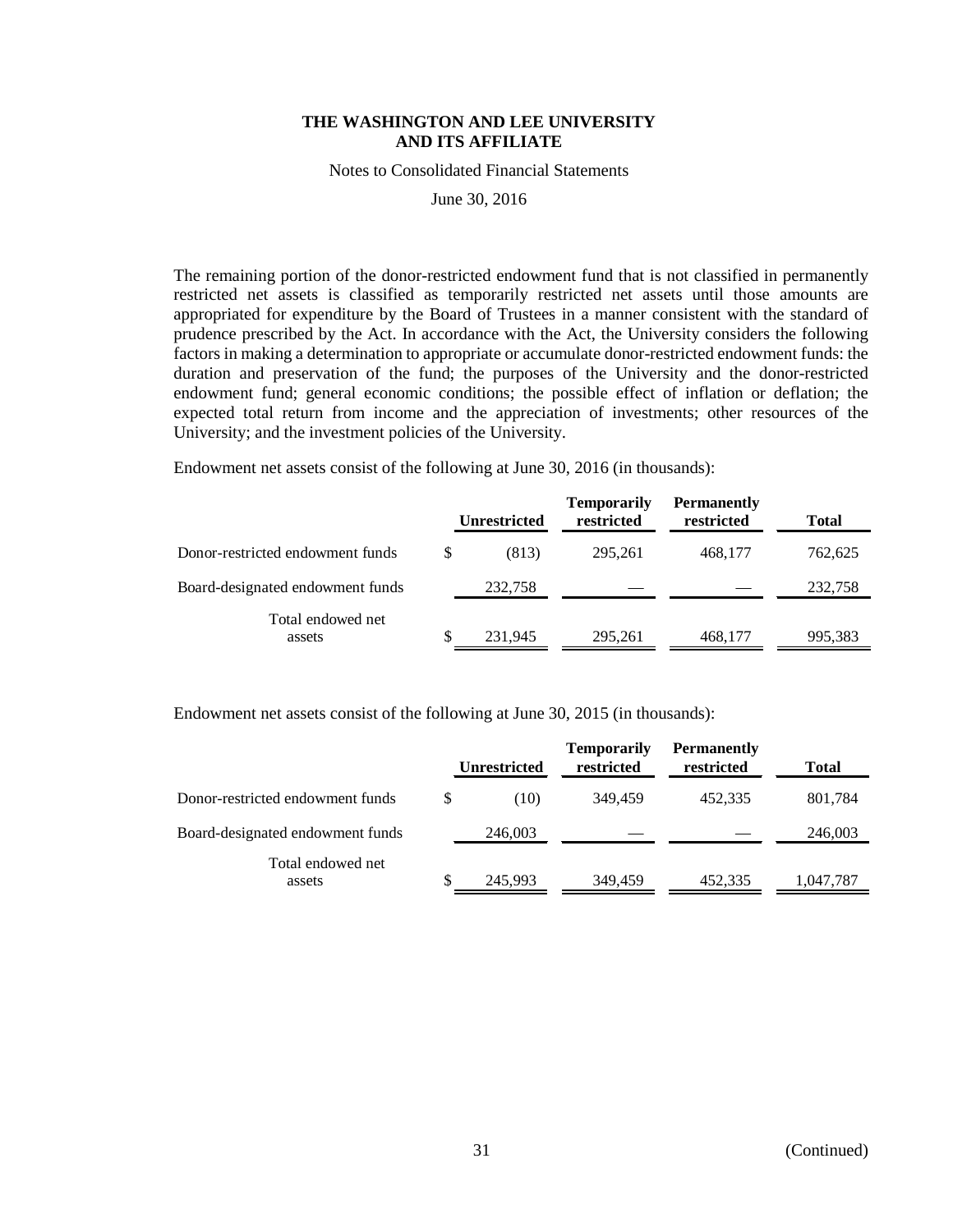Notes to Consolidated Financial Statements

June 30, 2016

Changes in endowment net assets for the years ended June 30, 2016 and 2015 are as follows (in thousands):

|                                        | <b>Unrestricted</b> | <b>Temporarily</b><br>restricted | <b>Permanently</b><br>restricted | <b>Total</b> |
|----------------------------------------|---------------------|----------------------------------|----------------------------------|--------------|
| Endowment net assets,<br>June 30, 2014 | \$<br>242,693       | 344,667                          | 438,795                          | 1,026,155    |
| Investment return:                     |                     |                                  |                                  |              |
| Investment income                      | 737                 | 1,520                            |                                  | 2,257        |
| Net appreciation                       | 11,726              | 36,880                           |                                  | 48,606       |
| Contributions and pledge               |                     |                                  |                                  |              |
| payments                               | 819                 | 228                              | 13,540                           | 14,587       |
| Appropriation for expenditure          | (9,982)             | (33, 836)                        |                                  | (43, 818)    |
| Endowment net assets,                  |                     |                                  |                                  |              |
| June 30, 2015                          | 245,993             | 349,459                          | 452,335                          | 1,047,787    |
| Investment return:                     |                     |                                  |                                  |              |
| Investment income                      | 707                 | 4,834                            |                                  | 5,541        |
| Net depreciation                       | (5,334)             | (21, 642)                        |                                  | (26,976)     |
| Contributions and pledge               |                     |                                  |                                  |              |
| payments                               | 1,147               | 656                              | 15,842                           | 17,645       |
| Appropriation for expenditure          | (10, 568)           | (38, 046)                        |                                  | (48,614)     |
| Endowment net assets,                  |                     |                                  |                                  |              |
| June 30, 2016                          | \$<br>231,945       | 295,261                          | 468,177                          | 995,383      |

#### *(b) Funds with Deficiencies*

From time to time, the fair value of assets associated with an individual donor-restricted endowment fund may fall below the original value of the fund. Deficiencies of this nature that are reported in unrestricted net assets were \$813,000 and \$10,000 as of June 30, 2016 and 2015, respectively. Subsequent gains that restore the fair value of the assets of the endowment fund to the required level will be classified as an increase in unrestricted net assets.

#### *(c) Return Objectives and Risk Parameters*

The University has adopted investment and spending policies for endowment assets that attempt to provide a predictable stream of funding to programs supported by its endowment while seeking to maintain the purchasing power of the endowment assets.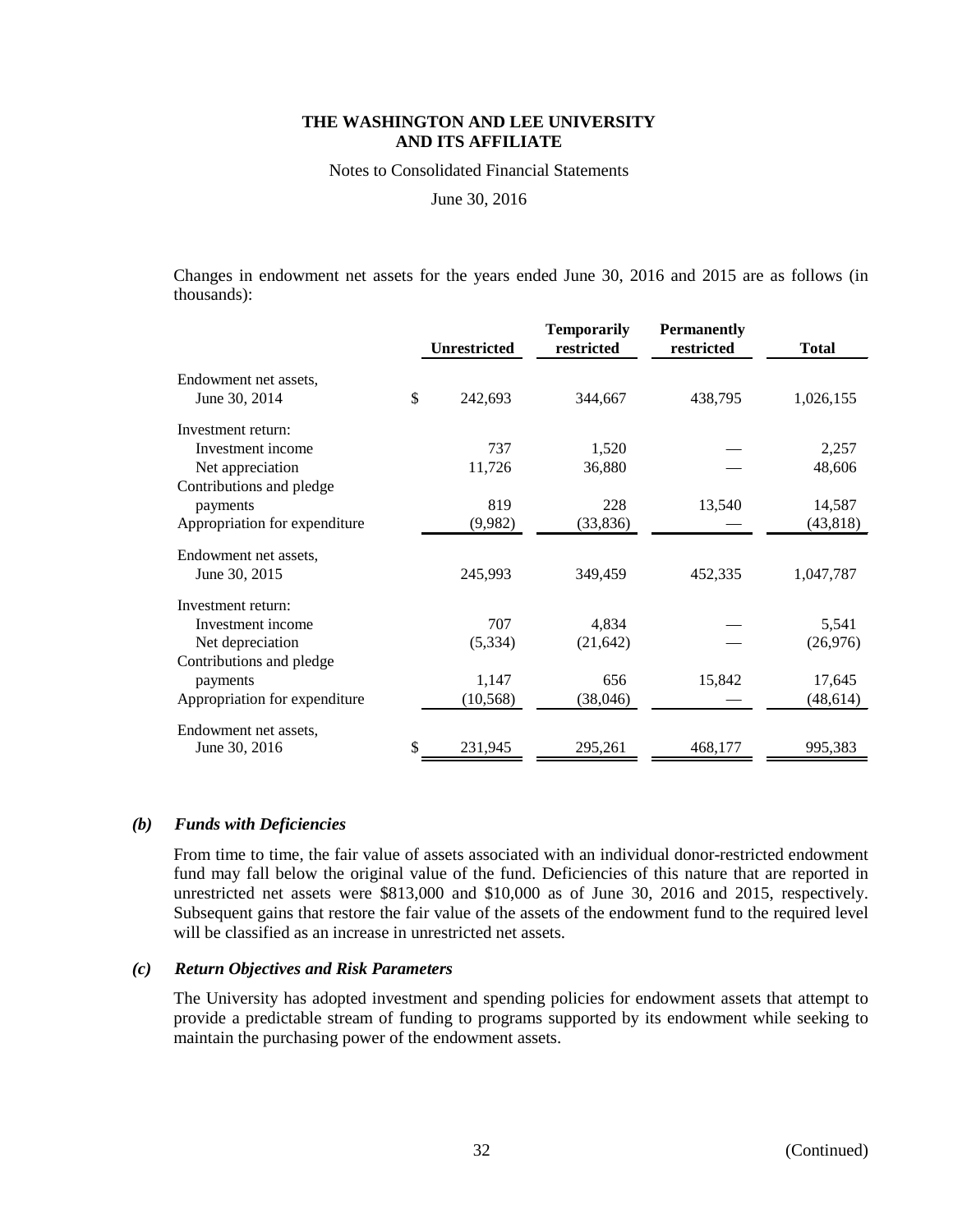Notes to Consolidated Financial Statements

June 30, 2016

## *(d) Strategies Employed for Achieving Objectives*

To satisfy its long-term rate-of-return objectives, the University relies on a total return strategy in which investment returns are achieved through both capital appreciation (realized and unrealized) and current yield (interest and dividends). The University targets a diversified asset allocation that places emphasis on investments in equities, bonds and absolute return strategies to achieve its long-term return objectives within prudent risk constraints.

# *(e) Spending Policy and How the Investment Objectives Relate to Spending Policy*

The Board-approved spending formula for the endowment provides for spending the lesser of the prior year allocation incremented by a Consumer Price Index-based inflator, 6% of the three-year average of fair values at June 30, or a 5% ceiling related to the June 30 fair value. This model is often referred to as a constant growth spending formula. The calculated spending rate was 4.46% and 4.39% for the years ended June 30, 2016 and 2015, respectively.

# **(9) Funds Held in Trust by Others**

The majority of the funds held in trust by others comes from Letitia P. Evans' bequest of 15% of the annual net income of the Lettie Pate Evans Foundation, Inc. Restricted Fund. At June 30, 2016 and 2015, the fair value of the University's interest was reported by the trustees as \$437,393,000 and \$379,078,000, respectively. During the years ended June 30, 2016 and 2015, the University received distributions of \$12,567,000 and \$11,635,000, respectively, from the Lettie Pate Evans Foundation, Inc. Restricted Fund.

At June 30, 2016 and 2015, the University maintained an interest in 42 other trusts with fair values reported by the trustees of approximately \$39,709,000 and \$44,409,000, respectively, and received distributions for the years ended June 30, 2016 and 2015 of \$911,000 and \$1,014,000, respectively.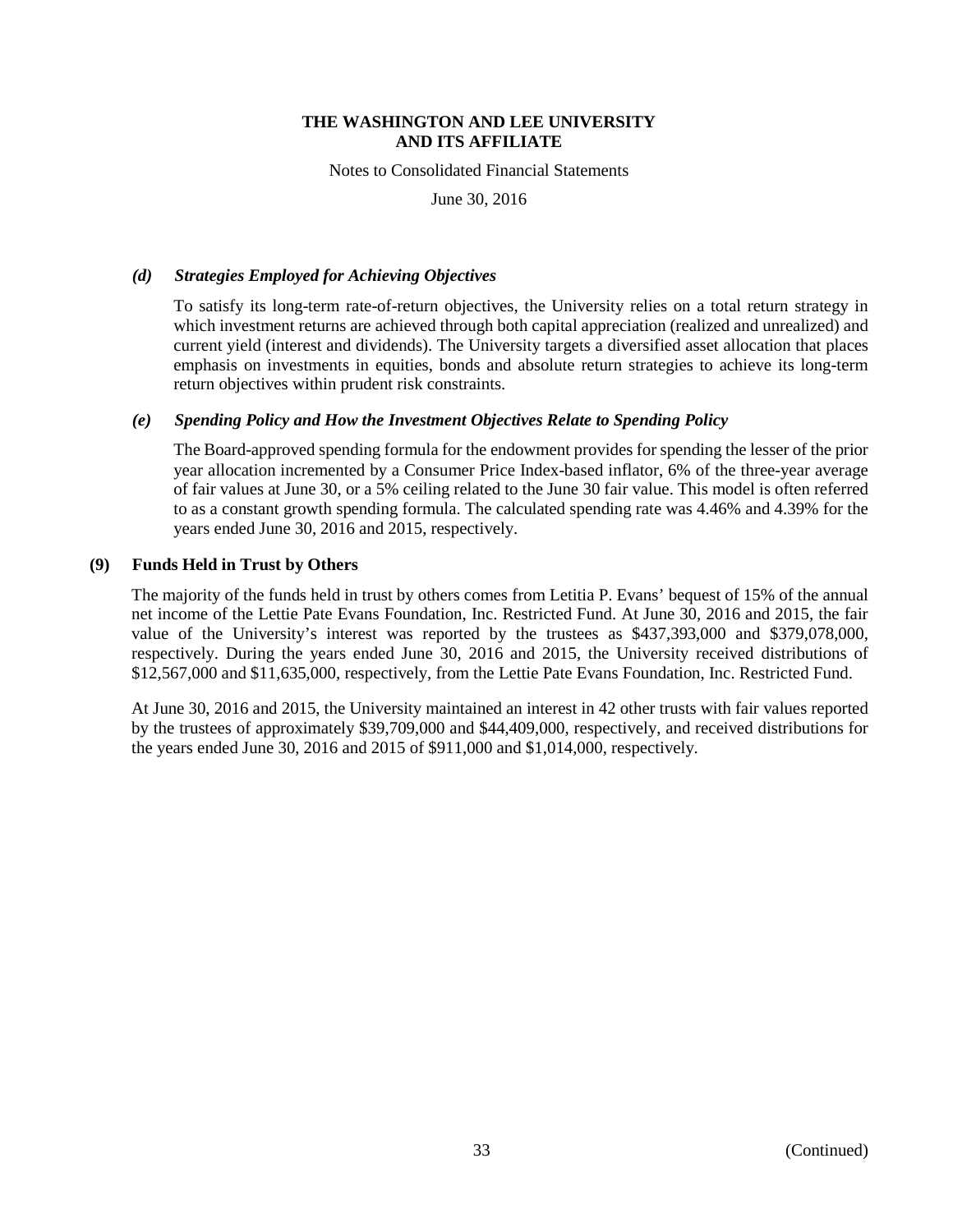Notes to Consolidated Financial Statements

June 30, 2016

# **(10) Long-Term Debt and Derivative Instruments**

Long-term debt consists of the following obligations at June 30, 2016 and 2015 (in thousands):

|                                                                                                  | Final<br>maturity | <b>Interest</b><br>rates | 2016    | 2015    |
|--------------------------------------------------------------------------------------------------|-------------------|--------------------------|---------|---------|
| Virginia College Building Authority<br>(VCBA):<br>1998 Note, includes unamortized                |                   |                          |         |         |
| premium of \$880 and                                                                             |                   |                          |         |         |
| $$945$ , respectively (A)                                                                        | January 2031      | $5.03\% - 5.05\%$ \$     | 53,084  | 53,150  |
| 2001 Note, includes unamortized<br>premium of \$1,708 and                                        |                   |                          |         |         |
| $$1,808$ , respectively (B)<br>2006 Note, includes unamortized                                   | January 2034      | $5.00\% - 5.75\%$        | 41,903  | 44,808  |
| premium of \$0 and \$221,<br>respectively (C)                                                    | January 2016      | $4.00\% - 5.00\%$        |         | 1,126   |
| 2015A Note, includes unamortized<br>premium of \$4,665 and                                       |                   |                          |         |         |
| $$4,827$ , respectively (D)                                                                      | January, 2040     | $2.25\% - 5.00\%$        | 36,705  | 36,867  |
| $2015B$ Note $(E)$                                                                               | January, 2043     | Variable                 | 15,000  | 15,000  |
| Industrial Development Authority of<br>the City of Lexington, Virginia<br>(Lexington Authority): |                   |                          |         |         |
| 2003 Note (F)                                                                                    | April 2018        | Variable                 | 461     | 724     |
| $2010$ Note $(G)$                                                                                | January 2035      | Variable                 | 14,100  | 14,275  |
| 2013 Note, includes unamortized<br>premium of \$314 and \$326,                                   |                   |                          |         |         |
| respectively (H)                                                                                 | January 2043      | 4.88%                    | 35,274  | 35,286  |
|                                                                                                  |                   | \$                       | 196,527 | 201,236 |

<sup>(</sup>A) Semi-annual interest payments on this note began July 1, 1998 with annual principal payments commencing on January 1, 2022 and continuing until maturity in January 1, 2031.

<sup>(</sup>B) Semi-annual interest payments began January 1, 2002 with annual principal payments commencing January 1, 2016 and continuing until maturity in January 2034.

<sup>(</sup>C) Annual principal and semi-annual interest payments on this note began January 1, 2007. The 2006 Bonds may not be called for redemption at the option of the VCBA before January 1, 2016. During fiscal year 2015, the University advance refunded all of the Series 2006 Bonds, except for an outstanding principal amount of \$905,000, with the Series 2015A Bonds noted (D) below.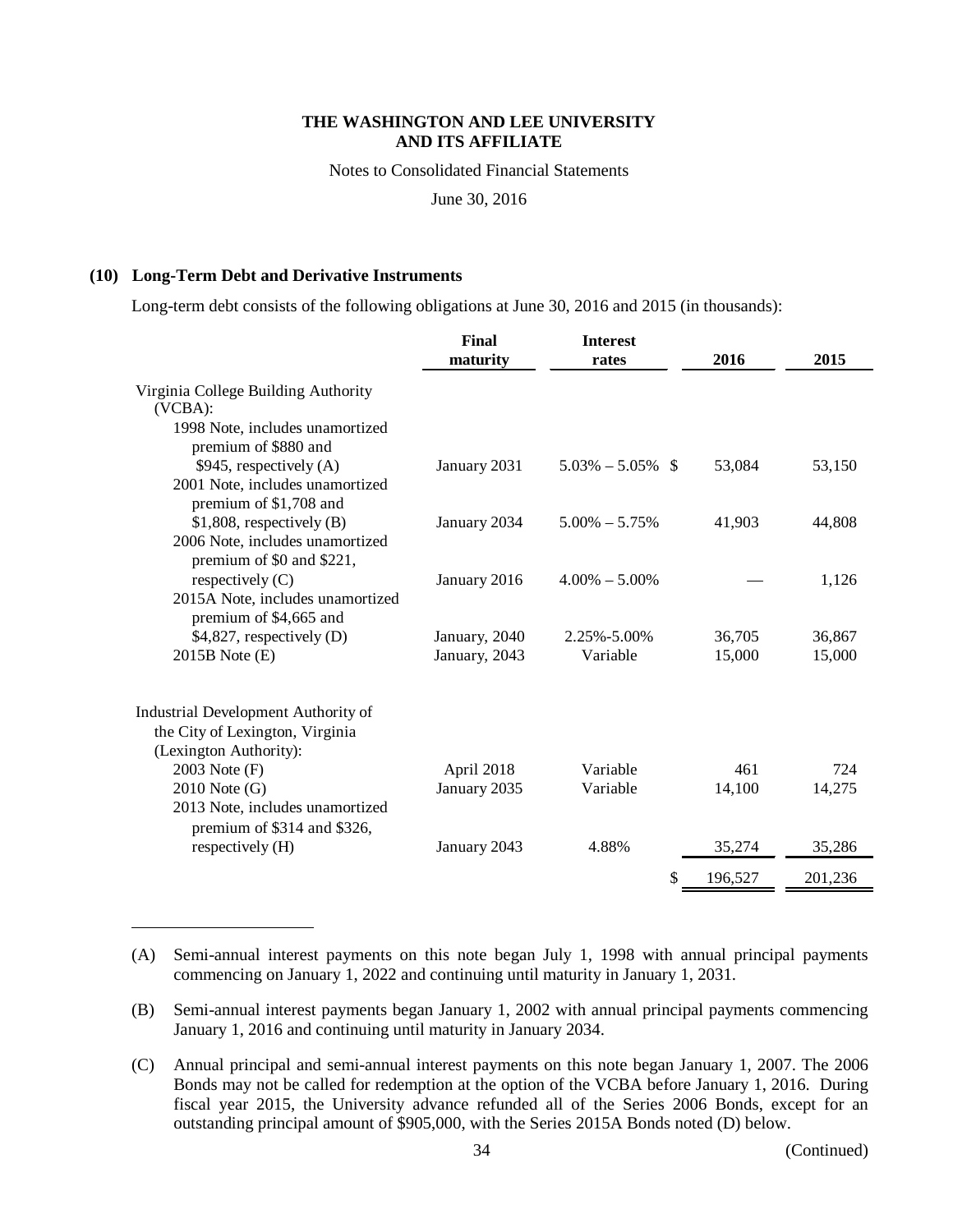Notes to Consolidated Financial Statements

June 30, 2016

- (D) In April 2015, the VCBA issued bonds in the amount of \$32,040,000 and known as Series 2015A Bonds. The proceeds derived from the sale were loaned to the University in exchange for its Note. Such proceeds were used primarily to refund the Series 2006 Bonds, and finance the building of Upper Division Housing, Chapel Fire Suppression, Liberty Hall Fields, Davis Hall renovations and pay expenses incurred in connection with the issuance of the 2015A Bonds. Principal payments are payable annually on January 1, commencing January 1, 2017. Semi-annual interest payments on this note began July 1, 2015 and then on each January 1 and July 1 thereafter. The 2015A Bonds that are stated to mature after January 1, 2026 are subject to redemption prior to maturity at the option of the VCBA (as directed by the University), in whole or in part, at any time on or after January 1, 2025, upon payment of 100% of the principal amount of the bonds to be redeemed plus interest accrued to the date fixed for redemption. At June 30, 2016, approximately \$8.6 million of proceeds from the 2015A Bond issuance remained unspent. This amount is included in unspent bond proceeds in the consolidated statement of financial position.
- (E) In April 2015, the VCBA issued bonds in the amount of \$15,000,000 and known as Series 2015B Bonds. The proceeds derived from the sale were loaned to the University in exchange for its Note. Such proceeds were used primarily to finance the Upper Division Housing Project in conjunction with the Series 2015A Bonds and pay expenses incurred in connection with the issuance of the 2015B Bonds. Principal payments are payable annually on January 1, commencing January 1, 2036. These bonds have been structured at a variable interest rate with a weekly reset. The interest is paid monthly in arrears on the first of each month beginning May 1, 2015. The interest rates for the year ended June 30, 2016 ranged from 0.01% to 0.4%. At June 30, 2016, approximately \$2 million of proceeds from the 2015B Bond issuance remained unspent. This amount is included in unspent bond proceeds in the consolidated statement of financial position.
- (F) Principal payments on this note are due in installments of \$65,833 on each January 1, April 1, July 1 and October 1, beginning July 1, 2003 and continuing until April 1, 2018. Interest on the unpaid principal is payable on these same dates at a variable annual rate equal to the sum of (a) 65% of the LIBOR and (b) 0.59%. The interest rates for the year ended June 30, 2016 ranged from 0.19% to 0.46%.
- (G) Annual principal and semi-annual interest payments on this note began January 1, 2012 and will mature January 1, 2035. The 2010 Bonds may be called for redemption upon notification by the University to the Lexington Authority. These bonds have been structured as variable rate demand bonds with a weekly reset. The interest rates for the year ended June 30, 2016 ranged from 0.01% to 0.4%.
- (H) In July 2013, the Lexington Authority issued bonds in the amount of \$34,960,000. The proceeds derived from the sale were loaned to the University in exchange for its Note. These bonds have been structured at a fixed rate of 4.88%.

Aggregate principal payments due for the next five fiscal years are: 2017 – \$4,123,000; 2018 – \$4,258,000; 2019 – \$4,270,000; 2020 – \$4,495,000; 2021 – \$5,095,000; and thereafter – \$166,720,000.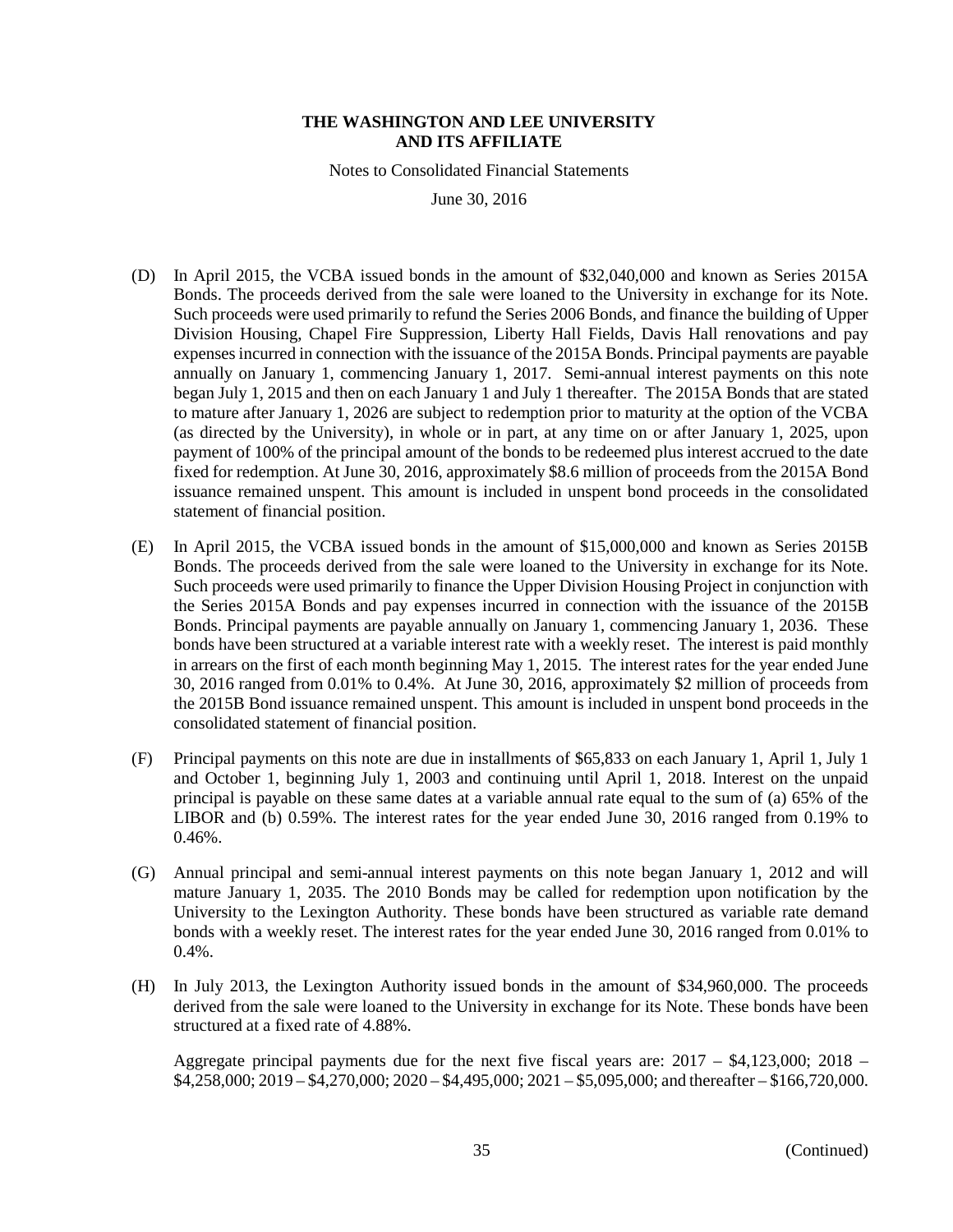Notes to Consolidated Financial Statements

June 30, 2016

#### Revolving Credit Agreement

The University has a Revolving Credit agreement with Branch Banking and Trust Company that permits the University to borrow through April 20, 2017 up to \$15,000,000, bearing interest at an adjusted LIBOR rate by adding 30-day LIBOR plus one and one-quarter of one percent (1.25%) per annum, which shall be adjusted monthly on the first day of each month. The University paid an origination fee of \$1,500 for access to this liquidity. At June 30, 2016, the University had \$15,000,000 available under this facility.

#### Interest Rate Swap Agreements

From time to time, the University enters into interest rate swap agreements with financial institutions to effectively convert the variable interest rates on a portion of its outstanding Notes to a fixed rate of interest. The fair values of the University's interest rate swaps at June 30, 2016 and 2015 (liabilities in both years) were \$15,000 and \$32,000, respectively, and changes in the fair values (gain in both years) of those swaps for the years ended June 30, 2016 and 2015 were \$17,000 and \$24,000, respectively.

# **(11) Net Assets**

#### *(a) Temporarily Restricted Net Assets*

Temporarily restricted net assets at June 30, 2016 and 2015 are available for the following purposes (in thousands):

|                                                                                                  | 2016          | 2015    |
|--------------------------------------------------------------------------------------------------|---------------|---------|
| Financial aid                                                                                    | \$<br>9,475   | 8,462   |
| Faculty support                                                                                  | 2,558         | 2,720   |
| Program support                                                                                  | 21,560        | 25,669  |
| Buildings and equipment                                                                          | 6,838         | 16,271  |
| Contributions receivable, for program support                                                    | 35,630        | 43,863  |
| Planned giving arrangements                                                                      | 8,707         | 10,660  |
| Other                                                                                            | 2,036         | 1,532   |
| Accumulated appreciation on donor-restricted<br>endowment funds, principally for program support |               |         |
| and financial aid                                                                                | 291,730       | 346,536 |
| Total                                                                                            | \$<br>378,534 | 455,713 |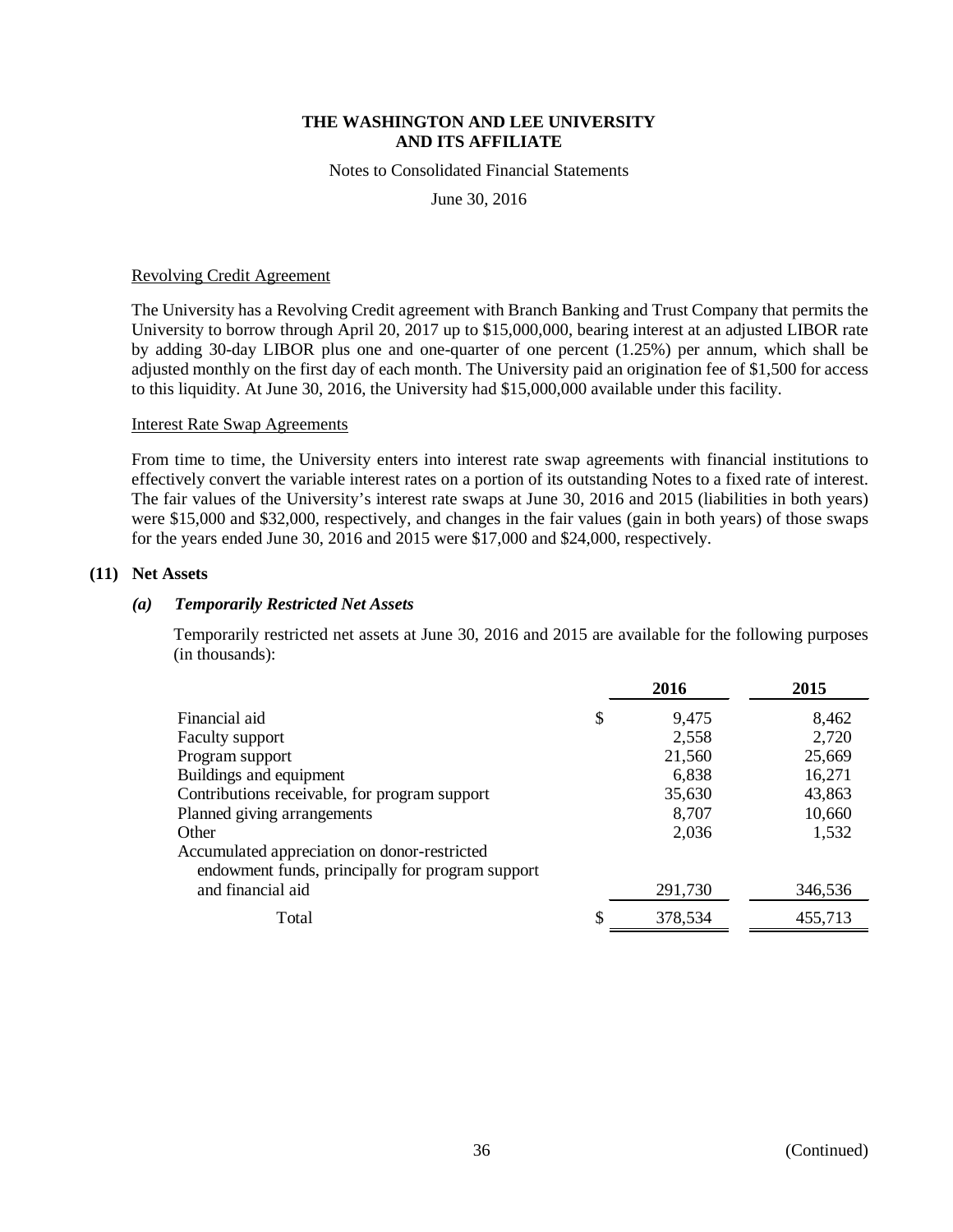Notes to Consolidated Financial Statements

June 30, 2016

# *(b) Permanently Restricted Net Assets*

Permanently restricted net assets at June 30, 2016 and 2015 are comprised of the following (in thousands):

|                                 | 2016    | 2015    |
|---------------------------------|---------|---------|
| Purpose restricted:             |         |         |
| \$<br>Financial aid             | 273,598 | 268,456 |
| Faculty support                 | 41,916  | 40,568  |
| Program support                 | 601,913 | 536,285 |
| Library and collections support | 4,667   | 4,593   |
| Buildings and equipment         | 5,420   | 5,146   |
| Other                           | 6,774   | 6,743   |
|                                 | 934,288 | 861,791 |
| Time and purpose restricted:    |         |         |
| Contributions receivable        | 23,065  | 30,146  |
| Planned giving arrangements     | 7,668   | 7,616   |
|                                 | 30,733  | 37,762  |
| \$<br>Total                     | 965,021 | 899,553 |

# **(c)** *Net Assets Released from Restrictions*

Net assets are released from donor restrictions when expenses are incurred to satisfy the restricted purposes or by occurrence of other events as specified by donors. Purpose restrictions accomplished during the year ended June 30, 2016 were as follows (in thousands):

| Financial aid<br>Program support<br>Other | 2,552<br>4,600<br>4,067 |
|-------------------------------------------|-------------------------|
|                                           | 11,219                  |
| Buildings and equipment                   | 15,828                  |
| Total                                     | 27,047                  |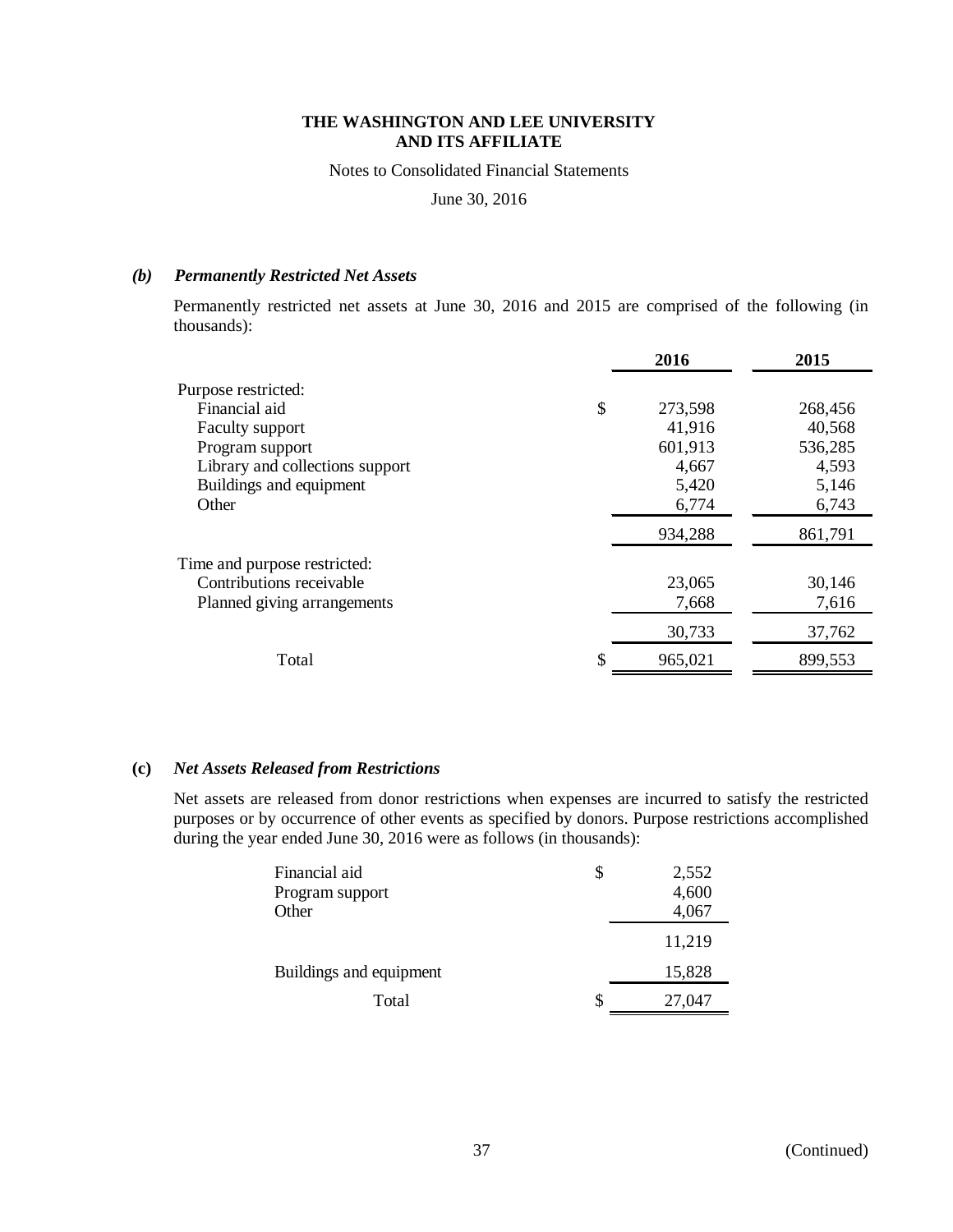Notes to Consolidated Financial Statements

June 30, 2016

#### **(12) Expenses**

Expenses for the years ended June 30, 2016 and 2015 were incurred for the following (in thousands):

|   | 2016    | 2015    |
|---|---------|---------|
| S | 94,711  | 91,936  |
|   | 33,376  | 32,842  |
|   | 13,978  | 12,791  |
|   | 5,060   | 4,939   |
|   | 6,992   | 7,322   |
|   | 154.117 | 149,830 |
|   |         |         |

#### **(13) Retirement Plans**

Academic and nonacademic personnel of the University are included in the 403(b) contributory retirement plan of the Teachers Insurance and Annuity Association (TIAA) and Fidelity Management Trust Company (Fidelity). The University matches optional employee contributions up to 5% of their annual salary. In addition, the University makes a mandatory contribution of 5% of the employee's annual salary. Contributions are paid currently to TIAA or Fidelity. The University's cost under this plan amounted to approximately \$6,068,000 and \$5,845,000 for the years ended June 30, 2016 and 2015, respectively.

The University also maintains a discretionary defined contribution retirement plan through TIAA. The Washington and Lee Retiree Health Plan (the Plan) exists for the purpose of providing postretirement medical benefits to eligible academic and nonacademic personnel of the University. Employer contributions for the years ended June 30, 2016 and 2015 totaled \$126,000 and \$18,000, respectively.

#### **(14) Postretirement Benefits**

The University currently provides health insurance in the form of a retiree medical benefit (the Plan) to certain retired employees and their dependents. The costs of postretirement benefits are accrued during the service lives of employees. Employees of record prior to April 1, 2003 are eligible to qualify for this benefit. Those hired on or after April 1, 2003 cannot participate in the Plan. The Plan is unfunded.

The components of net periodic postretirement benefit cost for the years ended June 30, 2016 and 2015 were as follows (in thousands):

|                                                                | 2016  | 2015  |
|----------------------------------------------------------------|-------|-------|
| Service cost (benefits attributed to employee service during   |       |       |
| the year)                                                      | 264   | 279   |
| Interest cost on accumulated postretirement benefit obligation | 712   | 690   |
| Amortization of prior service cost                             | 315   | 282   |
| Net periodic postretirement benefit cost                       | 1.291 | 1.251 |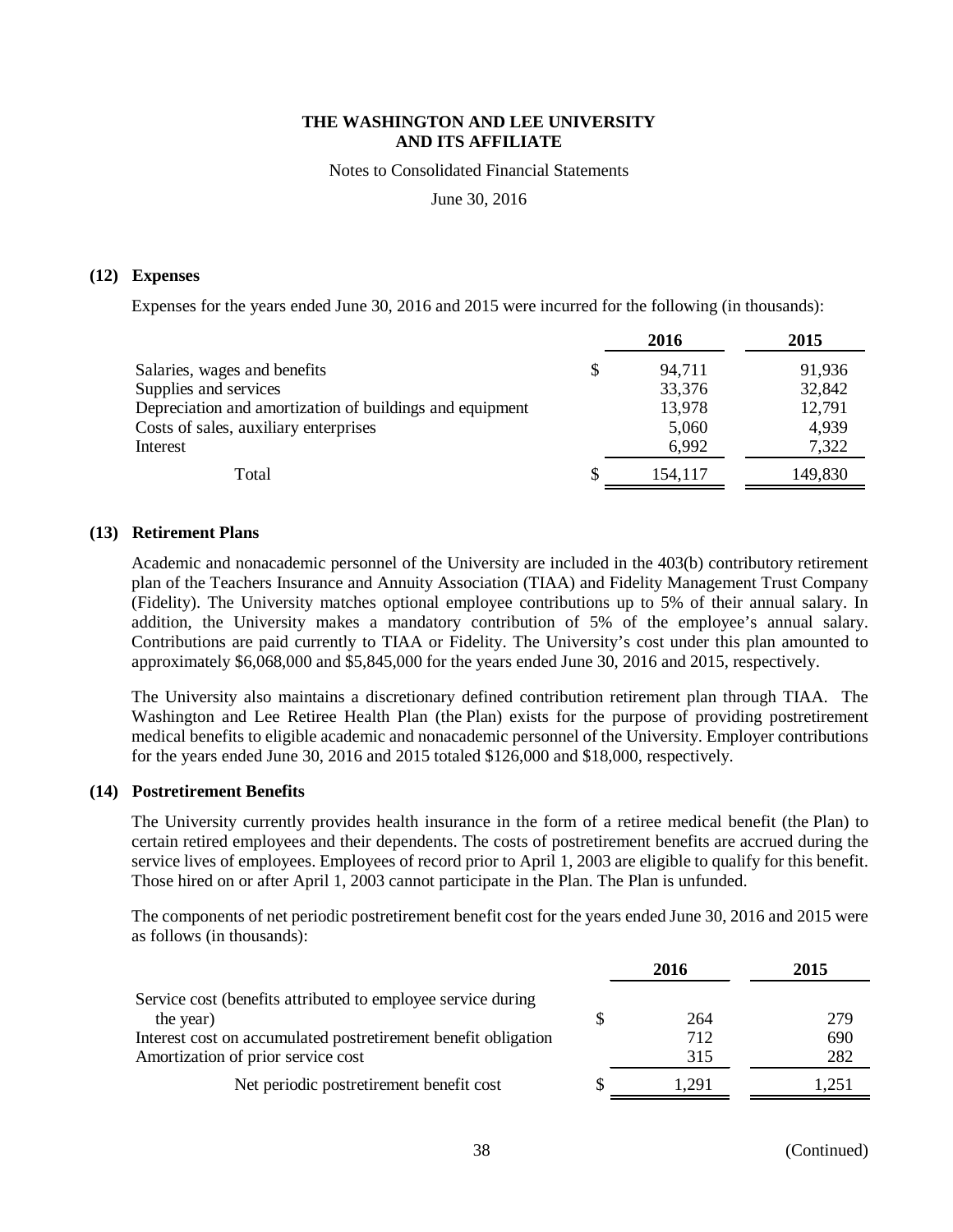Notes to Consolidated Financial Statements

June 30, 2016

The amortized actuarial gain results from changes in certain assumptions and will be amortized over a period based on the average future service of participants expected to receive plan benefits.

The discount rates used in determining the accumulated postretirement benefit obligation (APBO) as of June 30, 2016 and 2015 was 3.5% and 4.5%, respectively. The assumed health care cost trend used in measuring the accumulated postretirement benefit obligation was 7.5% in 2016, decreasing to 4.5% over the next ten years.

The following information summarizes activity in the unfunded postretirement benefit plan for the years ended June 30, 2016 and 2015 (in thousands):

|                                                            | 2016         | 2015    |
|------------------------------------------------------------|--------------|---------|
| Change in benefit obligation:                              |              |         |
| Accumulated benefit obligation, beginning of year          | \$<br>16,823 | 15,080  |
| Cummulative effect of plan change                          |              | 1,172   |
| Service cost                                               | 264          | 279     |
| Interest cost                                              | 712          | 690     |
| Actuarial loss                                             | 1,212        | 198     |
| Net benefits paid                                          | (682)        | (596)   |
| Accumulated benefit obligation, end of year                | 18,329       | 16,823  |
| Amount not yet recognized in net periodic benefit cost and |              |         |
| included in unrestricted net assets:                       |              |         |
| Net actuarial gain                                         | \$<br>(486)  | (1,702) |
| Prior service cost                                         | 1,156        | 1,474   |
|                                                            | 670          | (228)   |

Projected postretirement health benefits expected to be paid in each of the next five fiscal years are: 2017 – \$934,000; 2018 – \$1,062,000; 2019 – \$1,221,000; 2020 – \$1,356,000; and 2021 – \$1,447,000. An additional \$8,395,000 is expected to be paid for the fiscal years 2022 through 2026.

Total employer and participant contributions are \$682,000 and \$121,000, respectively, for the year ended June 30, 2016. Total benefits paid for the year ended June 30, 2016 are \$803,000. The employer and participant contributions for the year ending June 30, 2017 are expected to be \$770,000 and \$164,000, respectively, for a total of \$934,000 in benefits paid. The expense discount rate for both of the years ended June 30, 2016 and 2015 was 3.5% and 4.5%, respectively. The measurement date was June 30, 2016.